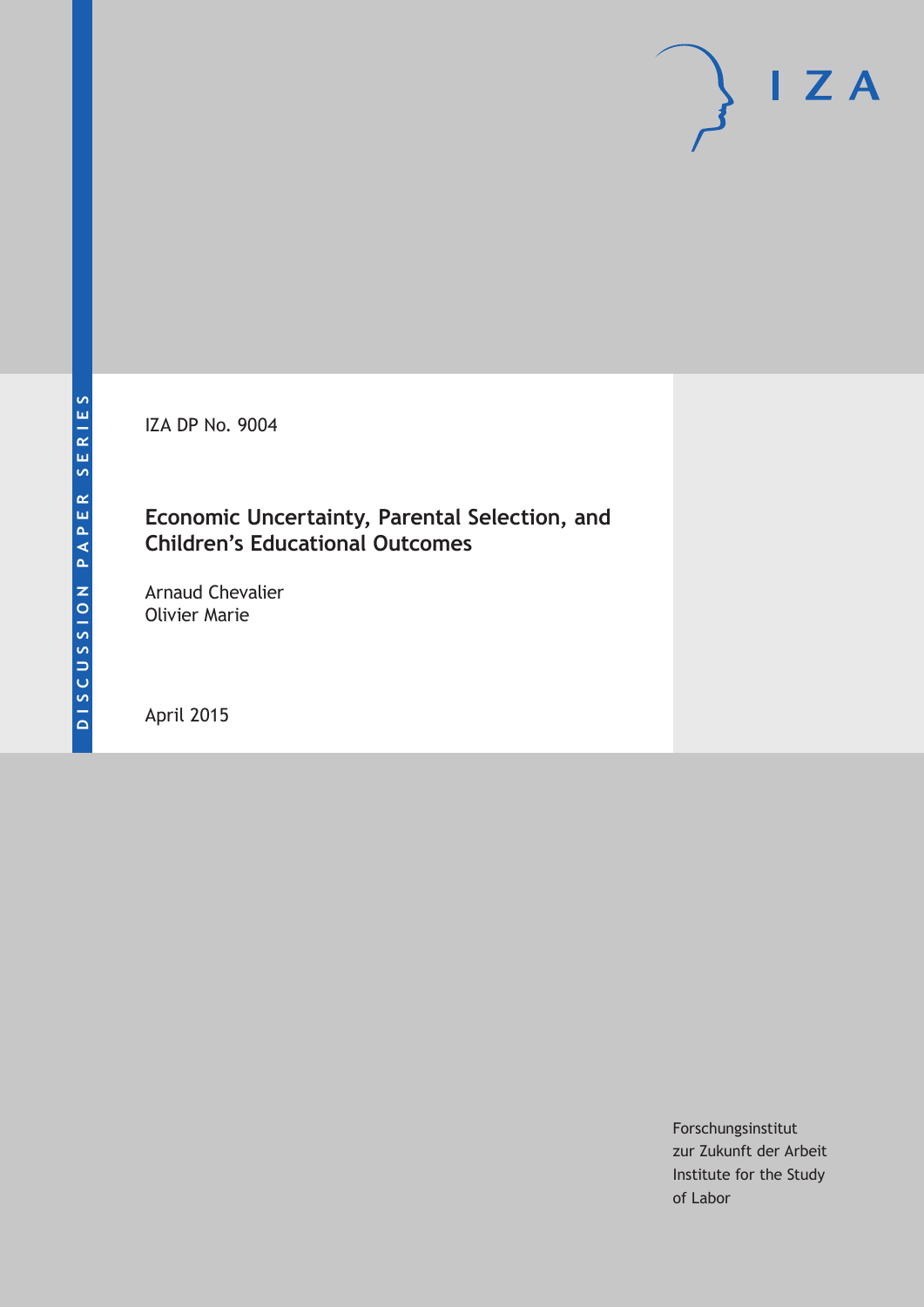# **Economic Uncertainty, Parental Selection, and Children's Educational Outcomes**

## **Arnaud Chevalier**

*IZA, Royal Holloway, Geary Institute, ROA and SFI*

### **Olivier Marie**

*Maastricht University, ROA, CEP, IZA and CESifo*

## Discussion Paper No. 9004 April 2015

IZA

P.O. Box 7240 53072 Bonn Germany

Phone: +49-228-3894-0 Fax: +49-228-3894-180 E-mail: iza@iza.org

Any opinions expressed here are those of the author(s) and not those of IZA. Research published in this series may include views on policy, but the institute itself takes no institutional policy positions. The IZA research network is committed to the IZA Guiding Principles of Research Integrity.

<span id="page-1-0"></span>The Institute for the Study of Labor (IZA) in Bonn is a local and virtual international research center and a place of communication between science, politics and business. IZA is an independent nonprofit organization supported by Deutsche Post Foundation. The center is associated with the University of Bonn and offers a stimulating research environment through its international network, workshops and conferences, data service, project support, research visits and doctoral program. IZA engages in (i) original and internationally competitive research in all fields of labor economics, (ii) development of policy concepts, and (iii) dissemination of research results and concepts to the interested public.

IZA Discussion Papers often represent preliminary work and are circulated to encourage discussion. Citation of such a paper should account for its provisional character. A revised version may be available directly from the author.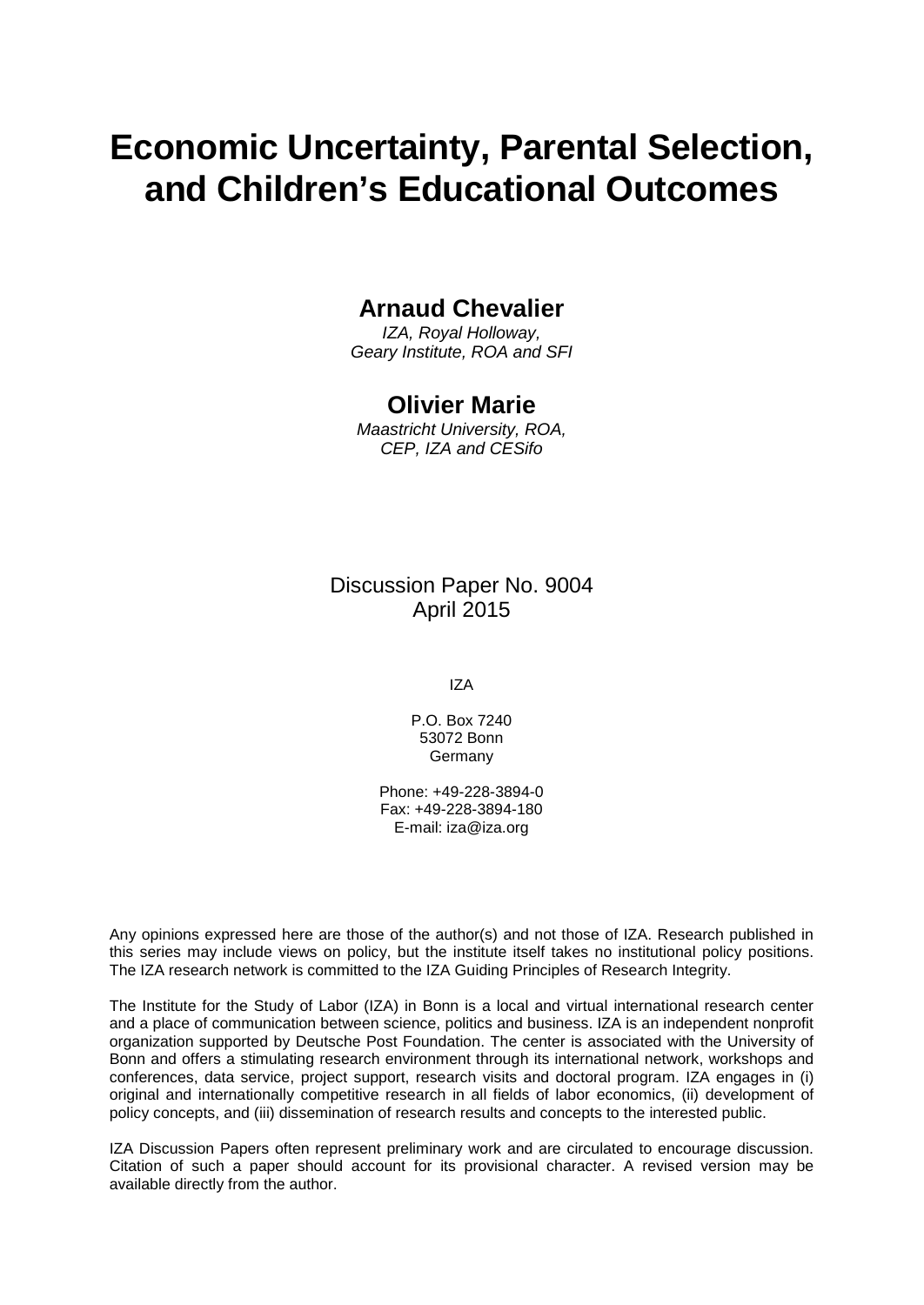IZA Discussion Paper No. 9004 April 2015

## **ABSTRACT**

## **Economic Uncertainty, Parental Selection, and Children's Educational Outcomes[\\*](#page-1-0)**

After the fall of the Berlin Wall, East Germany experienced an unprecedented temporary drop in fertility driven by economic uncertainty. Using various educational measures, we show that the children born during this nativity slump perform worse from an early age onwards. Consistent with negative selection, mothers who gave birth in that period had worse observed personal characteristics. These children are also less likely to have grown up within stable family environment. Investigating underlying mechanisms reveals that parental educational input and emotional attachment were also lower for these children. Finally, sibling analysis enables us to reject time of birth effects.

JEL Classification: J13, I20

Keywords: parental selection, fertility, economic uncertainty, education

Corresponding author:

Olivier Marie Department of Economics Maastricht University P.O. Box 616 6200 MD Maastricht The Netherlands E-mail: [o.marie@maastrichtuniveristy.nl](mailto:o.marie@maastrichtuniveristy.nl)

We thank Derek Neal and two anonymous referees for their comments on an earlier version of the manuscript. We are also grateful for feedback on previous versions of the paper from Rajeev Dehehjia, Thomas Dohmen, Nicola Fuchs-Schündeln, Gauthier Lanot, João de Mello, Christian Traxler, Tanya Wilson, Justin Wolfers and participants at various workshops, conferences and seminars. Note that part of the text is similar to an earlier version of this work looking at a different outcome. This version supersedes the previous one. We also want to thank IQB–Berlin for providing us access to the IGLU2001 and PISA German Oversamples datasets, as well as DJI and DIW for granting us access to the DJI survey and SOEP, respectively. Chevalier would like thank the British Academy (MD133047) and GSBE (M.11.5122) for grants that made this research possible. Marie is grateful for financial support for this research from the Netherlands Organization for Scientific Research (NWO Veni # 451.12.005).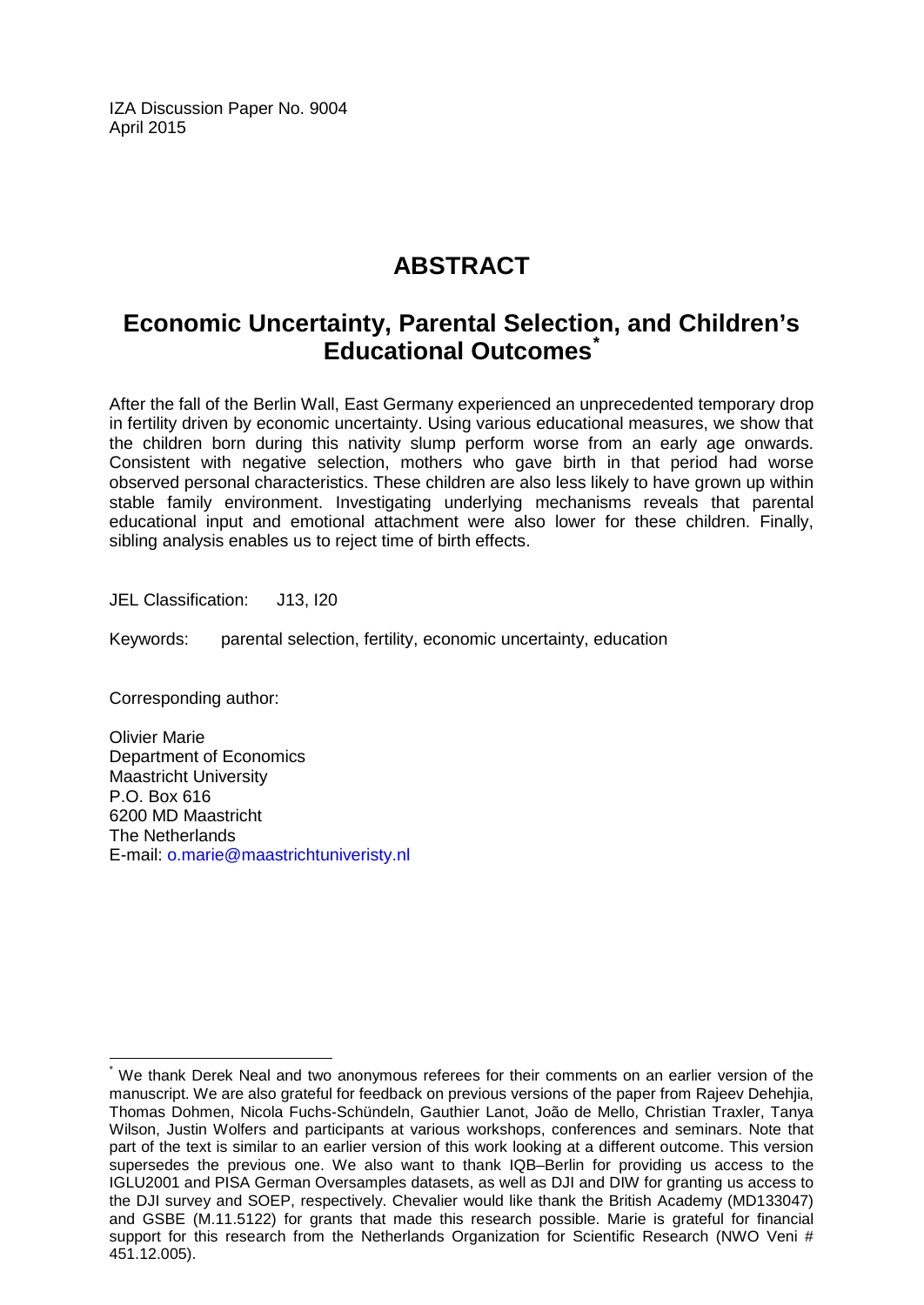#### **1. Introduction**

This paper documents how the socio-economic environment not only affects the size but also the composition of a cohort. Using a natural experiment, we show how cohorts born during a period of high economic turmoil perform worse on various dimensions of education. We subsequently study the possible mechanisms, focusing on family composition and parenting behavior that could lead to negative effects on education. The results confirm the large effect of parental selection. Further tests dismiss alternative explanations for the worse educational attainment of the affected cohorts.

Becker (1960) and Ben Porah (1973) have long hypothesized that fertility is a procyclical decision, see Lindo (2010) or Schaller (2012) for recent empirical evidence. Gronau's (1977) model suggests that an economic slump results in a negative income effect, which reduces the demand for children; moreover, since children require a large parental time investment, it also prompts a positive substitution effect that pushes the demand for children in the opposite direction. Which effect is stronger is a priori ambiguous but since fertility is pro-cyclical, the income effect appears to dominate overall. However, the relative size of the income and substitution effects may differ across family types, leading to the economic environment affecting the size of a cohort, as well as its composition. Using education as a proxy for earning potential, Perry (2004) argues that for completed fertility, the income effect dominates for high education women, while the substitution effect dominates for less educated ones. If this were also true for short-run variations in income, then cohort composition would be pro-cyclical. Indeed, Dehejia and Lleras-Muney (2004) show that white mothers giving birth when unemployment is higher are less educated, resulting in worse health outcomes at birth, in a mechanism that Currie, Duque and Garfinkel (2015) confirm was also at play during the latest economic recession in the US. Del Bono, Weber and Winter-Ebmer (2014) also highlight that the fertility drop associated with another type of economic shock, namely plant closures, is solely driven by more skilled women postponing pregnancies.

This paper improves on the existing literature in three important dimensions. First, we rely on much larger variations in the economic environment, which were largely unexpected. More precisely, following the fall of the Berlin Wall and the collapse of the collectivist socioeconomic system, East Germany went through a period of high economic uncertainty. Concomitantly, the fertility rate in the former GDR was more than halved over a three-year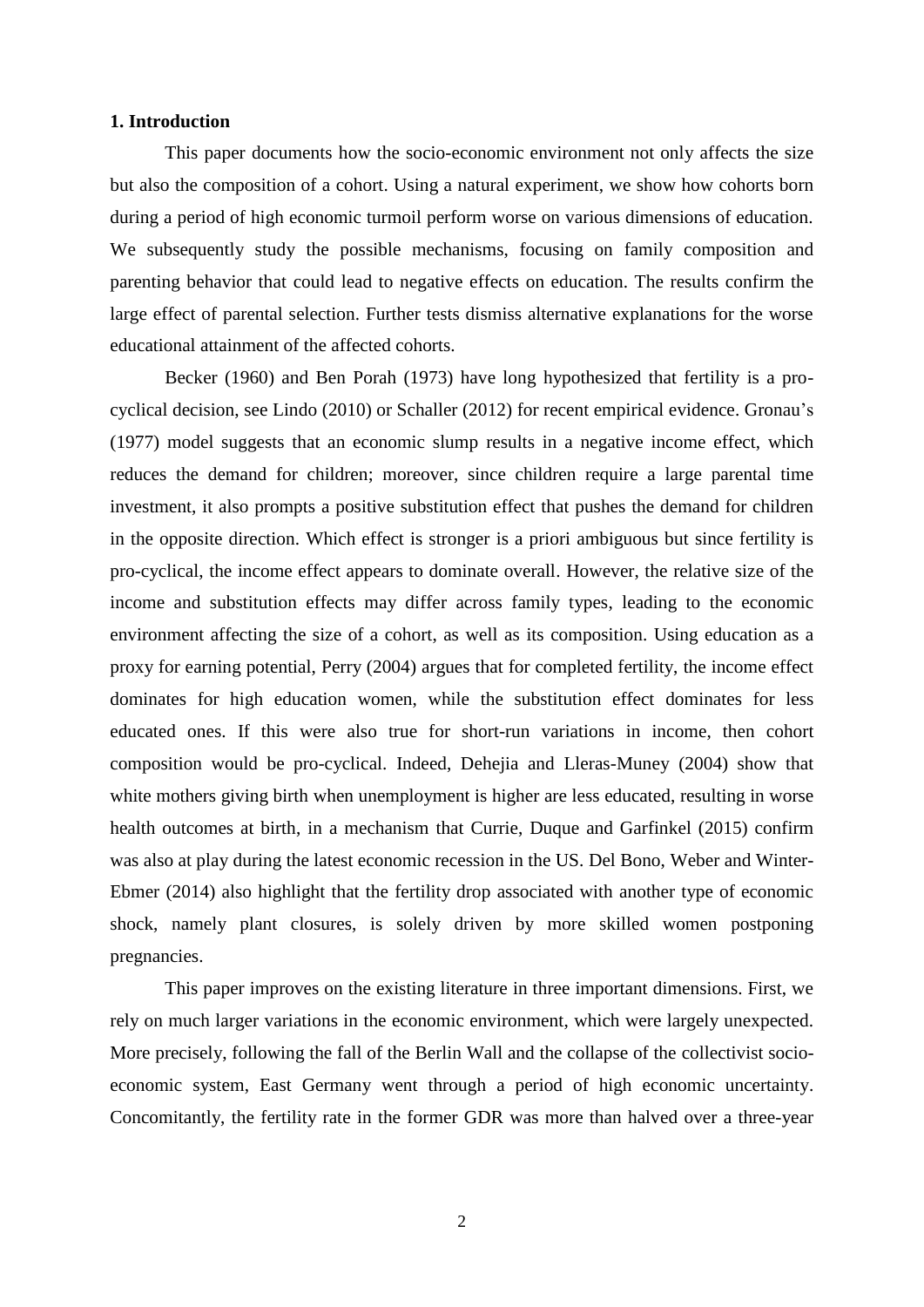period, an unprecedented peace-time event, before stabilizing<sup>1</sup>. Throughout the manuscript, we refer to these cohorts born in the Eastern Länder<sup>2</sup> between August 1990 and December 1993 as the 'Children of the Wall' (*CoW*). The natural experiment that we exploit led to a very profound yet short-lived exogenous fertility shock in the former East Germany, which creates clear pre- and post-cohorts. Moreover, no drop in fertility was observed in the former West Germany, which generates a natural control group since those born on either side of the "border" were subject to increasingly similar socio-economic environments when growing up in re-unified Germany. Also, note that by the time these children entered schools, disruption to the school system stemming from the end of communism had largely subdued. Indeed we reject that for the cohorts and outcomes of interest, trends in East and West Germany substantially differ. This natural control group enables us to credibly account for the potential effect of shared macro shocks and we thus apply a difference-in-differences estimator strategy throughout. Some of the analysis is also conducted within school cohorts amongst children conceived only a few months apart around the fall of the Wall, as a way to ensure that the economic or school environment do not directly drive our results.

Second, this paper investigates the longer run consequences of parental selection. Recent research has highlighted the importance of endowment, early conditions and parental investments on the accumulation of human capital (Cunha and Heckman, [2007] or Bjorklund and Salvanes [2010] for reviews). In particular, Cunha, Heckman, Lochner and Masterov (2006) show the high returns to early investment. As such, one may expect that changes in parental selection lead to differences in the accumulation of human capital between cohorts. Using four different datasets, we are able to document variations in educational attainment from age 10 to 17. Since the cohorts of interest are much smaller than usual, we can immediately reject any crowding out effect and, by contrast, we would expect these cohorts to have experienced higher level of public spending; indeed, class size dropped by 10% for the affected cohorts (Kempkes, 2010). Consequently, if parental selection proves negative for these children, our results should be interpreted as lower bound estimates of the true effect of parental selection.

Third, the literature on parental selection has been mostly unable to comprehensively document certain parental characteristics that are likely to be associated with both fertility

 $\overline{a}$ 

<sup>&</sup>lt;sup>1</sup> Other East-European countries also experienced drops in fertility following the collapse of the communist regimes in place, although their magnitudes were substantially smaller than that observed in East Germany (UNECE, [2000]).

 $2^{2}$  Throughout the paper, we will use "Land" or "State" interchangeably to refer to the 16 constituent states of the Federal Republic of Germany, or mostly 15 as Berlin is often dropped from the analysis since it is not possible to know which individuals were from the East or West after unification. Note also that the plural of Land is Länder.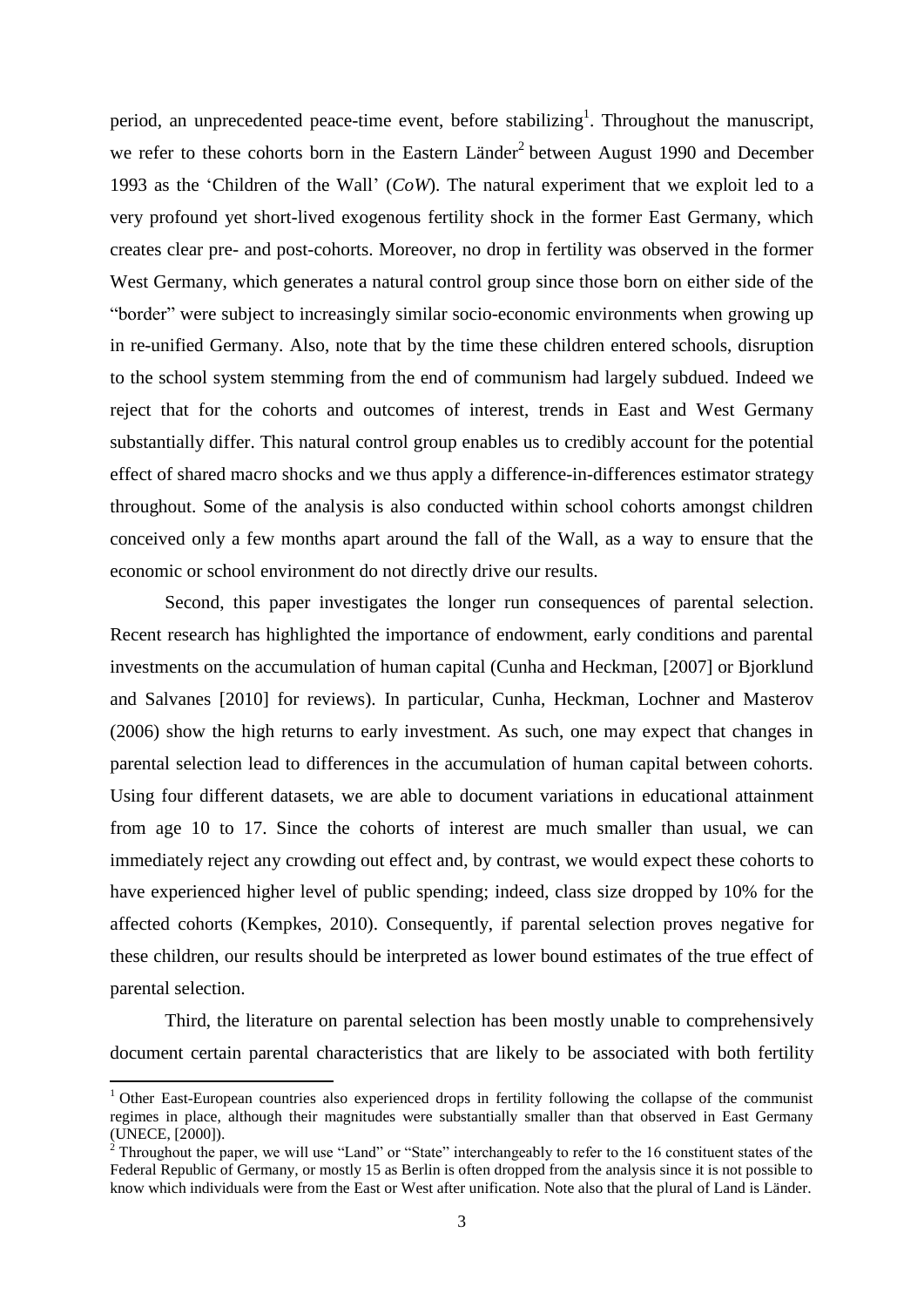selection and children's outcomes. We fill this gap by exploiting very rich individual level datasets with information on mother and child characteristics. We begin our analysis by considering the commonly used observable maternal characteristics (age, education and employment/income) to establish the direction of the selection into fertility. This data also enables us to expand on several previously mostly overlooked sets of characteristics: i) family structure<sup>3</sup>; ii) parental input in the child's education; and iii) maternal emotional attachment and parenting competence as expressed by the children themselves. As such, we more precisely document the parental selection and assess potential mechanisms by which it affects children's outcomes. We also provide the first direct micro-evidence that uncertainty about the economy affects a woman's fertility decisions differently by education level.

A remaining worry would be that children born during this very uncertain time suffered from the possible adverse economic environment that they and their mothers faced. For example, the fetal programming hypothesis (Barker, 1995) asserts that parental stress while in the womb can lead to abnormal emotional control (see van den Bergh et al. [2005] for a review), which could in turn increase the chances of negative outcomes, even without parental selection (see Aizer, Stroud and Buka [2012], for example). Our first examination of this mechanism uses school test data comparing children from the same school cohort born nine months around the cut-off defined by the fall of the Berlin Wall. These children can be considered to have shared the same economic environment during their childhood and the same educational environment in the year of the test; as such, they only differ according to parental selection. Nonetheless, certain mothers may have experienced some level of stress while pregnant, albeit at different months of the pregnancy, or during the early months of childrearing. Since the timing of the stress might be important, we also conduct a second test that relies on comparing *CoW* with their older siblings born in the economically stable times of East Germany. These older siblings are mostly expected to display similar outcomes if these are driven by parental selection, but not if our reduced form evidence is driven by being born in a particular environment.

Our main empirical analysis and the ensuing findings developed in the paper are as follows. We first clearly document the unprecedented drop in birth rate observed in East Germany just after the fall of the Berlin Wall and especially the drop in in-wedlock birth. We subsequently offer a number of explanations as to why it happened in the context of the historical and institutional background, whereby the very high level of economic uncertainty

 $\overline{\phantom{a}}$ 

<sup>&</sup>lt;sup>3</sup> Neal (2004) highlights family structure as an important long run selection mechanism that explains the large female black-white income gap in the US, albeit not in the specific context of an economic recession.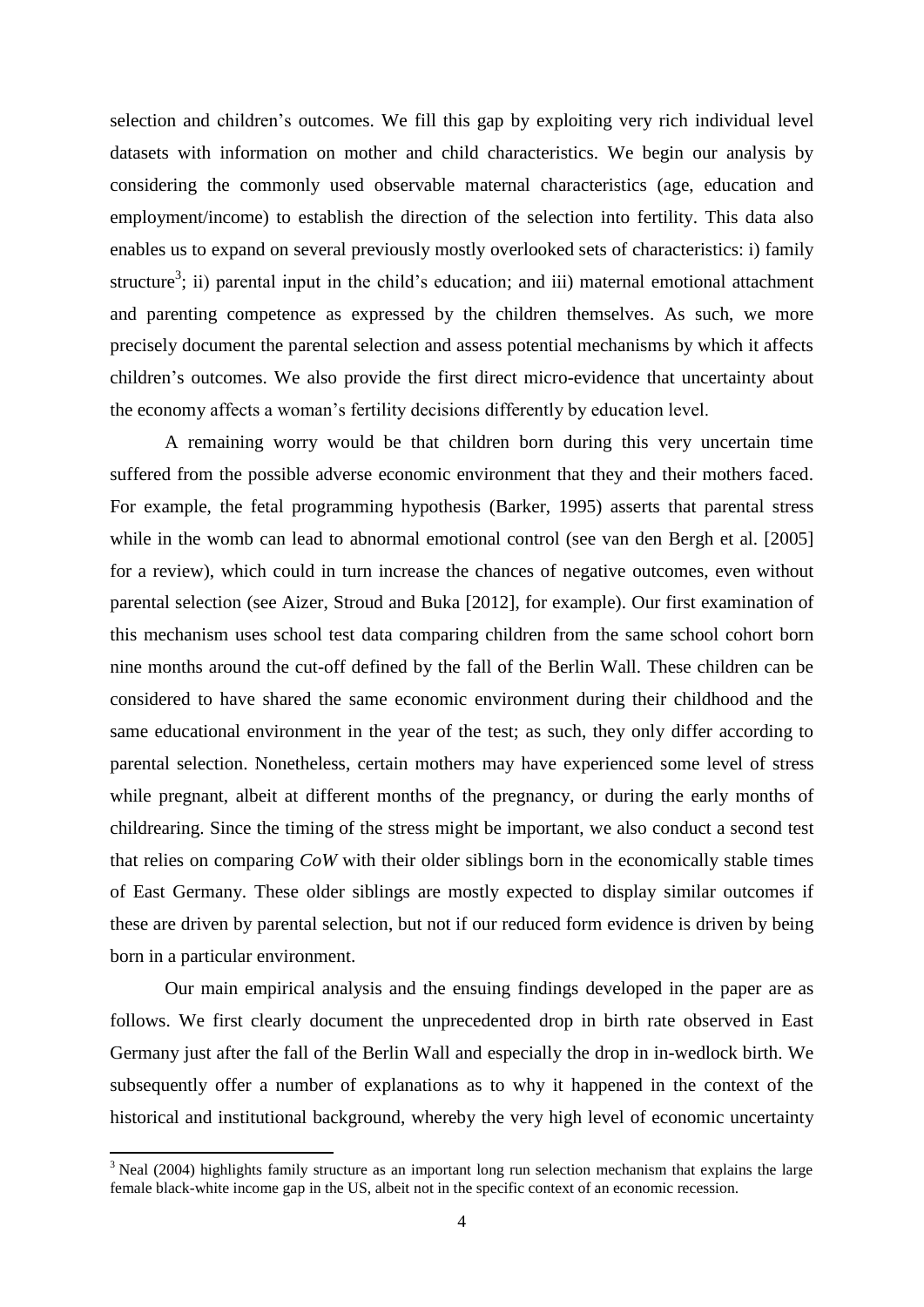in East Germany in the years following German reunification emerges as the main reason for the fertility reduction. In the absence of any national test, we exploit German oversamples at two international tests (Progress in International Reading Literacy Study or PIRLS and Program for International Student Assessment or PISA) to objectively assess the performance of *CoW* at ages 10 and 15, compared to their classmates. Additionally, we use the "Deutsches Jugend Institut" Youth Survey (DJI) and the German Socio-Economic Panel (SOEP) to assess self-reported educational outcomes at ages 12 and 17. The results are consistent across datasets and highlight that the affected cohorts experienced worse educational outcomes at all ages. These findings are confirmed in a number of alternative specifications and placebo checks enable us to reject the notion that the results are driven by time-specific unobservable characteristics.

Having documented the worse outcomes of the *CoW*, we investigate the selection into parenthood of the mothers of these children. Using our various sources, we report strong evidence of the negative selection of women who gave birth in East Germany just after the end of the communist regime. On average, these women were younger, had lower levels of education, were less likely to be economically active and were more often on welfare. From the SOEP and DJI, we also document that *CoW* grew up in environments with much less stable family structures. The effect is unlikely to come from poverty as families with children born after the fall are not poorer, thanks to the relatively large social transfers. The various datasets allow us to further explore the possible mechanisms that could explain the worse educational outcomes of *CoW*, whereby we uncover substantial differences in parental behavior; for instance, these parents were less likely to read to their children and more generally provided less educational inputs. Importantly, *CoW* self-report their relationship with their families as being of much lower quality. This lower emotional attachment is often put forward in the child development literature on the long-term effect of early rearing conditions (see Brook-Gunn, Berlin and Fuligni [2010] or Conti and Heckman [2013] for a recent review).

We reject the hypothesis that these children have worse outcomes due to being born in bad economic times. First, such an explanation would not involve differences in parents' characteristics and behavior. Second, the test score analysis involves comparing children in the same school born only a few months apart, as such environmental differences cannot explain the large differences in educational attainment. While one could still agree that the timing of the stress while in the womb matters, the *CoW*s' older siblings - who were born under the stable times of the communist regime - also had worse educational outcomes and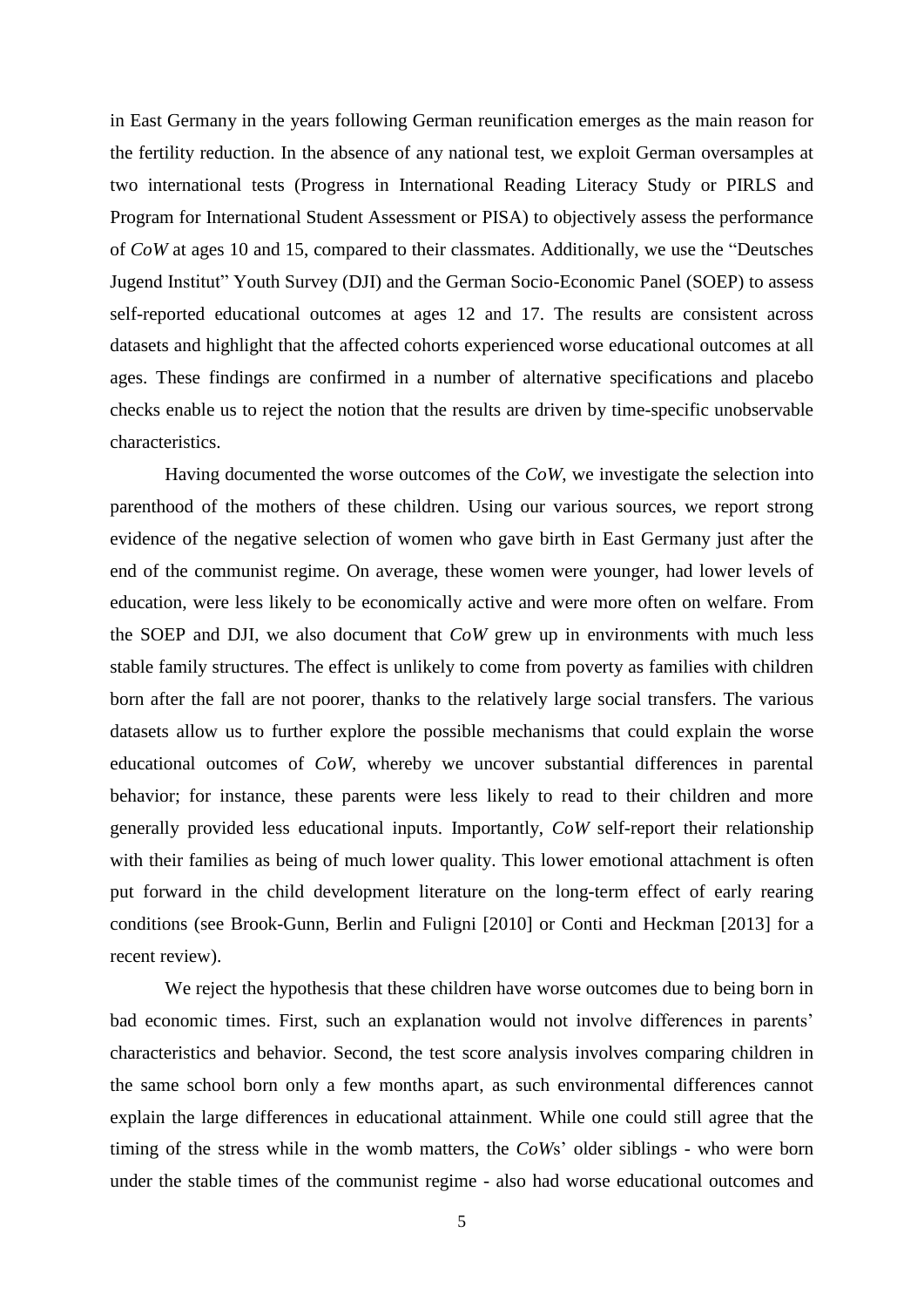poor relationships with their mothers. A final test to confirm that the nature of the parental selection mechanism observed is driven by economic uncertainty is proposed. We combine individual information on a women's education level, her believes about future economic conditions and her fertility in the years after the fall of the Berlin Wall. This enables us to prove that those who were more worried about the future were less likely to have children, but also that crucially this response was much stronger for women with higher levels of education.

Our findings clearly show that the cohort of children born during the period of substantial economic uncertainty that we study was negatively selected. This conclusion has potentially important policy implications. First, the provision of public services (e.g. school investment) should not only be based on the size of an incoming cohort; rather, more attention should be paid on its composition. Second, since remedial policies are most effective when taking place at an early age (Cunha and Heckman [2007]), it is important to identify at-risk children as early as possible, and even perhaps before they are born. Through targeted policies such as home improvement programs, improving those skills could thus also have a large impact on negatively selected cohorts (see reviews of evidence in Doyle et al, 2013). However, our findings also suggest that it might be difficult to identify the right target group of parent/children since the selection is driven by characteristics such as parenting skills or emotional attachment that are typically not observed.

The remainder of this paper is structured as follows. Section 2 details the institutional background surrounding the period of the fertility drop that we exploit as a natural experiment and considers various possible explanations on why the fertility dropped. Section 3 describes the various datasets used and specifies the differences-in-differences strategy that we adopt throughout. Section 4 presents evidence on the differences in educational outcomes for the CoW compared to other cohorts. Section 5 documents the extent of parental selection and the differences in parental behavior, before Section 6 offers concluding remarks.

#### **2. Documenting the Fertility Drop**

#### 2.1 East Germany and the German reunification

Germany was split along the positions of the occupying armies in the aftermath of World War II, with the Federal Republic of Germany (FRG or West Germany) and the German Democratic Republic (GDR or East Germany) being officially founded in 1949. The GDR developed as one of the most orthodox of the former European Communist regimes. As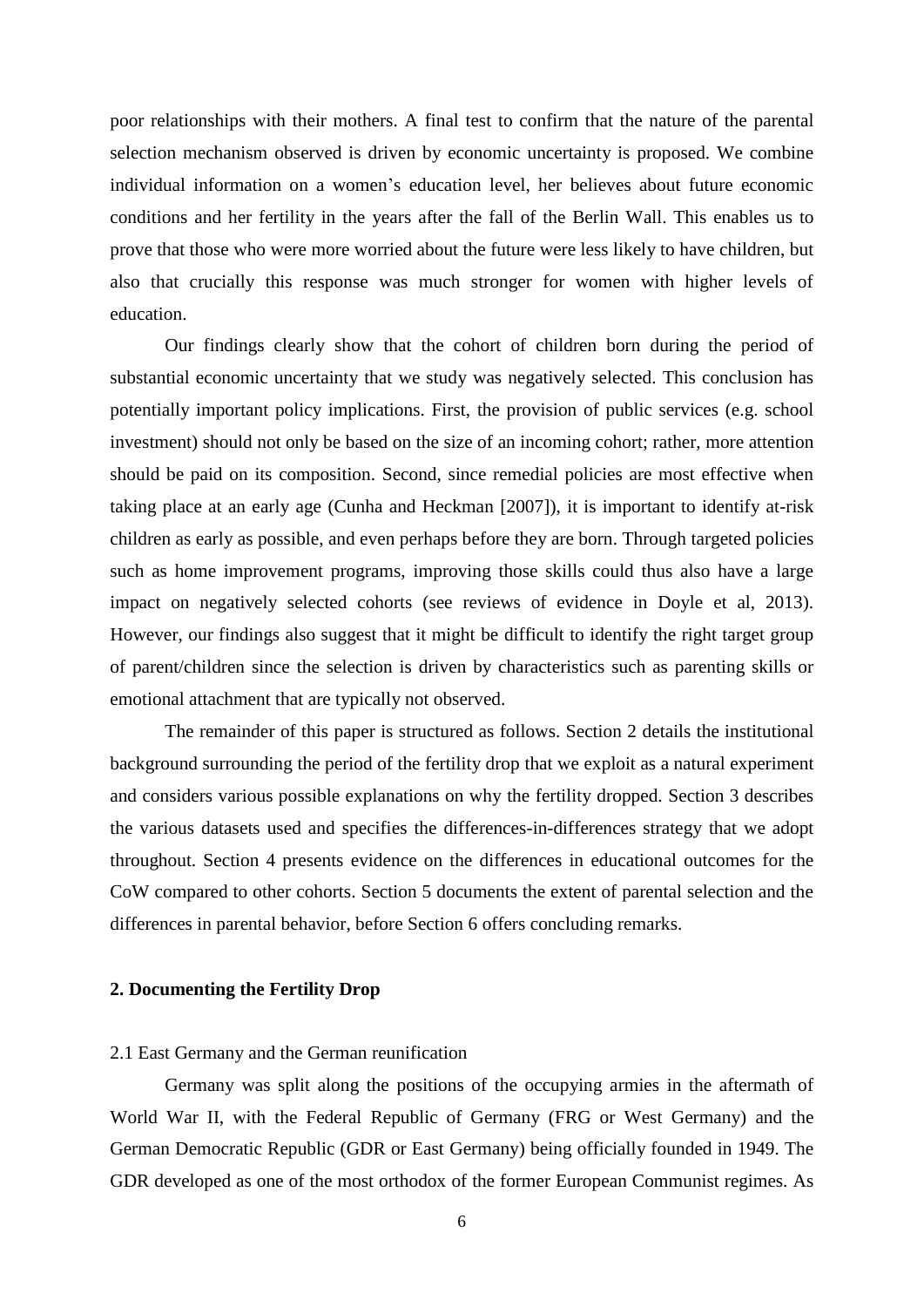the two countries' economic and political performances diverged, increasingly more citizens from East Germany migrated by crossing the border into West Berlin. To stop this exodus, a wall was built around the western part of the city in 1961, with the Berlin Wall becoming the symbol of the forty-year physical and socio-economic separation of people who had previously shared a common destiny.

By the end of the 1980s, a series of sudden and radical political changes led to the rapid collapse of the communist regimes in most of Eastern Europe. In the GDR, large demonstrations against the regime started in September 1989 and emblematically culminated with the televised demolition of the Berlin Wall on the evening of  $9<sup>th</sup>$  November 1989, as the borders between East and West Germany were declared opened. There was a strong political will to quickly re-unite the two countries, especially with the organization of election as early as March 1990 where the communist party in East Germany was heavily defeated. Two month later, a common currency was announced and introduced in July of the same year. Unification was officially completed in October 1990, less than 11 months after the Berlin Wall had fallen (see for example, Judt [2005] for details). The very abrupt end of almost half a century of communist rule and the express reunification that followed was a huge unexpected shock, leading to a period of great socio-economic uncertainties for citizens of the new East German Länder<sup>4</sup>. This was perhaps best illustrated by the unprecedented decline in the number of births that occurred there in the years immediately after the fall of the Wall.

#### 2.2 The Fertility Drop

 $\overline{\phantom{a}}$ 

The upper panel of Figure 1 documents the yearly crude fertility rate in East and West Germany from 1950 to 2008. The first thing to note is that despite the somewhat lower level in the East, the trends in fertility up to 1989 were very similar in both countries: a post-war baby boom until the mid-1960s, a rapid decrease (readjustment) in the following decade, before a relative stabilization between 1970 and 1990. The somewhat larger increase in fertility in East Germany starting in 1974 was the result of pro-natalist policies that provided a range of welfare benefits to parents (see Reinheckel et al. [1998] for details). However, these policies only had a temporary effect so that fertility trends in both countries were similar by

<sup>&</sup>lt;sup>4</sup> We are not the first to use German re-unification as a natural experiment to investigate the occupational effect on precautionary (Fuchs-Schündeln and Schündeln [2005]) and household saving (Fuchs-Schündel [2008]), preference for redistribution (Alesina and Fuchs-Schündeln [2007]), consumption behaviour (Bursztyn and Cantoni [2012]) or the economic impact of networks (Burchardi and Hassan [2013]). No study has however previously focused on the outcome of the children born during this period as we do in this paper.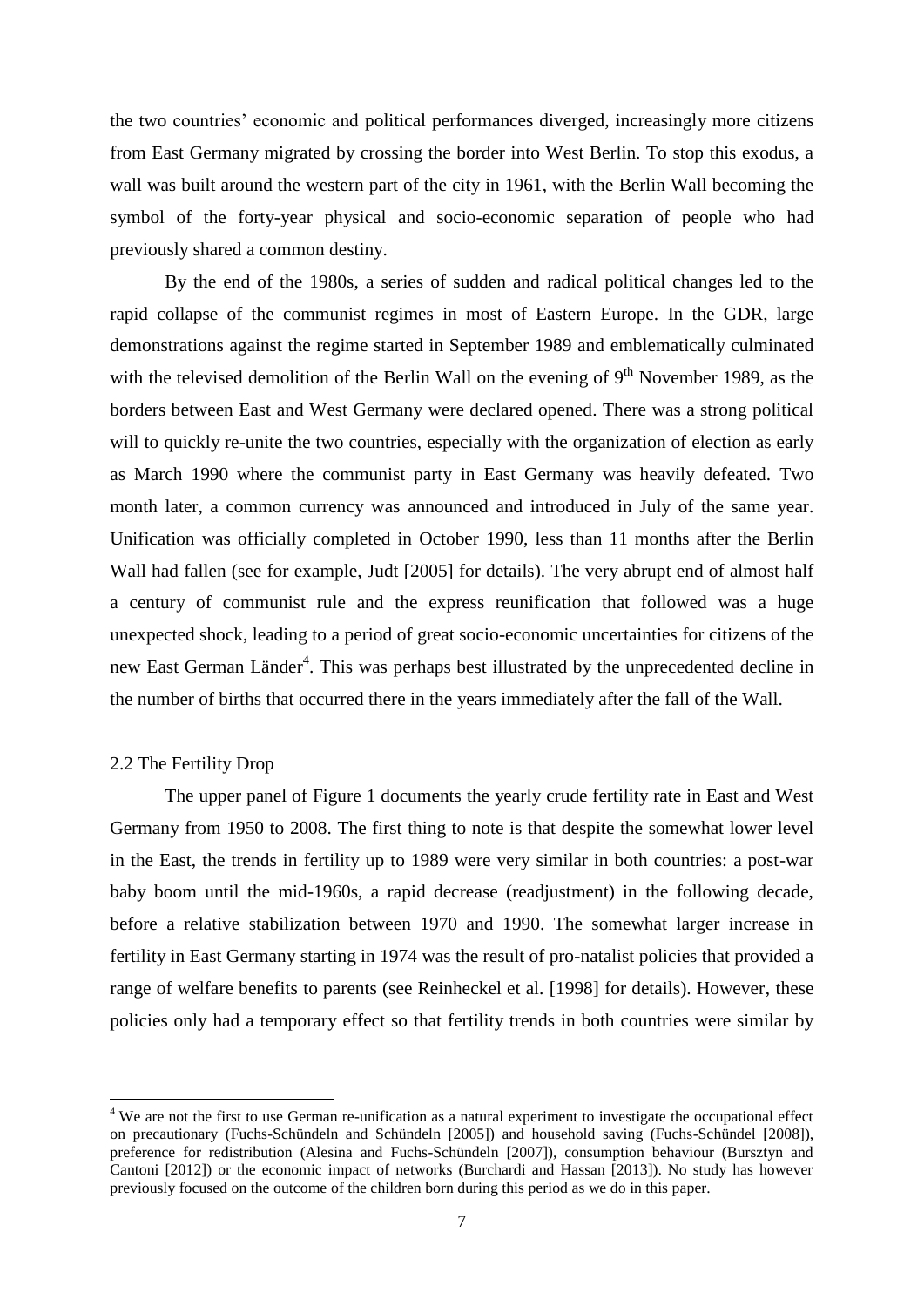the mid-1980s<sup>5</sup>, which is the origin of the study period. What stands out in Figure 1 is the massive and temporary collapse in birth rates in the East, but not in the West, following the fall of the Berlin Wall (vertical red line). It has been defined by demographers as the "most substantial fall in birth rates that ever occurred in peacetime" (Conrad, Lechner and Werner [1996], p. 331). Within a year, the birth rate dropped by 40 percent, before reaching an alltime low in 1993, when it was less than half of its 1989 level. However, this fertility drop was relatively short lived and a recovery started in 1994.

#### [Figure 1 about here]

All family structure decisions were affected by the regime change. The lower panel shows the yearly marriage rate (per 1,000 inhabitants) in East and West Germany over the same period. In the 1950s and 1960s, the rates are remarkably similar in the two countries, declining from 10/1,000 to 7.5/1,000. However, pro-natalist policies introduced in East Germany in the early-1970s (see Reinheckel et al. [1998] for details) temporarily pushed the marriage rate up, whereby the marriage rate in East Germany was constantly two points above that in West Germany<sup>6</sup>. Following the fall of the Wall in late 1989, the marriage rate dropped abruptly in East Germany in 1990 (-70 percent), before stabilizing at around 4/1,000, meaning that the rate was similar in both regions of re-unified Germany by the end of the period.

Combining the fertility and marriage decision information, Figure 2 displays the difference in the yearly change in crude birth rate (per 1,000 women) between 1950 and 2008 for in and out-of wedlock birth between West and East Germany. For most of the period, these series do not diverge by more than ten percentage points. What stands out is that the collapse in birth rate is entirely driven by in-wedlock births (solid line), which dropped by more than 60 percent in 1990, while those out-of wedlock (dotted line) increased very slightly. This suggests that the cohorts born in East Germany between 1990 and 1993 were not only dramatically smaller but also negatively selected in terms of family structure.

#### [Figure 2 about here]

 $\overline{\phantom{a}}$ 

 $<sup>5</sup>$  Note that the cohort of women coming to their peak fertility age after 1989 was relatively smaller, having been</sup> born during the fertility ebb of the early-1970s. This natural cohort size effect contributes at most to 10 percent of the drop in the number of birth observed (Eberstadt [1994]).

<sup>&</sup>lt;sup>6</sup> Note that out of wedlock birth does not necessary imply single motherhood, as a large fraction of couples with children cohabit without being formally married.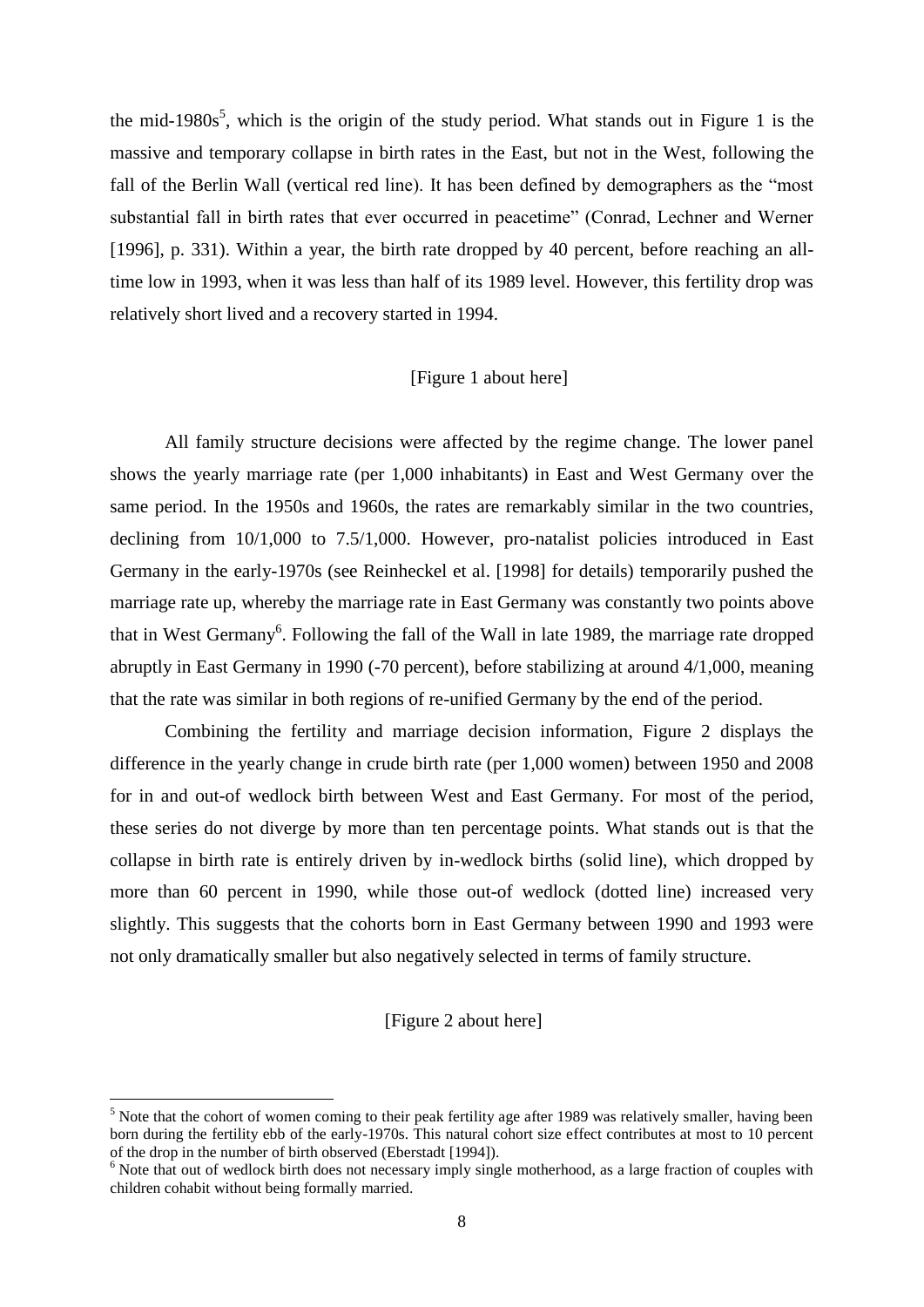Finally, to more precisely link the timing of the fertility drop to the regime change in East Germany, we focus on the monthly number of births for the two regions in Figure 3. While the data for Eastern Länder is only available from January 1990 onwards, this still enables us to observe that the number of births only started to sharply fall in August of that year – exactly nine months after the fall of the Wall - before stabilizing in early 1994. Throughout this period, the number of births in West Germany remains remarkably stable. The exact timing of the onset of the fall - August 1990 - is the first indication that the collapse of the regime was not foreseen and that the drop was not driven by immediate use of abortion (more below). As such, it was a change in the decisions to conceive that drove the reduction in fertility. Note also that the drop in births in the East was not solely due to displacement of mothers-to-be to the West (more below), since the numbers of births in the West remained on a very constant trend and pattern.

#### [Figure 3 about here]

These figures clearly illustrate three important points that are relevant to our identification: i) pre-1990, fertility trends were consistently similar between East and West; ii) the fertility drop affecting East Germany after the fall of the Wall was short lived and fertility started recovering within three and half years, as such, we define as 'Children of the Wall', the cohorts of individuals born between August 1990 and December 1993 in an Eastern Länder; and iii) the marital status of parents suggests that the CoW originated from a very different type of family.

#### 2.3 Explaining the Fertility Drop

We consider three potential reasons why fertility fell so sharply in East Germany after the fall of the Berlin Wall, namely change in birth control provision, East to West migration and economic uncertainty. Although it is difficult to exactly measure the relative importance of these factors, we provide evidence here that the reduced number of births was mostly driven by economic considerations. While the issue of whether women postponed or reduced their family size or whether more women remained childless is of interest it is beyond the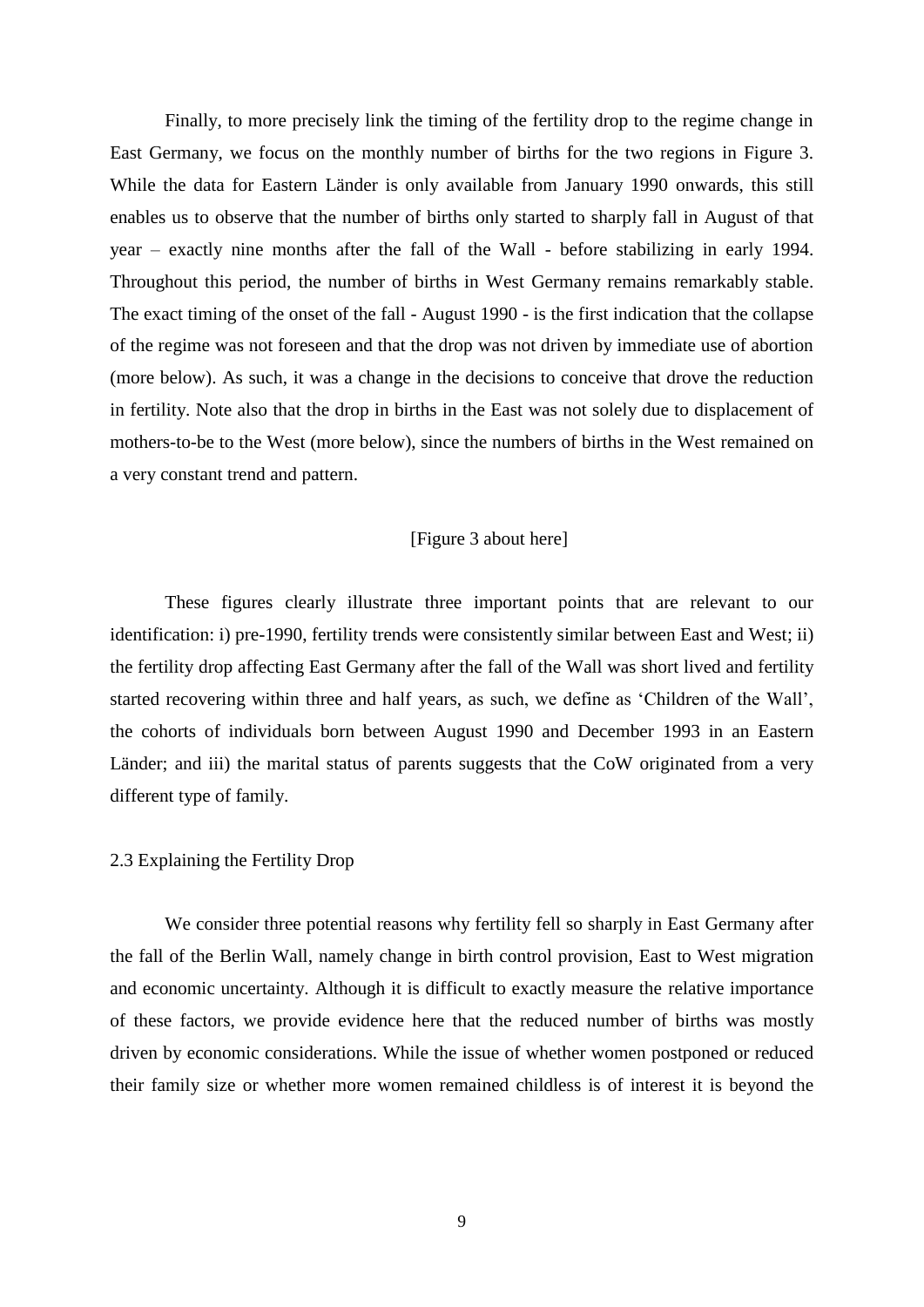scope of this paper, since our aim is to understand changes to the composition of the cohort of children born between August 1990 and December 1993<sup>7</sup>.

#### *2.3.1 Access to Birth Control Methods*

A large number of studies on fertility decisions and child outcomes have exploited policies that changed access to birth control, and predominantly access to abortion, which has been shown to be broadly beneficial for subsequently born cohorts (see Bailey, Guldi and Hershbein [2013] for a brief review of this literature)<sup>8</sup>. Here, instead, we argue that access to birth control is unlikely to be an important factor in explaining the sudden drop in the number of births. First, access to birth control methods was very liberal in East Germany and the right to on-demand abortion was not modified before 1995, after which it became more restricted. Second, one could have expected that faced with the immediate uncertainty of a new environment, potential mothers would have terminated pregnancies in greater numbers. We have already argued that the exact timing of the fertility drop (Figure 3) does not appear to support this idea in the very short-run. Additionally, the number of terminations in the five East German Länder (excluding Berlin) dropped from 72,774 in 1988 to 26,207 in 1994 (-63 percent). This more than matches the drop in the number of births observed over this period (- 57 percent), which translates into a small decrease in the abortion to birth ratio. We can thus safely say that the decline in fertility was mostly due to a fall in conceptions, which is important for two reasons. First, it implies that our 'pre-treatment' groups (of mothers and children) are not selected post-conception. Second, we can assume that the children eventually born must have been 'wanted' by their mothers at the time, which makes it a very different selection mechanism than when a drop in fertility is driven by the legalization of abortion, and the fewer 'unwanted' children in a cohort that it implies.

#### *2.3.2 Internal Migration*

 $\overline{\phantom{a}}$ 

One of the most important changes in the life of East Germans after the fall of the Berlin Wall was that direct migration to the more opulent West became possible again. A substantial number of individuals made use of this newfound freedom, with almost 800,000

 $<sup>7</sup>$  However, as these delayed fertility issues could have changed the composition of individuals born after 1993,</sup> when applicable (i.e. for analysis using SOEP data) we have tested and confirm that all our results are mostly unchanged by the exclusion of these post treatment cohorts.

<sup>&</sup>lt;sup>8</sup> In particular, the US legalisation of abortion has been shown to reduce child poverty (Gruber, Levine and Staiger, 1999); teenage motherhood (Donohue, Grogger and Levitt, 2009), use of controlled substances (Charles and Stephens, 2006), crime (Donohue and Levitt, 2001) and improve education (Ananat, Gruber, Levine and Staiger, 2009), while Pop-Eleches (2006) demonstrates that an abortion ban led to positive parental selection in Romania.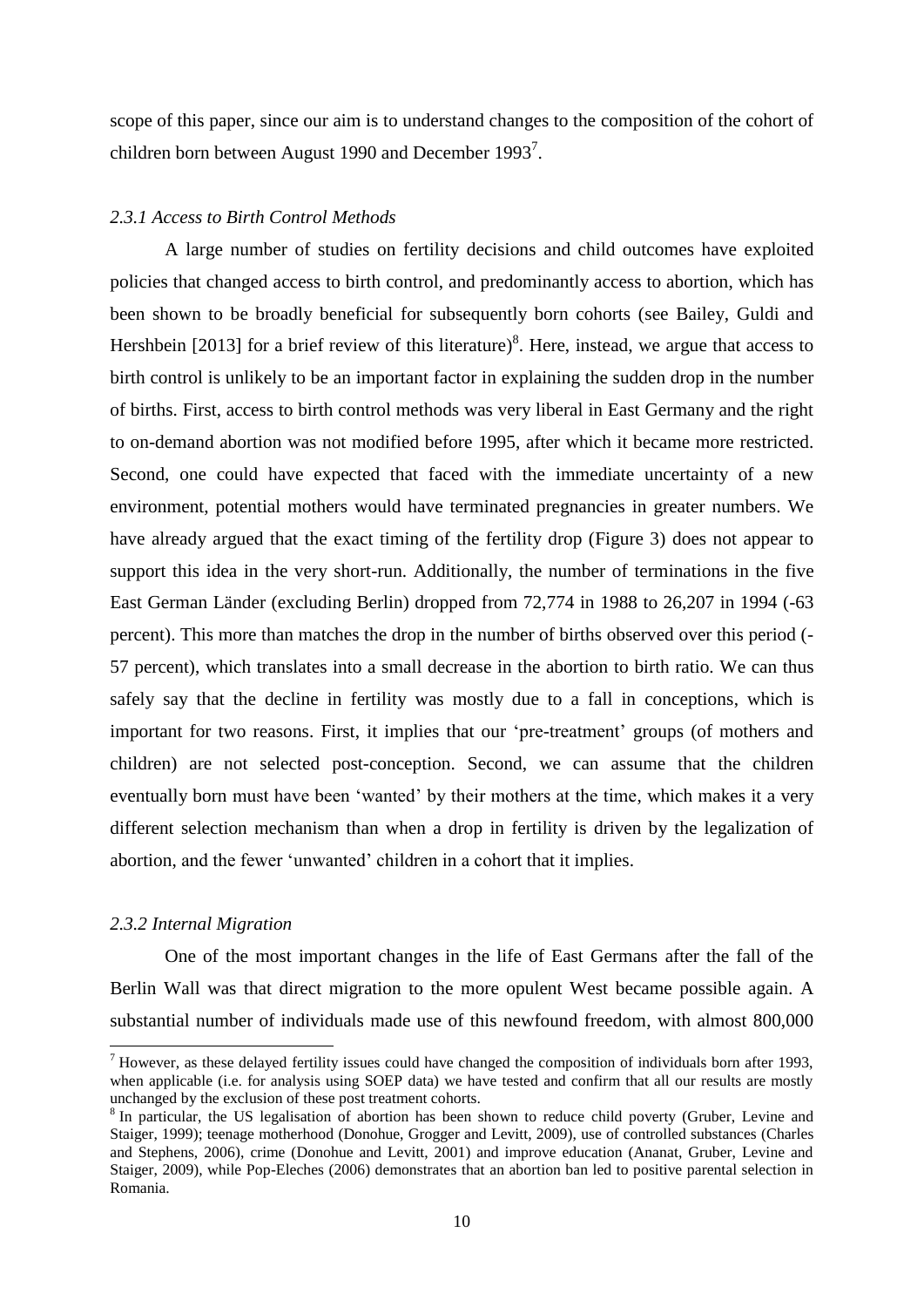individuals migrating from East to West, representing 5 percent of the pre-1990 population. This internal migration flow quickly died down, and by 1993 almost as many Germans were making the move in the opposite direction. Hunt (2006) demonstrates that improvements in relative wages were responsible for the ebbing of eastern migration. On average, movers were younger and more likely to be female (Fuchs-Schündeln and Schündeln [2009]), and thus internal migration had an impact on the reduced number of births in the East. Eberstadt (1994) estimates that internal migration accounted for about 10 percent of the total drop in birth numbers. However, this does not really cast doubt over the magnitude of the fertility drop, since the crude birth rate used to illustrate it in Figures 1 and 2 uses the yearly number of women in the population of East or West Germany as a denominator.

Migration remains a worry for the validity of our identification, even if it does not directly explain the drop in fertility, since it could still distort the composition of the (control) cohorts of individuals that we observe in West Germany. This would be the case if mothers of young children migrated in substantial numbers or if many of the women who moved to the West subsequently gave birth there, although this is not observed in the raw data presented as West Germany birth numbers remain on trend. Note that internal migration is not an issue for all of our micro-level analysis using SOEP data, since we allocate the treatment status based on the mother's place of residence in 1989, rather than current location. Results from the different sources point to the same mechanism, as such internal migration is unlikely to be the driver of the observed selection effects. Additionally, we run regressions based on the SOEP data using current location rather than location of the mother in 1989 to allocate treatment, to test how much internal migration may bias our results. Results from these regressions are never statistically different from those presented. As such, we are confident that our results are not driven by internal migration.

#### *2.3.3 Economic Uncertainty*

During the half-century of communist rule, there was no uncertainty concerning employment and wages, and women were very integrated into the labor force. The costs of having children were kept low due to the public provision of childcare, health and educational services. In the months immediately following the fall of the Berlin Wall, full employment policies were abandoned; indeed, almost a third of the pre-unification jobs had been eliminated by the end of 1994, and 65 percent of those unemployed were women. The generous and universal benefits linked to having a child were quickly curtailed to match Western levels, while the availability of childcare shrank and housing costs surged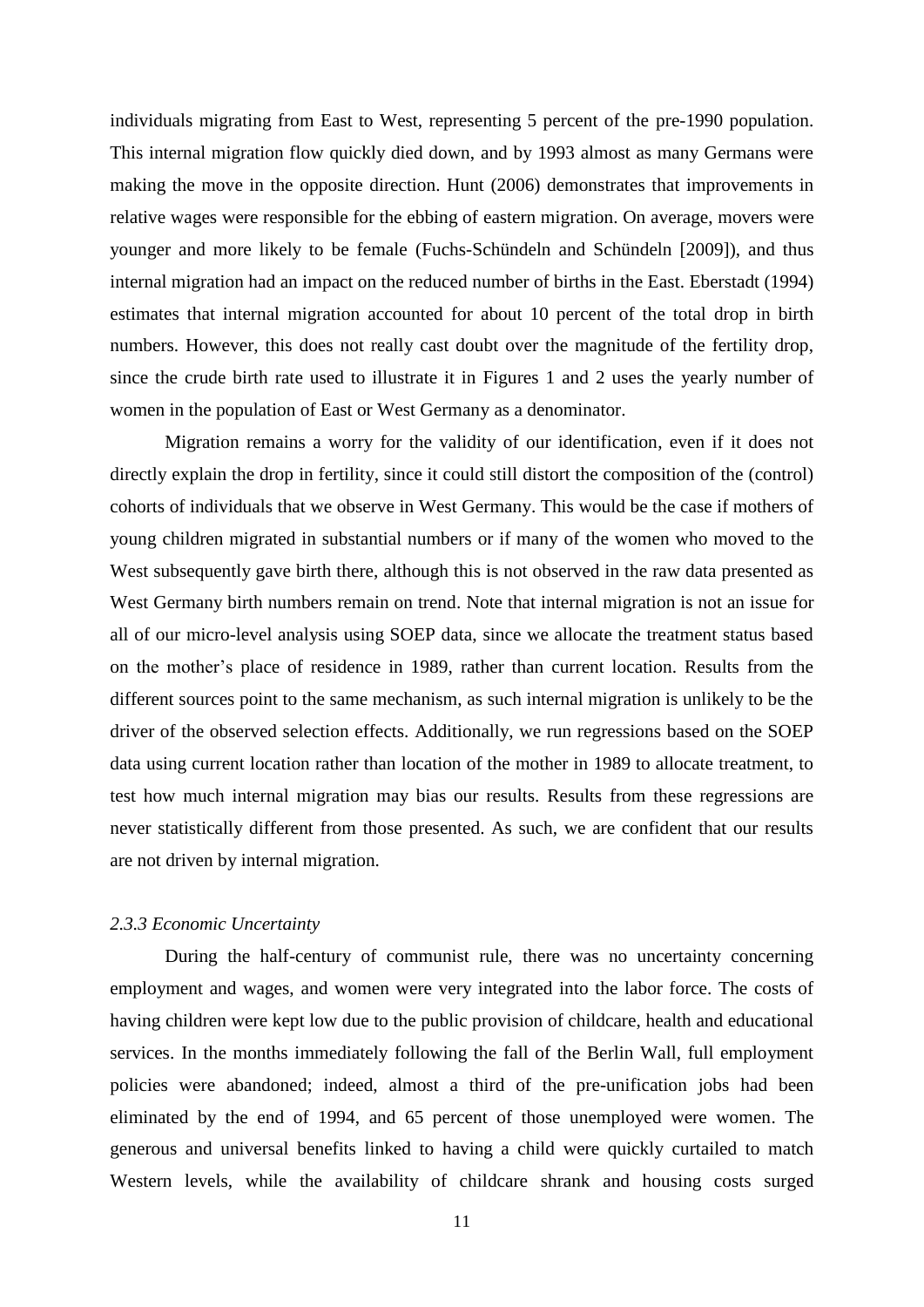(Rheinheckel et al. [1998]). This negative economic picture was mitigated by the aforementioned rapid catch up of Eastern wages, which were negotiated to reach parity with the West by 1994, owing to large financial transfers from the West and a generous one-to-one conversion of the OstMark to the DeutscheMark in July 1990. In fact, mean disposable income and consumption in the new Länder had recovered to their pre-1989 level as early as three years after the fall of the Wall (Dornbusch and Wolf [1992]). Therefore, there was very substantial and fast economic convergence between East and West Germany after the fall of the Berlin Wall, even if income inequality increased in the East. Can we thus still claim that economic uncertainty drove the drastic fall in the number of birth in those years? We use evidence from survey data collected at the time, which links fertility decisions and uncertainty about the economic situation to answer this question.

#### [Figure 4 about here]

First, the 1992 Population Policy Acceptance Study (PPAS) allows us to link the perception of economic uncertainty to fertility decisions<sup>9</sup>. When asked in this survey what were the reasons for not wanting a(nother) child, the most common reason given by 78 percent of East Germans was poor economic circumstances. The next two most common answers were also related to the perception of the economic situation, namely the costs of raising children (60 percent) and fear of the future (49 percent). Additionally, the SOEP allow us to track the evolution of the perception of economic situation and childcare provision over time. Figure 4 reports the difference between East and West Germany in terms of the fraction of individuals worried about the economic situation. Following reunification, East Germans were 20 percentage points more likely to be very worried about the economy. This difference increased up to 30 percentage points in 1991, before the views on the economy converged by 1993 and remain close thereafter. Amazingly, this is precisely when we start observing a rebound in birth rates in the East, which is consistent with our assumption that economic uncertainty was one of the main factors behind the drop in fertility in the  $East^{10}$ . Since the

 $\overline{\phantom{a}}$ 

<sup>9</sup> The Population Policy Acceptance Study (PPAS) is a comparative survey of European attitudes and opinions concerning demographic changes, demographic behaviours and population-related policies. In Germany, the first survey was conducted in 1992. About 10,000 men and women in East and West Germany between the ages of 20 and 39 years were asked about family policy, its impact and expectations on future family policies. For more on this survey, see: [http://www.bib-demografie.de/EN/Research/Surveys/PPAS/ppas\\_node.html](http://www.bib-demografie.de/EN/Research/Surveys/PPAS/ppas_node.html)

<sup>&</sup>lt;sup>10</sup> Additionally, in 1991, 45% of East German workers asked about their probability of losing their jobs within the next 12 months reported that they would definitely or probably lose it. For East Germans, this perceived probability of job loss fell to 21% and 16% by 1993 and 1996, respectively. Despite still being higher than in the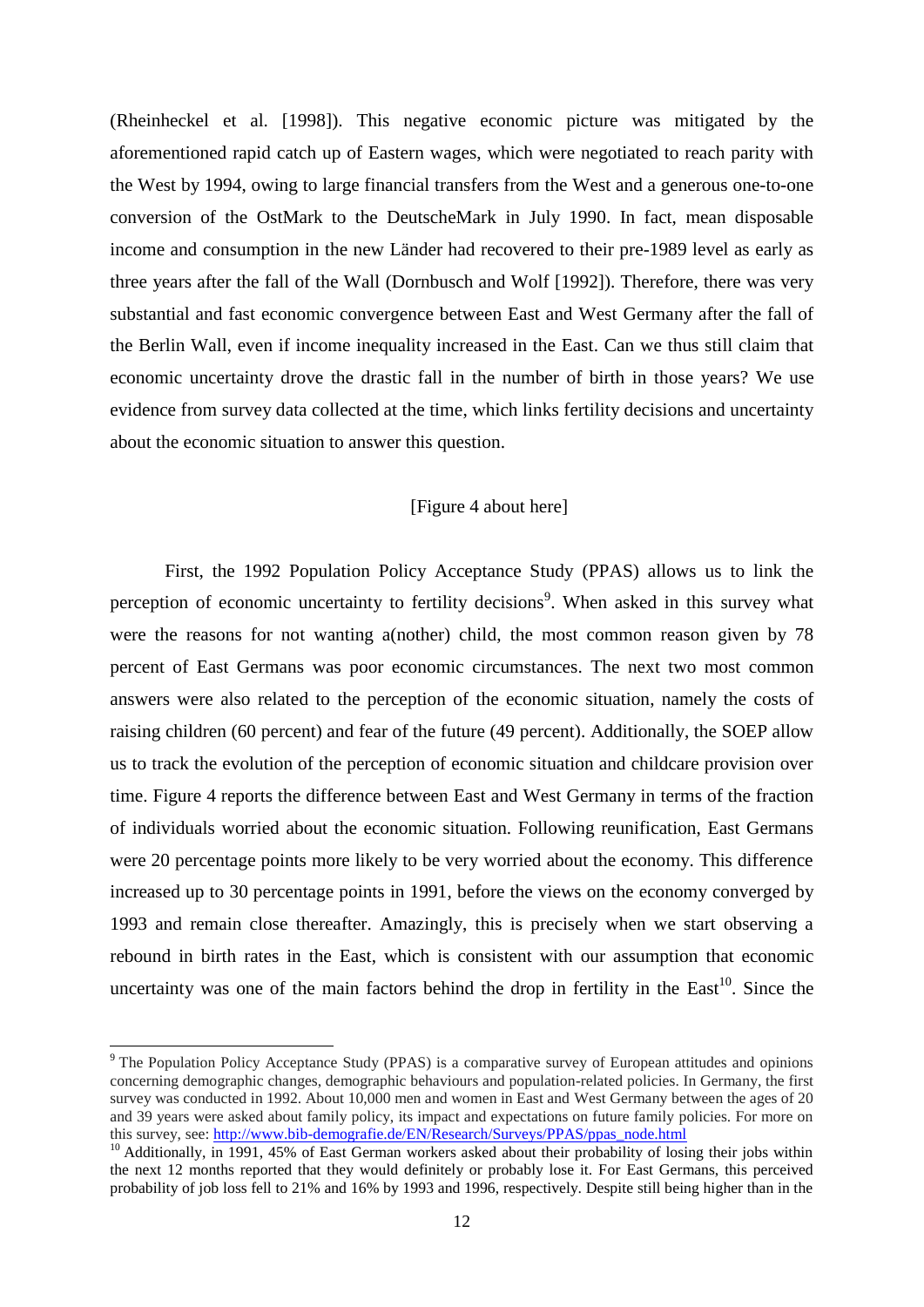PPAS indicates that childcare was also an important concern, the SOEP also enables us to assess the differences in the perception of childcare availability between East and West over time. Again, we observe that East German parents were more worried about childcare availability, yet they rapidly converged towards the West perception. These measures of uncertainty about the future thus validate the definition of the *CoW*, since the expectations about the economy and childcare of both East and West Germans had broadly converged by 1993.

#### **3. Data Sources and Empirical Strategy**

#### 3.1 The Datasets

 $\overline{a}$ 

#### *3.1.1 Cross Sectional Standardized Test Data: IGLU 2001 and PISA 2006*

No administrative test score data is available across states in Germany due to the Länder's strong independence from the central government in terms of educational scrutiny. However, we are able to identify two international testing exercises that were taken by large samples of German school children conceived just before and after the fall of the Berlin Wall at various stages of their educational careers: *aged 10* with the Progress in International Reading Literacy Study (PIRLS) in 2001 and *aged 15* with the Program for International Student Assessment (PISA) in  $2006^{11}$ .

For our analysis, we actually use an over-sample of 10,000 students of PIRLS 2001 called IGLU 2001. The questionnaire and testing are identical and the data provider (IQB) has identified for us children attending schools in East Germany<sup>12</sup>. The sampling included  $4<sup>th</sup>$ grade children in 2001, 25 percent of whom were born before August 1990. Limiting ourselves to children born in Germany between July 1989 and June 1991 leads to 20% of pupils being defined as *CoW*. The test took place in May 2001 in all schools and is designed to assess the reading competences of  $4<sup>th</sup>$  graders in reading, comprehension and literacy<sup>13</sup>. In addition to test results, the survey collects information from parents, which is used to create

West, which remained between 6 and 8% during the same period, this shows a very high level of economic uncertainty and a remarkable convergence of perceptions within the three years following re-unification.

<sup>&</sup>lt;sup>11</sup> See Mulis et al. (2003) and OECD (2007) for general information on the PIRLS 2001 and PISA 2006 tests, respectively.

 $12$  This representative sample is drawn from schools in six Landër: Baden-Württemberg, Bavaria, Bremen, Hessen and North Rhine-Westphalia all in the West and Brandenburg in the East.

 $13$  For each competency, five plausible values reflecting the child ability are recorded. We take the average from these fifteen plausible values as our measure of competence and normalize it to a mean of 0 and a standard deviation of 1.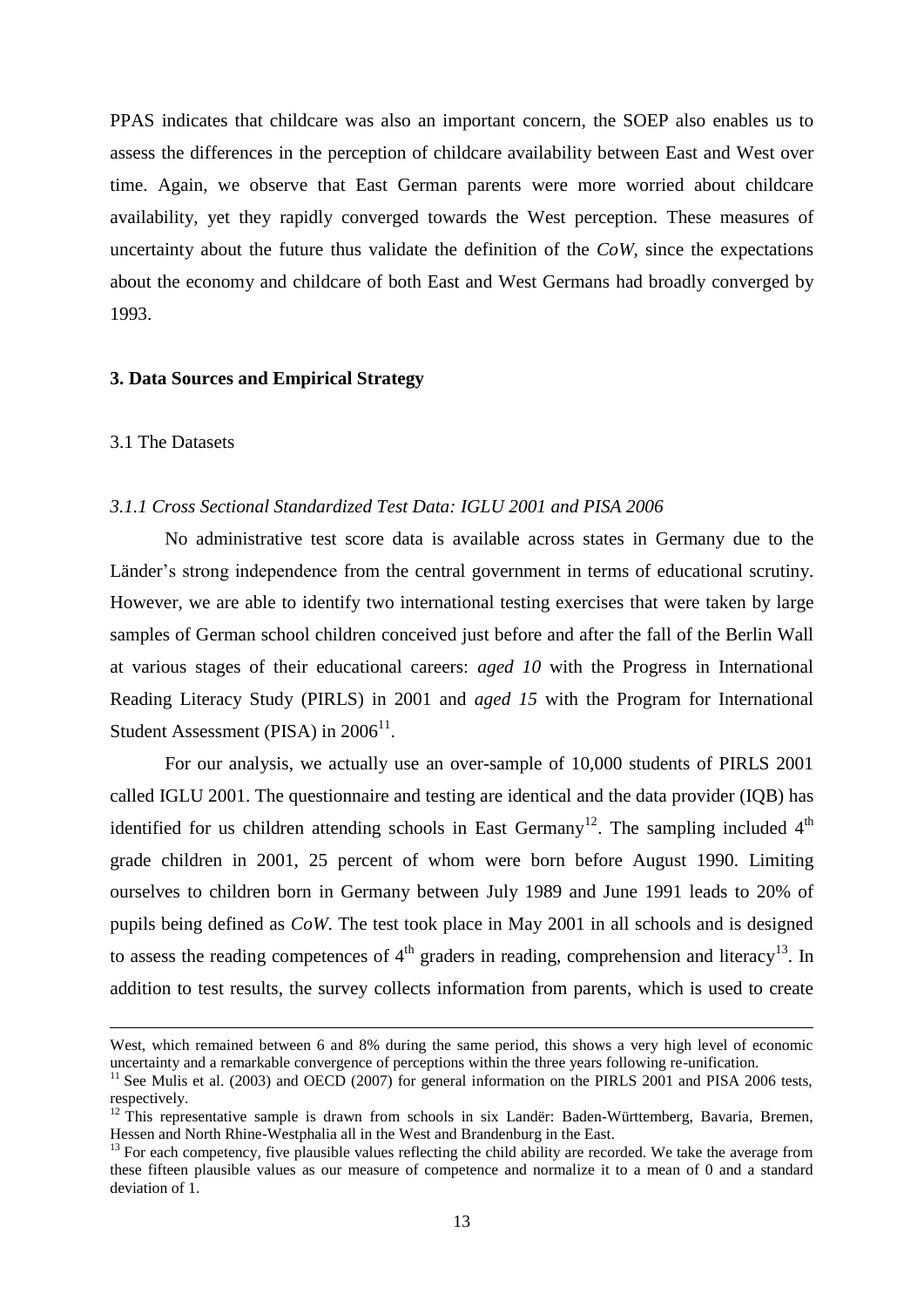an Index of Early Home Literacy Activities, an Index of Home Educational Resources, an Index of Parents' Attitudes toward Reading and a report on the number of books at home. We use these to assess the home environment of the pupils in terms of parental input.

Similarly, PISA 2006 is an international testing exercise of 15-year-old students (typically in grade 7) across the world. The PISA assesses the reading and math skills of students, as well as collecting survey information from pupils, parents and teachers. Typically, the testing last for about two hours per student through a combination of multiple choice questionnaires and open-ended questions. Germany over-sampled the 2006 PISA and IQB has identified for us schools located in the former East Germany, excluding Berlin, and we rely on school fixed effect models to eliminate any state-specific effects. The German sample contains 34,516 children, of whom we keep those born in 1990 in Germany (30,650), 12% of whom are *CoW* (born in or after August 1990 and currently living in East Germany).

#### *3.1.3 Individual Survey Data: DJI and SOEP*

The DJI Youth Survey is part of the continuous social reporting undertaken at the German Youth Institute. Here, we use the 2003 wave for youths born between 1989 and 1991, which gives us a representative sample of 2,154 German youths. These individuals are observed when aged between 12 and 14 years and answer a battery of questions on various topics including education and family life. It contains 7 percent of individuals who can be classified as 'Children of the Wall', i.e. those identified as being born in an East German Länder between August 1990 and December 1993.

The German Socioeconomic Panel (SOEP) is a large annual longitudinal survey of private households first established in West Germany in 1984. Since 1990, it has also included individuals from the former East Germany. We use data from 1990 to 2011 comprising more than 50,000 unique individuals, a quarter of who live in the East. The SOEP includes detailed personal characteristics and extensive questionnaires for all members of the households, including retrospective information when necessary. The main survey is augmented by topic specific modules and we make extensive use of those with questions focusing on mothers and young adults (aged 17) when children of the relevant cohorts are interviewed for the first time. Note that the SOEP asks adults their location in 1989. When using this survey, *CoW* is thus defined based on their 1989 location independently of future migration decisions.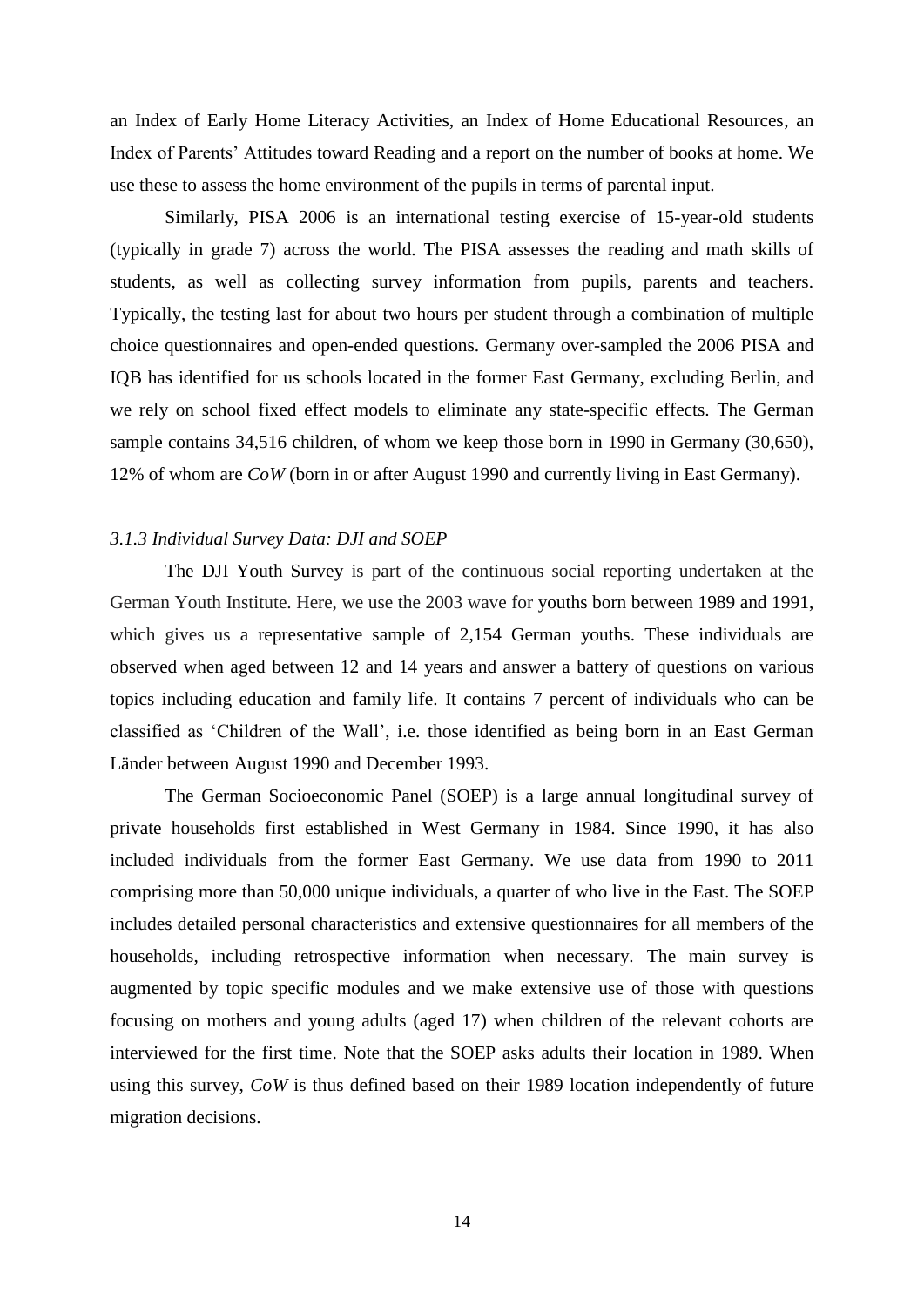In addition to basic socio-demographic characteristics, from the various questionnaires in DJI and SOEP we extract self-reported measures of education and family composition, as well as information on parenting behavior/relationship as reported by the children<sup>14</sup>.

#### 3.2 Empirical Strategy

For all outcomes, our empirical strategy relies on a difference-in-differences approach whereby we compare the characteristics or educational outcome of pupils born (conceived) before August 1990 (November 1989) to those born earlier. The counterfactual, or second difference, is provided by the non-treated individuals from West German Länder, which enable us to naturally control for common macro shocks and time trends. The basic specification used throughout is as follows:

$$
Y_{is} = \beta \mathcal{C}oW_{is} + \gamma \mathcal{E}ast_s + \rho X_{is} + f(MoB, YoB) + \gamma_s + \varepsilon_{is}
$$
 (1)

The subscript *s* denotes either a state or a school, depending on the dataset being used. When available, a school or state fixed effect, *γ*, is introduced. East is a dummy for living in East Germany, while *MoB* and *YoB* are indicators of the month and year of birth. *X* is a vector of individual level characteristics, which varies between datasets.  $\varepsilon_{is}$  is an error term assumed to be independent and normally distributed across individuals *i*. The coefficient of interest in all regressions is the estimate of *β* on *CoW*, which is a dummy equal to 1 when an individual is a Child of the Wall (i.e. born August 1990 to December 1993 in an Eastern Länder) or her mother and zero otherwise. All regressions are re-weighted to account for survey design and standard errors are clustered at the school level (IGLU and PISA) or by region and birth year (DJI and SOEP).

In a difference-in-differences framework, the identification assumption is that there is no difference in trends between the regions before the treatment occurs. Using SOEP, we are able to test this assumption at either the mother or child level. We never find any statistically different pre-trend differences between East and West for the cohorts born between 1982 and 1989 for any of the outcomes of interest.

#### **4. Empirical Evidence on Educational Outcomes**

 $\overline{\phantom{a}}$ 

<sup>&</sup>lt;sup>14</sup> Detailed information on the DJI and the SOEP is available online at:  $\frac{http://www.dji.de/index.php?id=1&L=1}$ and [http://panel.SOEP.de/](http://panel.gsoep.de/)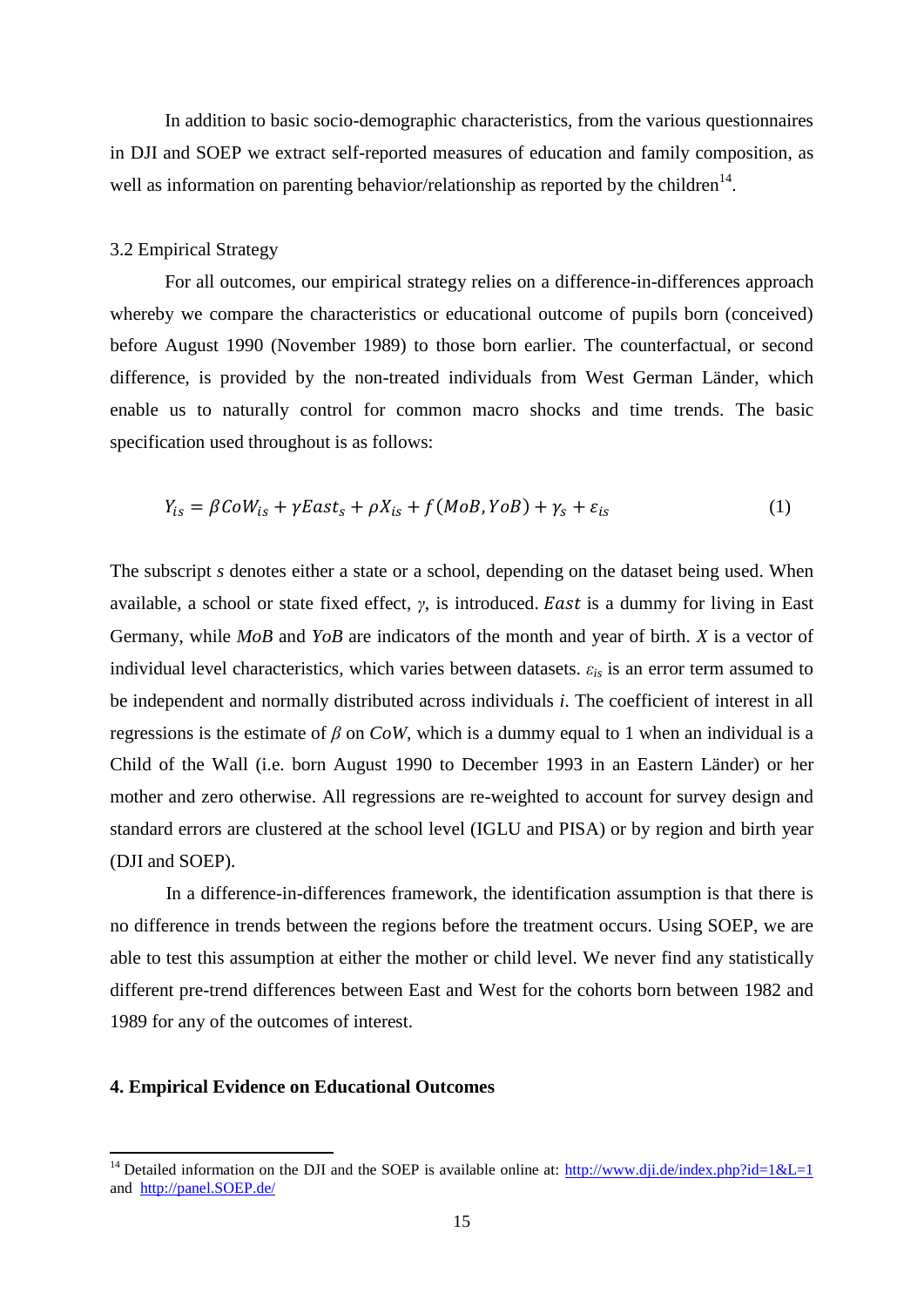#### 4.1 Test Score Results

 $\overline{\phantom{a}}$ 

The PIRLS test assesses the reading ability of pupils in grade 4 when they are about 10 years old. We rely on the difference in difference framework explained above, whereby we compare test results for children from the same classroom born before and after August 1990 in East and West Germany. Since all children are tested on the same day, it is important to control for age at test, via month of birth dummies. We assume that any month of birth effect on test score is similar between West and East German schools and test this assumption below<sup>15</sup>. We additionally control for gender, number of children in the household and dummies for whether the parents were born abroad. The coefficient of interest is the interaction between being born after August 1990 and living in the East, which identifies any difference in performance for the cohort of East German children conceived after the fall of the Wall. The upper panel of Table 1 reports the estimate of the interaction term on three outcomes: normalized test score, as well as an indicator of being in the top or bottom of the test score distribution, respectively. *CoW* score 0.15 of a standard deviation lower than their classroom peers conceived before the fall of the Wall. This is mostly driven by the distribution of test scores for the *CoW* having a larger tail of low achievers, whereby there is no effect of *CoW* on the probability of being in the top decile of the distribution, although being a *CoW* increases the probability of being in the bottom 10 percent by two-thirds. An effect on test score at an early age is likely to have a large impact on educational attainment since Germany is characterized by an early tracking system whereby pupils are streamed in grade 5 or 6, depending on the state in which they reside.

#### [Table 1 around here]

We similarly analyze results of the PISA test, which assesses reading and math skills when pupils are about 15 years old. The identification is again a difference-in-differences, whereby we compare the test score of children born between January and July 1990 to those of children born after August 1990 in the same school, in East and West Germany. The base

<sup>&</sup>lt;sup>15</sup> Threats to this assumption would be that school years are organised differently in East and West German States leading to months of birth having a different effect on grades in the two regions. Another threat would be that variations in cohort composition across months (Buckels and Hungerman, 2013) differ between the two regions. In an alternative specification, we include interactions between months of birth and living in the East. The month of birth interactions become negative and significant from August onwards, and the point estimates do not significantly differ between August and December; highlighting that over this (short) period, the selection effect was constant.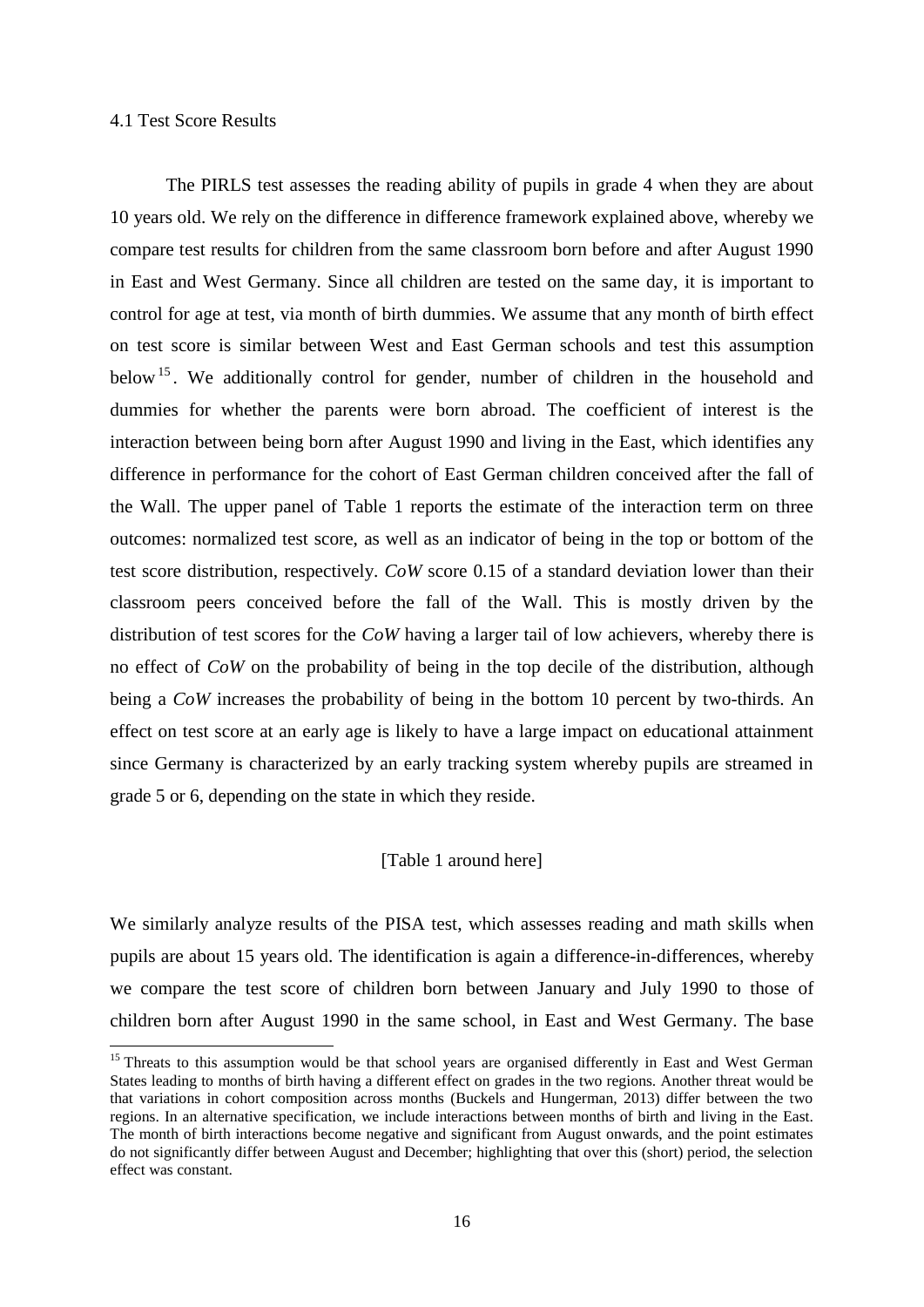specification controls for month of birth, gender and whether the parents were born abroad. The mean normalized math test score is 0.064 of a standard deviation lower for *CoW* and the effects for reading are similar but larger at  $-0.078$  of a standard deviation<sup>16</sup>. Again, we find that the results are mostly driven by a worsening in the left tail of the test score distribution, whereby *CoW* are 22 (28) percent more likely to be in the bottom decile in math (reading), while no effect is observed at the top end of the distribution $17$ .

To test the assumption that month of birth effects are similar in East and West Germany, we conduct a placebo regression using the PISA 2003 where we consider the treated as pupils born from August 1987 to December 1987 in East Germany. Reassuringly, we do not find any effect of the placebo treatment, which assures us that our results are not driven by region-specific month of birth effects. Finally, note that since we control for schoolspecific fixed effects and compare children in the same classroom, these results are not driven by changes to the curriculum or other institutional differences that would affect only East German children born after August 1990. To recap, when comparing the test performances of children in the same school, those conceived after the fall of the Wall performed substantially worse, which is consistent with parental selection.

#### 4.2 Self-Reported Educational Attainment

l

As well as those objective measures of educational performance, the DJI and SOEP provide self-reported measures of educational attainment, with the results presented in Table 2. Focusing on the interaction between being born post-August 1990 and being educated in the East, we find that *CoW* are 6.5 percentage points more likely to have already repeated a grade. In terms of mean size impact, this effect is large and translates into a 45 percent increase in the probability of repeat. Similarly, they were also 40 percent less likely to report finding learning easy and 19 percent more of them reported that they did not get on well with their peers, which are two indicators of a lower taste for schooling.

#### [Table 2 around here]

<sup>&</sup>lt;sup>16</sup> The results are not sensitive to using a smaller window around the Fall of the Wall. The estimates using only children born between May and November 1990 are -0.073 (0.027) and -0.055 (0.027) for reading and math, respectively.

 $17$  We also obtained results for regressions that control for grade attended, track type, number of siblings, age of mother, marital status and maternal education, although these substantially reduce the sample size (from 28,008 to 23,393 observations) as not all parents responded to the survey. The results are not significantly different for these specifications and thus they are not presented to save space, but they are available upon request.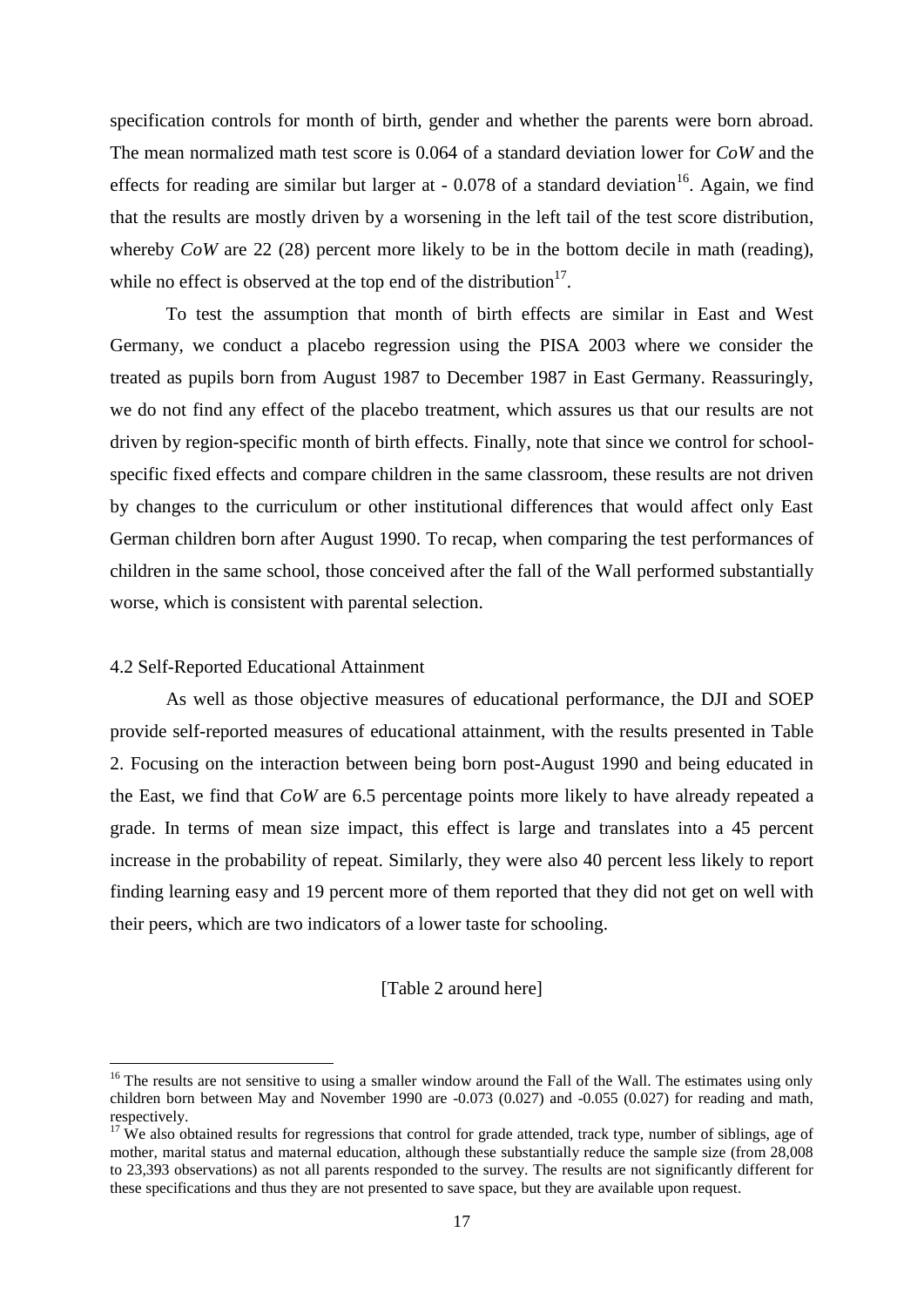Similarly, at age 17, using SOEP we find that *CoW* mostly display negative educational outcomes with the results reported in the lower panel of Table 2. We observe that they are two percentage points more likely to have dropped out of education. This is a relatively rare outcome in Germany and thus represents a very large mean size effect of a 53 per cent increase in the probability of not being at school at that age. Conditional on having not dropped out, *CoW* are a third more likely to be in a lower track. No effect is found on repeating, although this outcome is reported only conditional on still being in education, and is thus a lower bound effect.

Overall, we have consistently found that the *CoW* display or report much worse educational outcomes from an early age onwards, which is mostly driven by a worsening of the tail end of the distribution. In terms of size, our effects are for example comparable by age 10 (a -0.150 of a standard deviation in reading score) to the difference in test scores between children who attended or not the Head-Start pre-school program (taking Deming [2009]'s 0.133 estimate). The almost fifty percent increase in drop-out rates by age 17 is very large but in line with the impact on female high school graduation from enrolment or not in the Perry Preschool (taking Anderson [2008]'s .494 percentage points estimate). We now explore whether this is consistent with negative parental selection as the underlying mechanism using various measures of this phenomenon in terms of the mother's and family characteristics, as well as the perceived quality of parenting and relationship as reported by the children themselves.

#### **5. Who Gives Birth in Times of Economic Uncertainty?**

#### *5.1 Parental Selection*

#### *5.1.1 Mothers' Socio-Economic Characteristics*

As already discussed, the large fertility drop that we study is certainly not random across women and is likely to be driven by parental selection. After reviewing the evidence on the educational attainment of the CoW, our prior is that they were the product of important *negative* selection into motherhood. Faced with a high level of uncertainty about the future and a new set of (unknown) constraints regarding the costs of child rearing, women with lower parenting skills were relatively more likely to conceive and give birth in the years following the collapse of the Communist regime. To test this hypothesis, we turn to the SOEP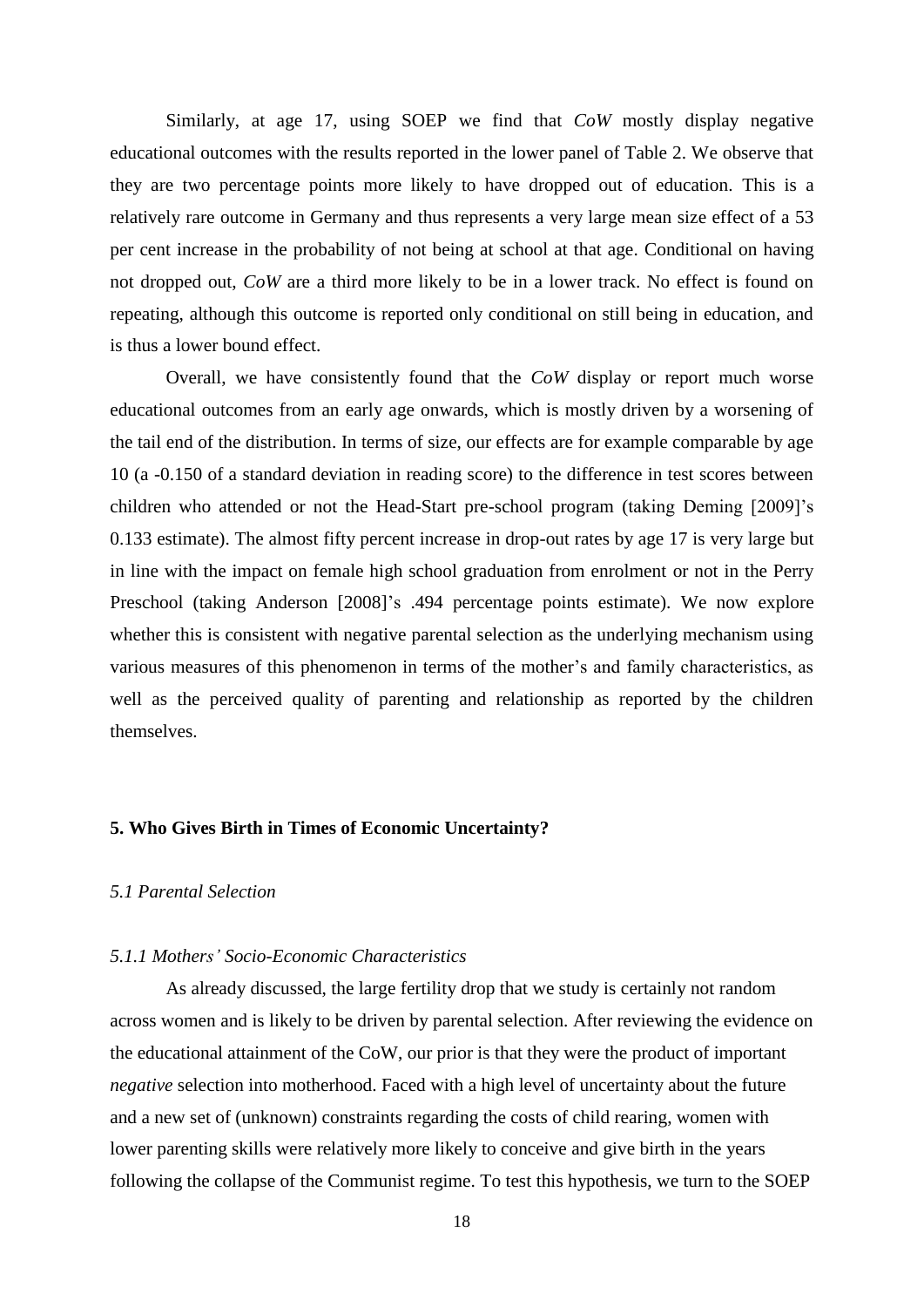data and focus on the sub-sample of women who gave birth in East or West Germany between 1982 and 1995. Note that the SOEP provides retrospective information on location before the fall of the Berlin Wall, which we use to allocate the *CoW* status so that these estimates are not affected by subsequent internal migration decisions.

#### [Table 3 about here]

We compare the mothers of *CoW* to other mothers on a number of 'positive' socioeconomic characteristics, reporting the results in Table 3. First, we note that East German mothers are quite different to their Western peers on average over this period, which is captured by the strongly significant coefficients on the 'Birth East' dummy, although the pre-1989 trends do not differ between regions. The mothers of *CoW* are over 7 months younger, almost 60 percent more likely to be teenage mothers, have nine months less education and are eight percentage points less likely to have completed high school. These mothers also had a lower employment probability at the time of survey.

#### *5.1.2 Family Structure*

We have already shown in Figure 2 that at the cohort level, the women who chose to have children after the fall of the Belin Wall were much more likely to do so out of wedlock. The DJI and SOEP allow us to assess differences in longer run family formation much more thoroughly. As reported in Table 4, the results from the analysis of information from both surveys reveal that the *CoW* experienced much less stable family structures as they grew up. In particular, by age 12, they were 13 percent less likely to live with their natural father, a third more likely to have experienced a divorce and had a 60 percent higher probability of having experienced new partnerships during their childhood. A similar picture emerges for the family structure of these children when they were 17 years old using the mother relationship history (since birth) in the SOEP: by then, *CoW* mothers were 11 percent less likely to live with the father of the child and had a relatively lower probability of being married. The most dramatic figure here is that they are 80 percent less likely to have ever been married since the child was born which is a huge effect even in view of the relatively low 6 percent average baseline.

[Table 4 around here]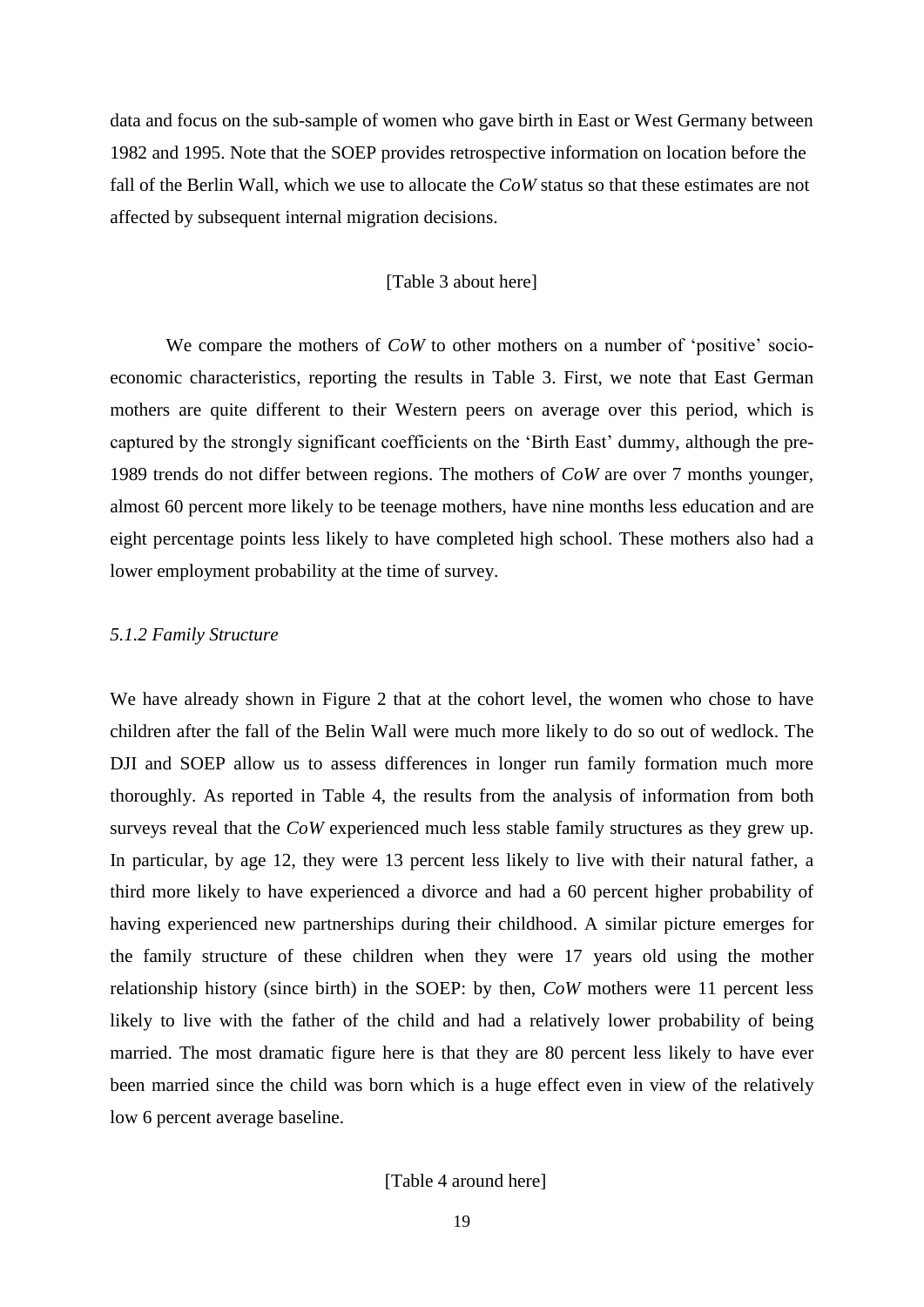The results in this section clearly confirm that our prior was correct and that women who had children during the very uncertain times following the fall of the Berlin Wall were negatively selected on all the standard observable socio-economic characteristics which are associated with relatively lower educational attainment for children. While those differences are likely to be important for child outcomes, we now investigate the negative parental selection issue more directly, and arguably more objectively, by relying on information on parental skills and maternal relationship, as well as parental educational input.

#### 5.2 Parental Input and Quality

 $\overline{a}$ 

#### *5.2.1 Parental Inputs: Educational Inputs and Income*

As well as those general indicators of the quality of the relationship, the various surveys allow us to investigate the variations in parental inputs that are related to education. Here, we rely on the child survey from the IGLU (age 10), DJI (age 12/13) and PISA (age 15) to investigate differences in parental reading behavior and interest in the child's education. Moreover, we also assess whether one of the channels of worse educational performance is related to deprivation.

As reported in Table 5, parents of *CoW* engaged in less reading activities before the child entered school, were reading less frequently with their children at the age of 10 and their houses had less reading material. The lesser engagement of parents in the schooling of their children is also found in the DJI, at age 12/13. Based on the child's answers to three questions about whether their parents care about their results, are helpful in solving school problems and attend school meetings, we estimate that parents of *CoW* were 0.1 of a standard deviation less engaged in the schooling of their child. These children were also less involved in activities that could potentially compensate for the lack of educational inputs provided by their parents. At age 15, they spent 20 less minutes per week on their homework and were 20 percent less likely to be attending any out-of-school teaching. An overall index of educational resources at home confirms that they were significantly less endowed than their peers<sup>18</sup>.

[Table 5 about here]

<sup>&</sup>lt;sup>18</sup> Home educational resources is a score based on possessing the following items: A desk and quiet space to study, a computer, education software, books to help with work, technical reference books and a dictionary. The score is then standardized to a mean of 0 and a standard deviation of 1.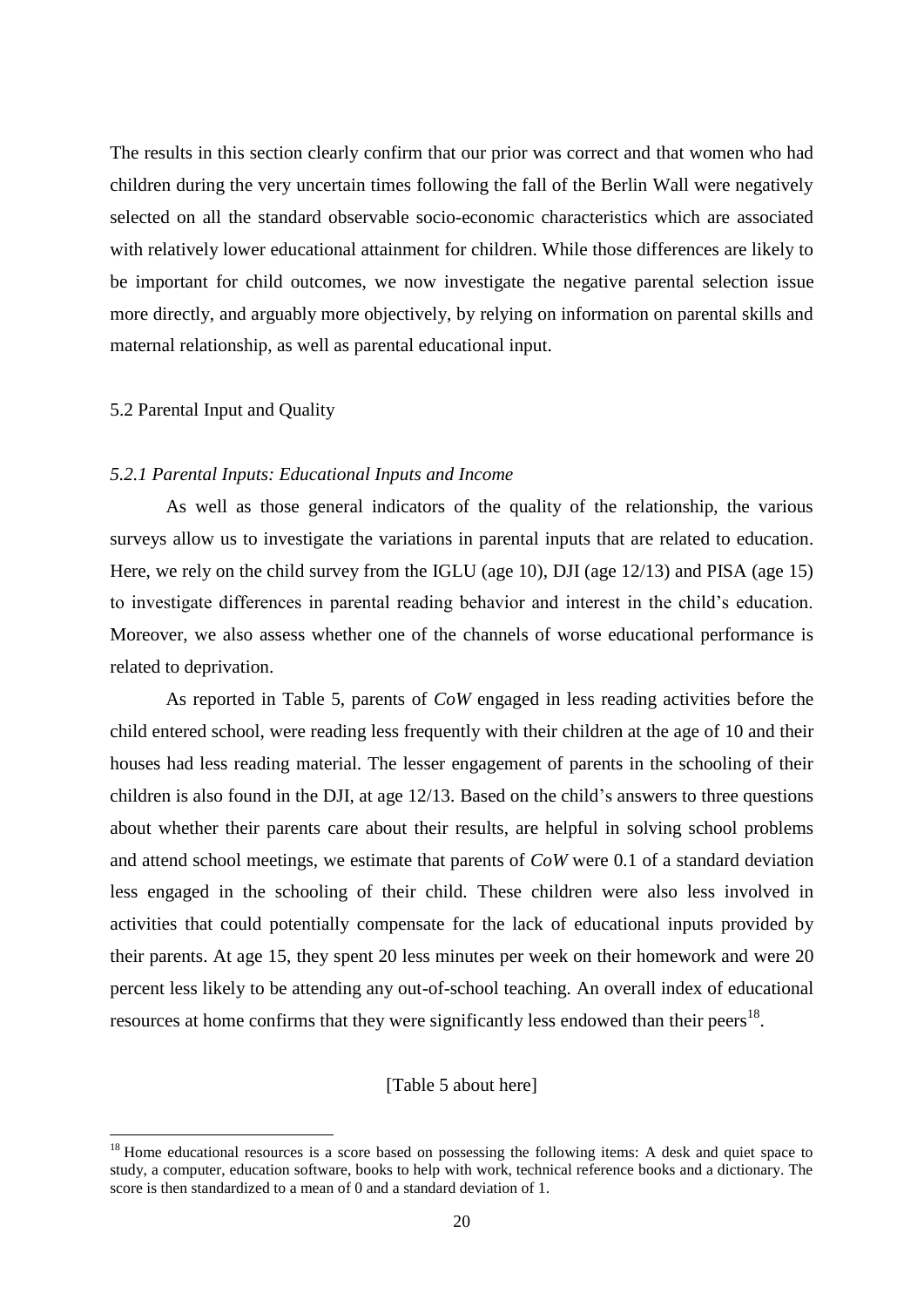Are these differences driven by wealth/income differentials? The last row of the PISA panel in Table 5 suggests otherwise, revealing no significant difference in the average wealth of *CoW* households as measured from children's reporting on a list of items available at home. To strengthen these findings, we also assess whether *CoW* households are poorer, by computing the average gross and net income during childhood in the SOEP. Consistent with the lower employment probability of mothers and their greater propensity to live in singleheaded household, *CoW* households have a lower gross income. However, due to the generosity of the German welfare net, there is no significant difference in terms of net income, meaning that the worse inputs are unlikely to be driven by poverty. In any case, it would be unclear why – without parental selection – economic deprivation would have disproportionally affected parents whose children were conceived just after the fall of the Wall.

Another possible test to show that our results are not driven by income is to include it – or other associated observable characteristics – as additional controls when measuring the impact of being born in East Germany just after the fall on the Wall on outcomes. Using our largest survey (PISA), we find that the estimated *CoW* coefficients are slightly smaller but not statistically different when these additional controls are included.<sup>19</sup> This leads us to conclude that economic deprivation– or indeed, related observable characteristics of the parents – cannot be the main driver of the markedly worse educational outcome of their children.

#### *5.2.2 Parenting Quality: Relationship and Support*

 $\overline{\phantom{a}}$ 

The child development and psychology literature has highlighted the role of the parental relationship and parenting style in the production of cognitive skills (see Dornbusch et al., 1987 for example). The DJI and the SOEP provide a unique opportunity to test usually unobservable indicators of parental skills quality. In both surveys, children answer a battery of questions about the quality of their relationship with their mothers, including how supportive they perceive them to be. Table 6 reports the estimated coefficients on being a *CoW* using our DiD approach on these self-reported measures of parental quality, as assessed by the child at age 12 (DJI) and 17 (SOEP). Note that we mostly focus here on maternal relationship and support as we have documented a large negative selectivity in the probability of these children living with their fathers.

<sup>&</sup>lt;sup>19</sup> Our PISA results are not sensitive to including maternal education, maternal employment and family status measures in the test regressions. The results are not reported but available on request.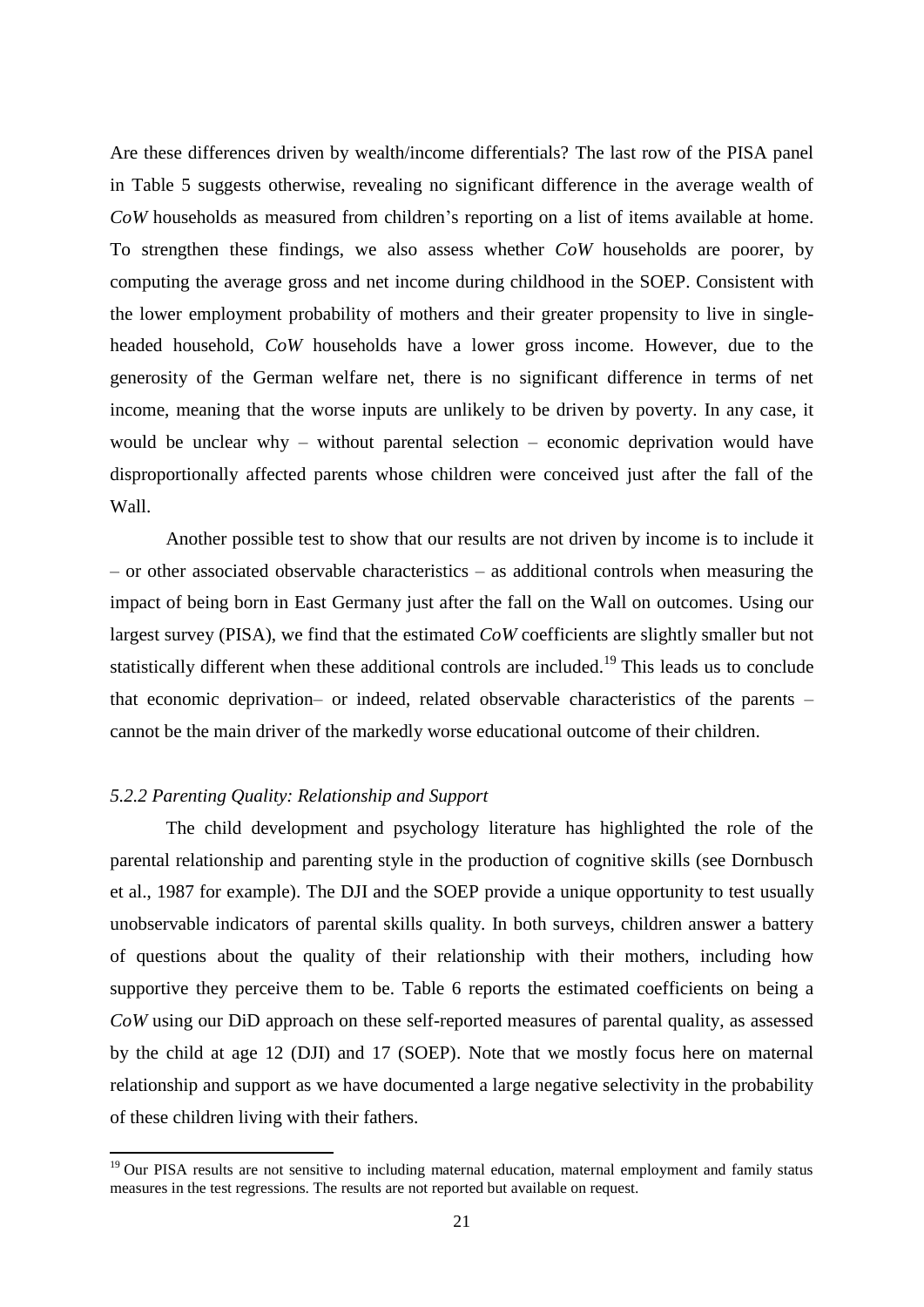The DJI allows us to build a score on parental relationship quality based on the sum of answers to the following questions: "How satisfied are you currently with your maternal/paternal relationship?"; "Do you have a good relationship with maternal figure?"; "Does your maternal figure support you when you need it?"; and "How important is your maternal figure?". This score is normalized to a mean of 0 and a standard deviation of 1 and is scaled so that a higher value means a better quality relationship. *CoW* rated their relationship with their mothers-to-be 0.1 of a standard deviation worse than their peers. Similarly, "argument with mother" is a normalized score based on the sum of answers to questions about "How often do you have arguments about…" the following issues: manners, appearances, untidiness, going out, music, political views, friends, girl/boyfriends and help with the house. A positive value indicates a greater frequency of arguments. *CoW* reported a higher frequency of arguments with their mothers, by .04 of a standard deviation, although this coefficient is not statistically significant. Finally, the DJI allows us to construct another measure of the child's perceive quality of life at home, as reported in the difficult family score. This is composed from answers to questions on a four-point scale regarding "whether there are frictions in the family", "whether one can speak about anything", "whether we have fun together" and "whether we all go our own ways". A higher value of this normalized score reflects a less integrated family. Again, according to our results, *CoW* rated their family life much more poorly than their peers (0.2 of a standard deviation).

#### [Table 6 around here]

Similarly, at age 17, the SOEP includes a substantial number of questions on children's perceived quality of their maternal relationship and the support received. We focus on three questions: "Mother Shows that she Loves You", from which we generate a dummy variable ("Mother Loves Me") that takes the value 1 for answering 'very often' and 0 otherwise; "Fight with Mother", which is derived from the answer to a four-point scale question "Argue Or Fight With Mother", from which we create a dummy variable that takes the value 1 when the answer is 'very often' and 0 otherwise; and "Supportive Parenting", which is derived from a multi-item scale of nine questions described and tested extensively in Weinhardt and Schupp (2011). A first strong indicator of maternal attachment is whether teenagers feel (very often) loved by their mothers. Our estimate in Table 6 indicates that twothirds of *CoW* are less likely to be in this category, suggesting a much lower level of maternal attachment. Another strong predictor of the quality of the child-parent relationship is the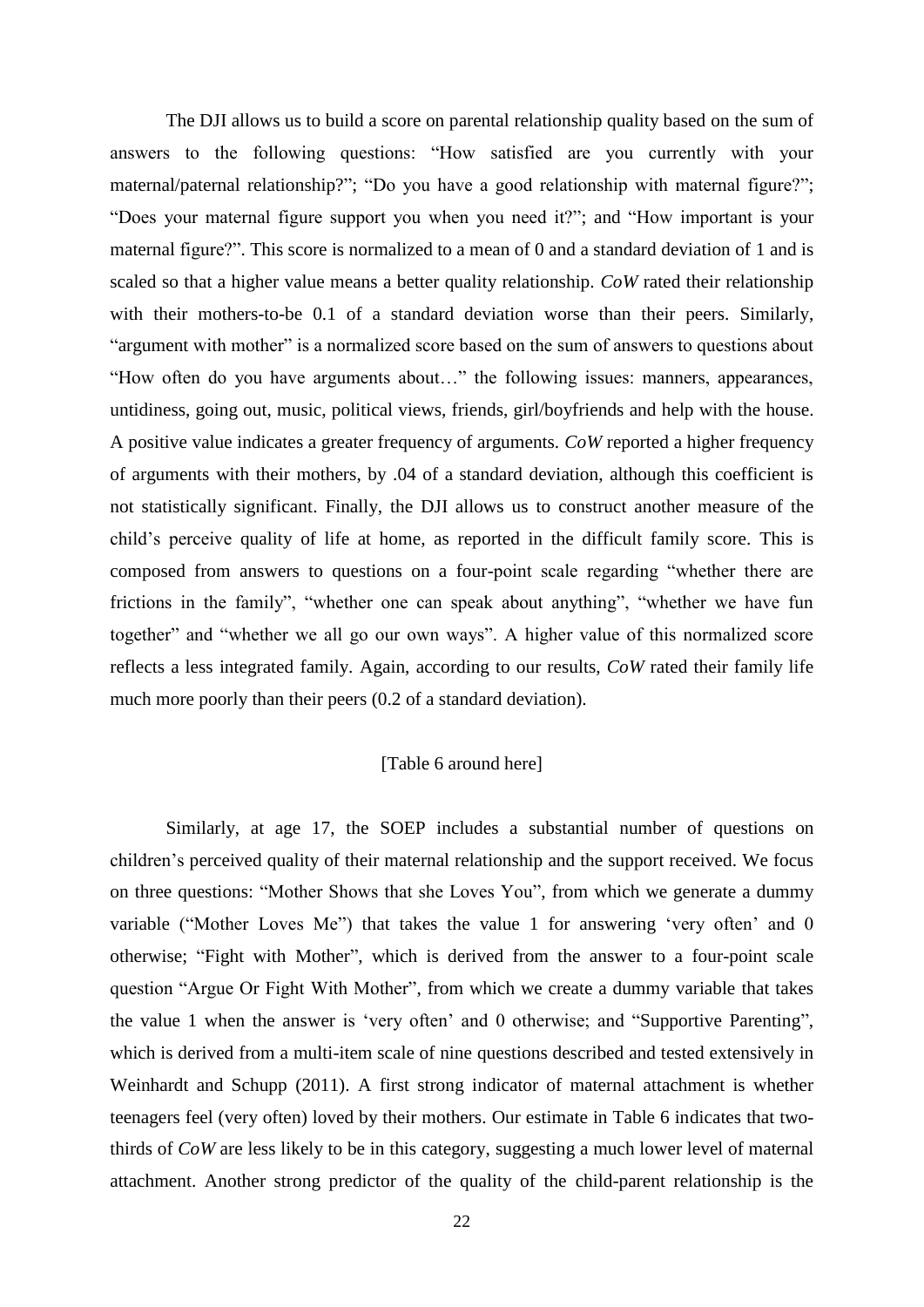frequency of fights, which is a relatively rare event, with only 4 percent of children reporting this as occurring very often. However, this probability increases by almost 150 percent for *CoW*, indicating a worsening of the maternal relationship since age 12, as arguing with mother was not significantly different for these children at that age. Finally, we use an overall measure of 'supportive parenting' to gauge maternal participation in the child's life and how much the parent involved the child in decision-making. This reveals that *CoW* report a much lower level of maternal support on average, at 0.3 of a standard deviation lower, compared with other children.

These very robust findings on poorer maternal relationship quality and the low perceived support received by *CoW* at different points in their childhood are important for two reasons. First, they are perhaps surprising, given that one might have assumed that women who had children during uncertain economic times may have wanted them relatively 'more' and would have been expected to be more attached to their child later in life. Second, they point to a potentially crucial yet often unexplored channel by which selection into motherhood links to parental skills that drive the child's later outcomes. To further explore these issues, we carry out two extensions that exploit the unique nature of the SOEP data to further test parental selection in bad economic times.

#### 5.3 Testing Parental Selection in Bad Economic Times

 $\overline{a}$ 

#### *5.3.1 Direct Evidence of Selectivity into Fertility in Bad Times*

Thus far, we have provided a wealth of evidence that the women who had children in the aftermath of the fall of the Wall where *on average* negatively selected, whereby we have attributed this selection to the high level of economic uncertainty during this period. To more directly test this mechanism, we exploit the longitudinal information in the SOEP to combine answers for all women who answered three relevant questions about: (i) economic uncertainty; (ii) fertility decision; and (iii) education level. Practically, we regress the probability of having a child in the period 1991/93 on education level for all women aged 17 to 47 who were interviewed in the SOEP, on a measure of economic uncertainty in year *t-1* (i.e. dummy for being 'very worried' about 'the general economic development').<sup>20</sup> We find

<sup>&</sup>lt;sup>20</sup> The model also includes education, age and year dummies and the standard errors are clustered at East level to account for important common age shocks on fertility, which are likely to be different between East and West Germany.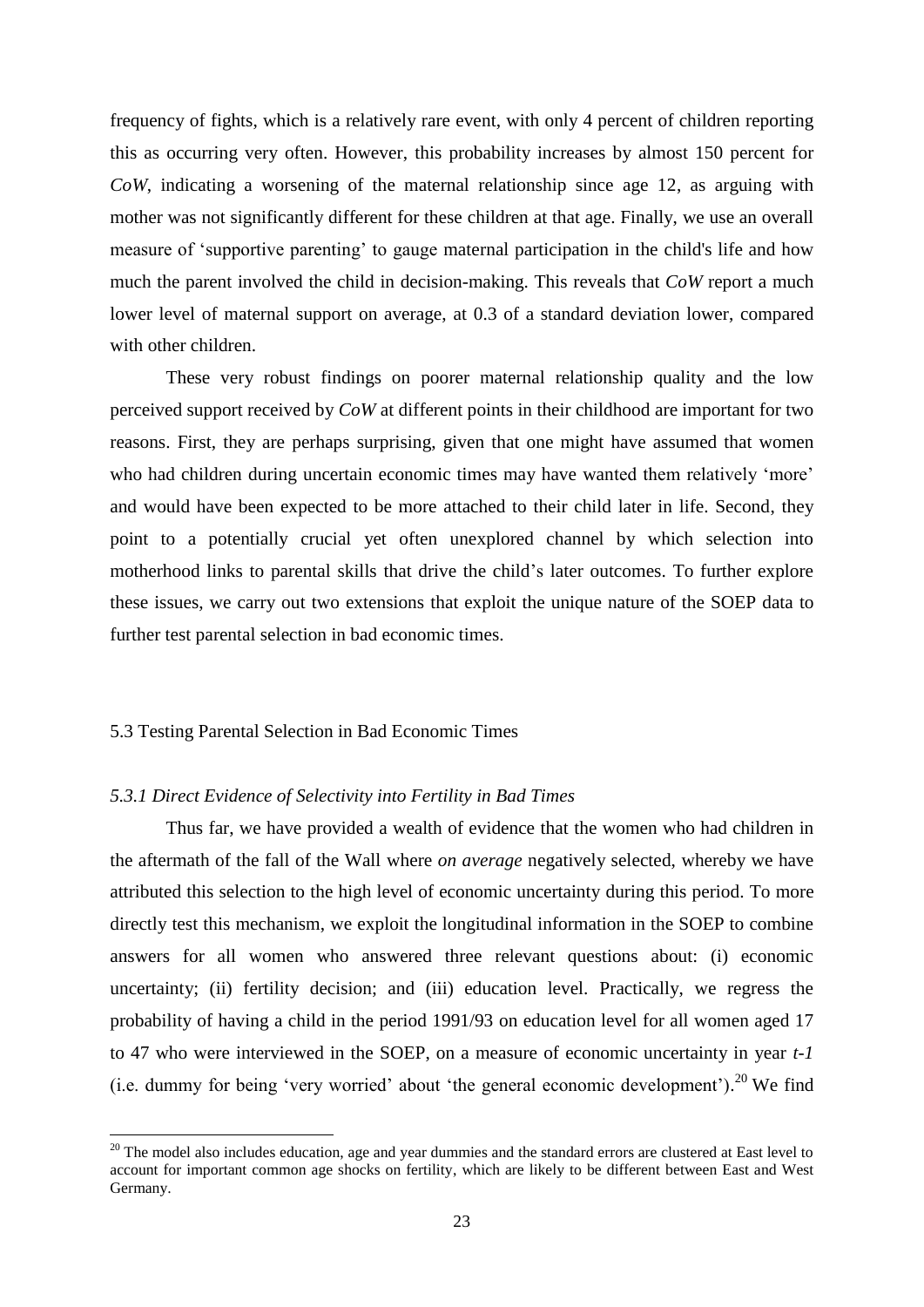that perceived economic uncertainty is negatively related to fertility decision in the following year for all women, thus confirming our previous cohort level evidence. We subsequently include an interaction of years of education and economic uncertainty in the probability model that we estimate, whereby this interaction is negative and significant.

#### [Figure 5 about here]

This is best illustrated in Figure 5, which reports the estimated probability of giving birth by education level, split by level of worry about the economy in the previous period. A first observation is that more worried women (solid line) are less likely on average to have a child a year later. Interestingly, at a low level of education, there is little difference in the probability of giving birth between the very and not so worried women. By contrast, at a higher level of education, a fertility gap opens between the two groups, to the extent that highly educated women who are very worried about the economy are 50% less likely to give birth in the next period compared with those of the same education level who are not worried. This evidence reinforces our argument that economic uncertainty not only affects the fertility of mothers but also their selections, whereby those with disproportionally unfavorable characteristics are less responsive to economic shocks.

#### *5.3.2 Worse Mothers or Bad Times?*

Finally, despite strong evidence of parental selection, the differences in the characteristics and behavior of the CoW could also be consistent with the fetal programming (Barker [1995]) and early life adversity (Conti and Heckman [2013]) hypotheses. For example, Aizer, Stroud and Buka (2009) show that maternal stress in utero has long-term negative consequences for children, and that this effect is stronger for low socio-economic status mothers. Due to the high level of uncertainty faced by mothers after the end of Communist East Germany, these children could have experienced heightened levels of stress in the womb and during their very early years. In turn, this could have shaped their preferences and behavior in a way to cope with such a world, which may have caused the lower outcomes that we have observed for these children. Is this a credible explanation and what could we do to test for this underlying mechanism? In any case, our previous results indicating that the mothers of *CoW* had worse parental skills and that these children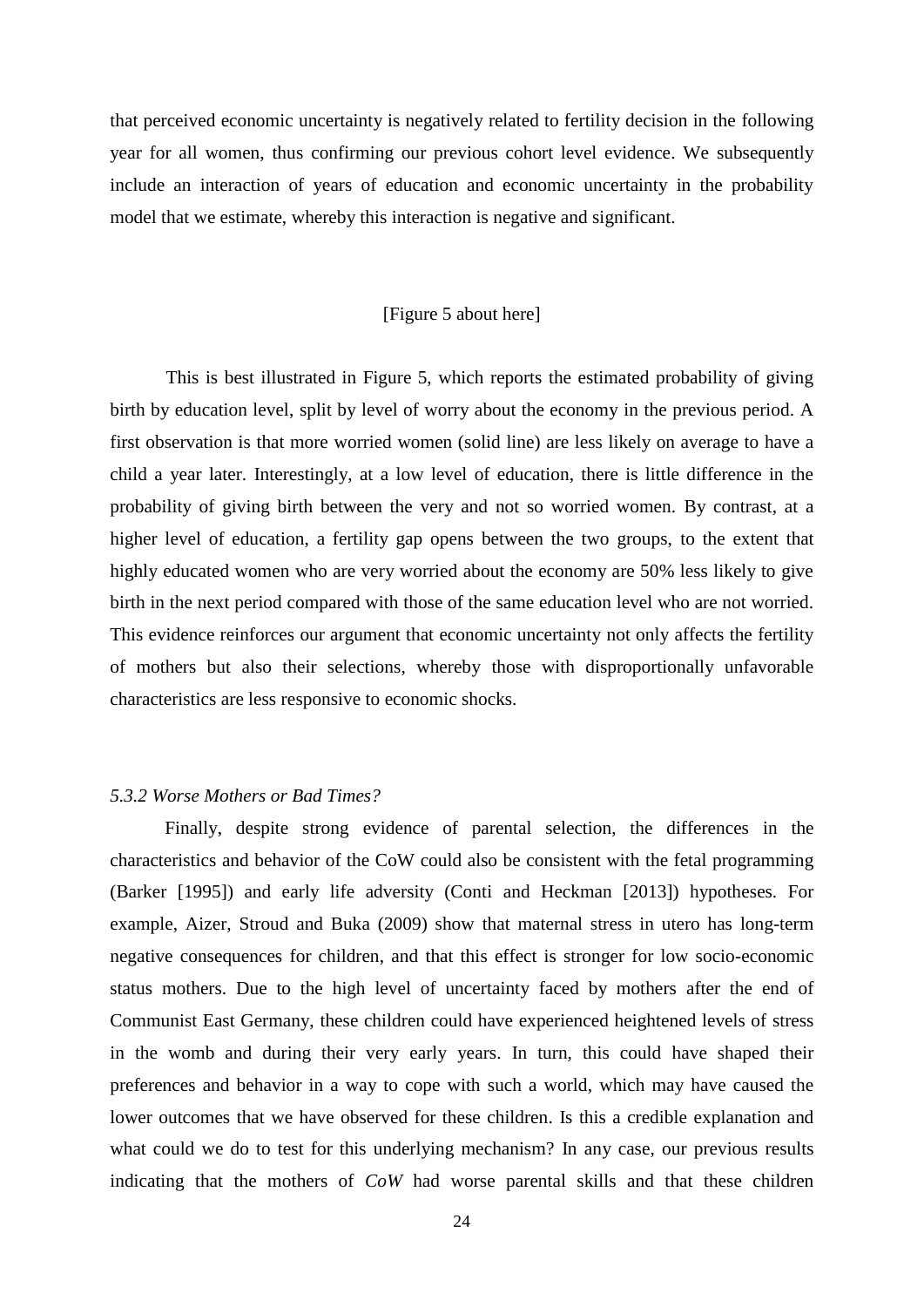performed worse than their peers who grew up in the same environment are difficult to reconcile with this theory alone. Nonetheless, we propose two simple robustness test of the early life adversity hypothesis.

First we run a placebo regression whereby the *CoW* treatment is redefined as children born between March 1986 to July 1989 and drop all children born from August 1990 onwards. These children were conceived before any social unrest started in East Germany but started schools in re-unified Germany. As such, they were not selected at birth but did experience the disruption and stress of the regime change at a young age. For this cohort, we do not observe any significant negative effects on educational attainment or supportive parenting compared to our control groups. This confirms that the negative effects found for the CoW are driven by parental selection and not directly by the disruptive economic and social environment during early childhood.

Additionally, we provide a stronger test that the CoW effects are driven by parental selection by using the family identifier in the SOEP, and identifying all children born between January 1987 and July 1989 who have brothers or sisters born between August 1989 and December 1993 in East Germany. We label these children *CoW Siblings*. These children could not have been "programmed" since they were born before the uncertainty following the collapse of the Berlin Wall and - in the absence of negative parental selection - should not report different outcomes to other children, as seen above. If they do, it would strongly indicate that the negative outcomes that we have observed are due to the poorer parenting skills of the mothers they share in common rather than because *CoW* were born in difficult economic times. For this sample, we conduct an estimation akin to our general DiD approach to estimate the education and relationship outcomes observed at age 17 in SOEP, albeit with the main coefficient of interest now the dummy of being a *CoW Sibling* born before the fall of the Berlin Wall.

#### [Table 7 around here]

The estimates reported in Table 7 indicate that *CoW Siblings* also display relatively worse outcomes on a number of our educational attainments. In particular, they are 50% more likely to have repeated a grade by age 17 and are as likely as their younger siblings to have dropped out (although not significantly, due to the smaller sample size). Similarly, they report a worse quality relationship with their mothers. The estimated coefficients on 'mother loves me' and 'supportive parenting' are very similar for the older and younger siblings, indicating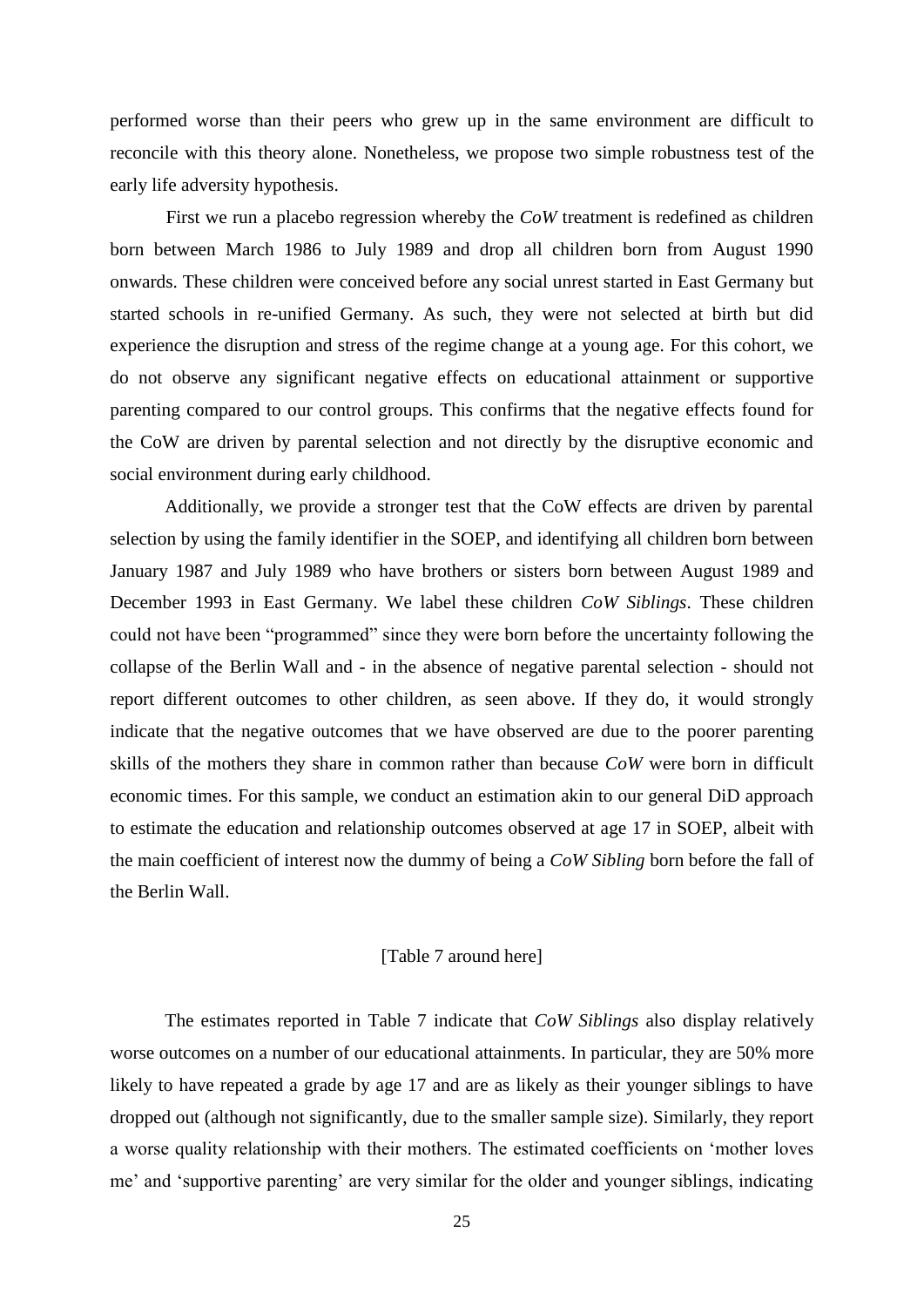that this is likely to be a mother's characteristics. Since *CoW* siblings experienced the relative certain times of the old regime while in the womb and during their very early life, this strongly supports the notion that the observed effects for the *CoW* are due to negative parental selection and not to fetal programming, which we thus reject as the underlying mechanism behind our findings $^{21}$ .

#### **6. Conclusion**

 $\overline{a}$ 

This paper highlights that the economic environment strongly influences not only cohort sizes but also cohort composition. Using the natural experiment created by the fall of the Berlin Wall and the subsequent temporary collapse of fertility in East Germany, we report that children conceived during the time of great economic uncertainty performed worse on various dimensions of their schooling. These effects are driven by differences in the observable characteristics of mothers, as well as by dissimilarities in behavior; for instance, mothers who conceived in the aftermath of the fall of the Berlin Wall provided less educational inputs to their children and had lower emotional attachments. The differences are also observed for their older children, who were conceived at the time of the relative economic stability associated with the communist regime, thus highlighting that the results are driven by parental selection and not a specific time of birth effect.

Our findings concerning the large effects of parental selections on the outcomes of future generations have important implications for policy planners. First, rather than basing decisions regarding public investment on cohort size only, there is scope for adjusting these investments for cohort quality, especially if peer effects are important. In this case, despite its small size, this cohort would have benefited from additional investment to compensate for the lower parental provision. However, divergence in educational outcome starts early, meaning that any interventions to compensate for the worse parental skills would have to take place early in childhood (Cunha and Heckman [2007]) and focus on affecting personality skills (Heckman, Pinto and Saveleyev [2013]). There is however scope to try and cancel out the

 $21$  An alternative way to test that the CoW effects are driven by family characteristics rather than the economic and social environment is to run a family fixed effect model. This directly compares the educational outcome and parenting skills of siblings, after accounting for the unobservable fixed family characteristics. If the CoW effects are driven by parental selection, we would indeed expect that the within family estimates would be insignificant. Indeed, we find that within sibling educational outcome differences are close to zero for CoWs. The effects on parenting competence are also insignificant apart from fighting with mothers but are much less precisely estimated – see table results in on-line appendix. Altogether, these tests support that the worse outcomes observed for CoW are driven by negative parental selection rather than a time of birth effects.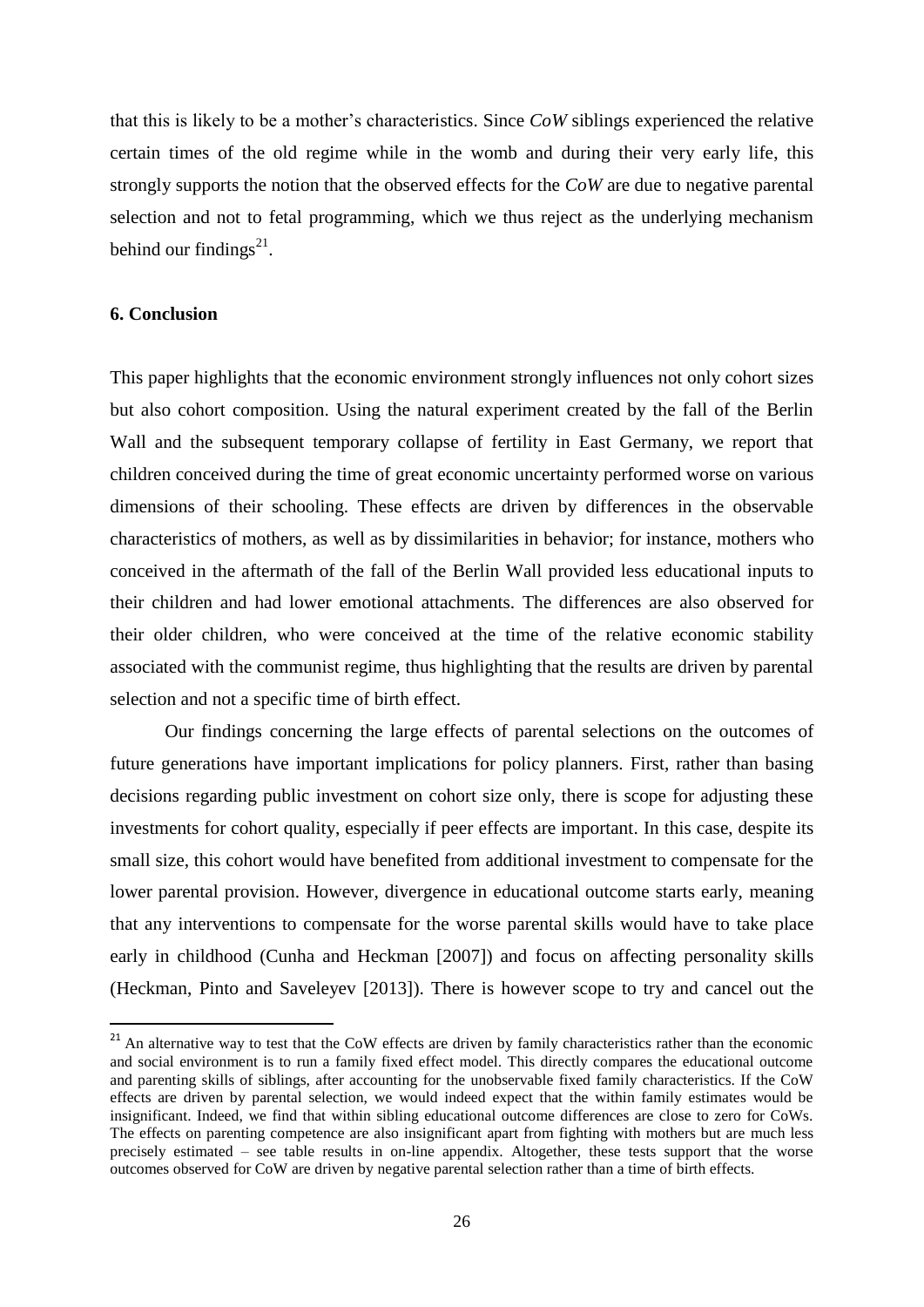negative impact of parental selection on children educational outcome with pre-school programs since the positive longer term impact of such interventions have been estimated to be almost symmetrically equivalent (Anderson [2008] and Deming [2009]).

Our findings also suggest that certain women will always choose to have children, even if the conditions for making this decision are less than optimal. It is therefore probably not possible to design policies to change their fertility behavior but however perhaps possible to intervene at this very early stage. Experimental evidence on the impact of home visiting programs aimed at at-risk mothers and their family that start even before the birth of the child, such as Preparing for Live in Dublin (Doyle et al [2013]), Pro Kind in Germany (Sandner [2012]) and Healthy Families America (LeCroy and Crysik [2011]), are promising. The real challenge remains to find a way to efficiently target such interventions at the right mothers/children since the selection effects are driven by typically unobservable characteristics like emotional attachment and parental educational input. Additionally, timing of birth within the business cycle could be used as a new additional indicator to identify mothers and target children from cohorts as being at greatest risk from poor educational outcomes.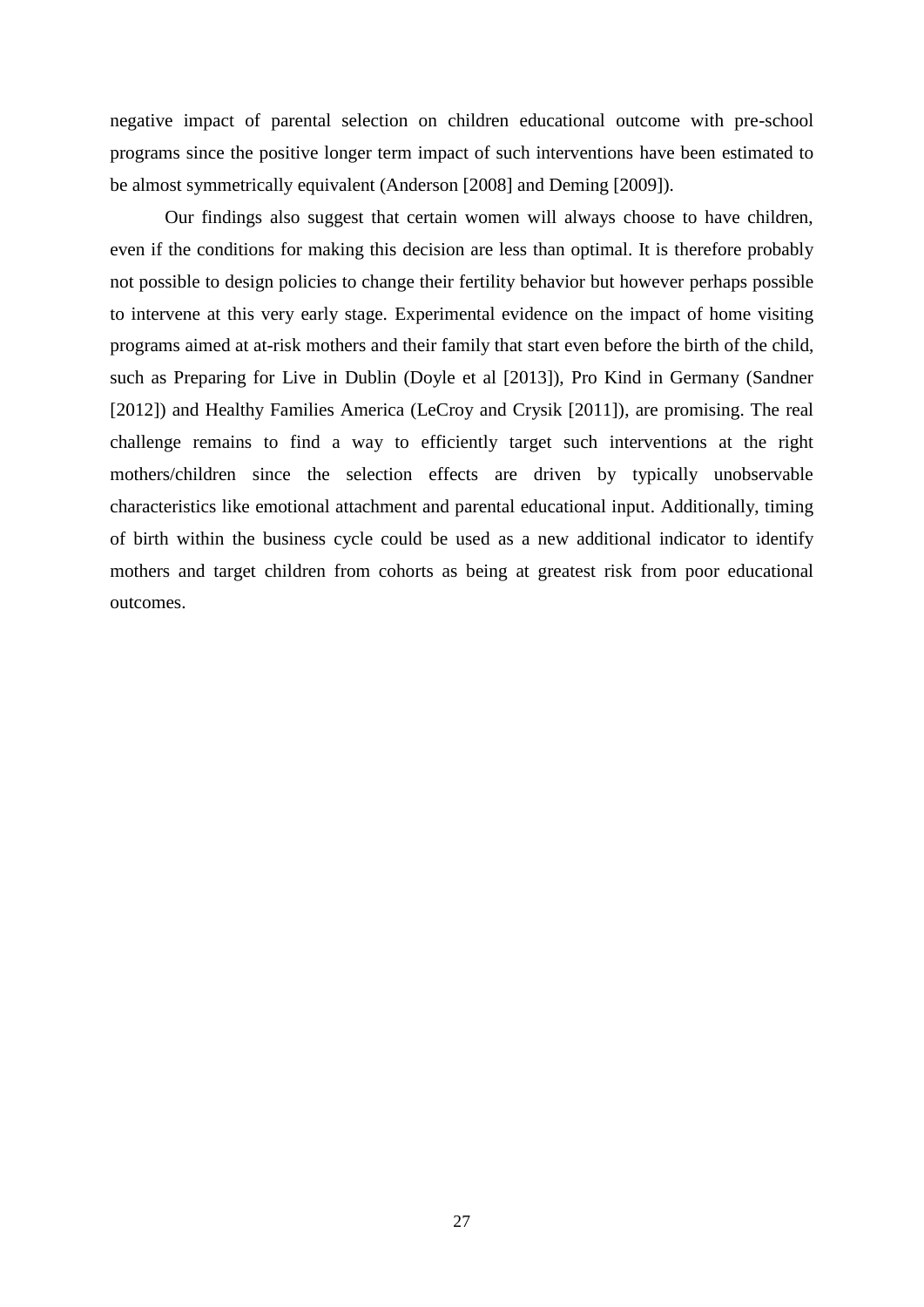#### **References**

- Aizer, Anna, Laura Stroud, and Stephen Buka, "Maternal Stress and Child Outcomes: Evidence from Siblings", NBER Working Paper No. w18422, (2009)
- Alesina, Alberto, and Nicola Fuchs-Schündeln, "Goodbye Lenin (or Not?): The Effect of Communism on People's Preferences," *American Economic Review,* 97 (2007), 1507- 1528.
- Ananat, Elisabeth, Jonathan Gruber, Phillip B. Levine and Douglas Stainer. "Abortion and Selection", *Review of Economics and Statistics*, 91 (2009), 124-136
- Anderson, Michael L. "Multiple Inference and Gender Differences in the Effect of Early Intervention: A Reevaluation of the Abecedarian, Perry Preschool, and Early Training Project", *Journal of the American Statistical Association,* 103 (2009), 1481-95
- Bailey, Martha J., Melanie Guldi and Brad J. Hershbein "Recent Evidence on the Broad Benefits of Reproductive Health Policy," *Journal of Policy Analysis and Management*, 32 (2013), 888–896.
- Barker, David J.P., "Fetal Origins of Coronary Heart Disease," *British Medical Journal*, 311 (1995), 171-174.
- Becker, Gary S., "An Economic Analysis of Fertility" In: *Demographic and Economic Change in Developed Countries*. Universities-National Bureau Series 11, Princeton NJ: Princeton University Press (1960) 209-240
- Ben-Porah, Yoram, "An Economic Analysis of Fertility in Israel: Point and Counterpoint," *Journal of Political Economy*, 81 (1973), S202-S233
- Brooks-Gunn, Jeanne, Lisa, G. Berlin and Allison S. Fuligni. "Early childhood intervention programs: What about the family?" in Jack P. Shonkoff and Samuel J. Meisels, (Eds.), *Handbook of early childhood intervention* (3rd ed.) (2010). New York: Cambridge University Press.
- Buckels, Kasey S. and Daniel M. Hungerman. "Season of Birth and Later Outcomes: Old Questions, New Answers". *Review of Economics and Statistics*, 95(2013), 711-724.
- Burchardi, Konrad and Tarek Hassan, "The Economic Impact of Social Ties: Evidence from German Reunification," *Quarterly Journal of Economics*, 128 (2013), 1219-1271.
- Burstyn, Leonardo and Davide Cantoni, "A Tear in the Iron Curtain: The Impact of Western Television on Consumption Behavior," CEPR Discussion Paper No 2012-19, 2012.
- Charles, Kerwin Kofi, and Melvin Stephens, "Abortion legalization and Adolescent Substance use," *Journal of Law and Economics,* 49 (2006), 481-505.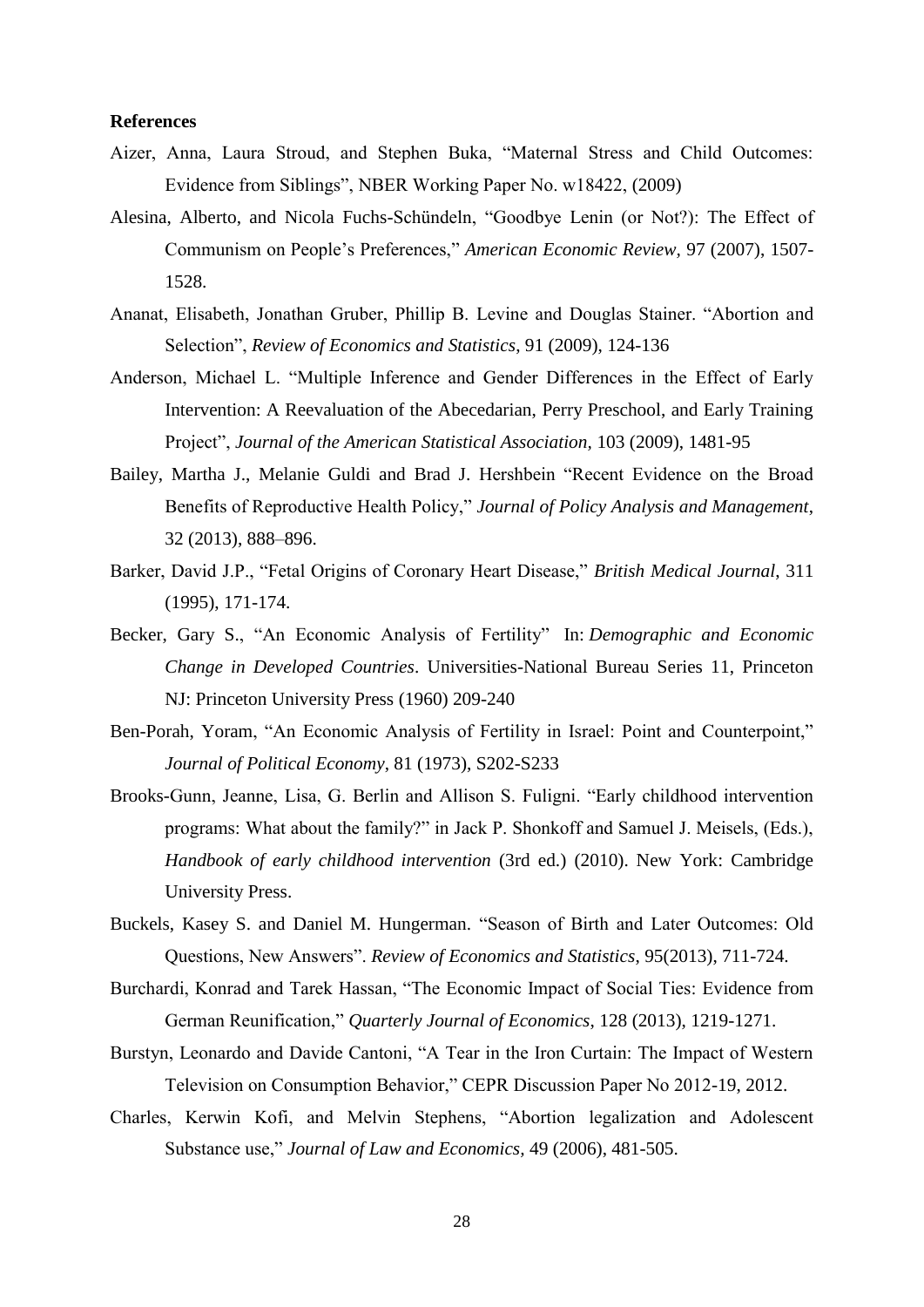- Conrad, Christof, Michael Lechner, and Welf Werner, "East German fertility after unification: crisis or adaptation?" *Population and Development Review,* 22 (1996), 331- 358.
- Conti, Gabriella and James J. Heckman, "The Economics of Child Well-Being" in *The Handbook of Child Well-Being*, in Ben-Arieh, A., I. Frones, F. Casas, and J. E. Corbin Eds. (2013), 363-401.
- Cunha, Flavio, and James, J. Heckman, ["The Technology of Skill Formation,](http://jenni.uchicago.edu/papers/Cunha-Heckman_AER_v97n2_2007.pdf)" *American Economic Review,* 97 (2007), 31-47.
- Cunha, Flavio, James, J. Heckman, Lance Lochner and Dimitriy V. Masterov. "Interpreting the Evidence on Life Cycle Skill Formation" in Handbook of the Economics of Education, Vol 1, Eric Hanushek and Finis Welch (eds), Elsevier (2006).
- Currie, Janet, Valentina Duque, and Irwin Garfinkel "The Great Recession and Mother's Health," *Economic Journal*, forthcoming
- Dehejia, Rajeev, and Adriana Lleras-Muney, "Booms, Busts and Babies' Health," *Quarterly Journal of Economics*, 119 (2004), 1091-1130.
- Del Bono, Emilia, Andrea Weber and Rudolf Winter-Ebmer,"Clash of Career and Family: Fertility Decisions after Job Displacement", *Journal of the European Economic Association*, 10 (2012), 659-683.
- Deming, David, "Early Childhood Intervention and Life Cycle Skill Development: Evidence from Head Start", *American Economic Journal, Applied Economics,* 1 (2009), 111- 134.
- Donohue, John J. III, Jeffrey Grogger, and Steven D. Levitt "The Impact of Legalized Abortion on Teen Childbearing", *American Law and Economics Review*, 11 (2009), 24-46.
- Donohue, John J. III, and Steven D. Levitt, "The impact of legalized abortion on crime," *Quarterly Journal of Economics*, 116 (2001), 379-420.
- Dornbusch, Rudiger and Holger C. Wolf, "East German Economic Reconstruction," in *The Transition in Eastern Europe, Volume* 1, Olivier Blanchard, Kenneth A. Froot, and Jeffrey D. Sachs ed. (Chicago IL: University of Chicago Press, 1992).
- Dornbusch, Sanford M., Philip L. Ritter, P. Herbert Leiderman, Donald F. Roberts, and Michael J. Fraleigh. "The relation of parenting style to adolescent school performance." *Child development* (1987): 1244-1257.
- Doyle, Orla, Colm Harmon, James J. Heckman, Caitriona Logue, and Seong Moon, "Measuring the Investment in Human Capital Formation: An Experimental Analysis of Early Life Outcomes", NBER Working Paper No. w19316, 2013.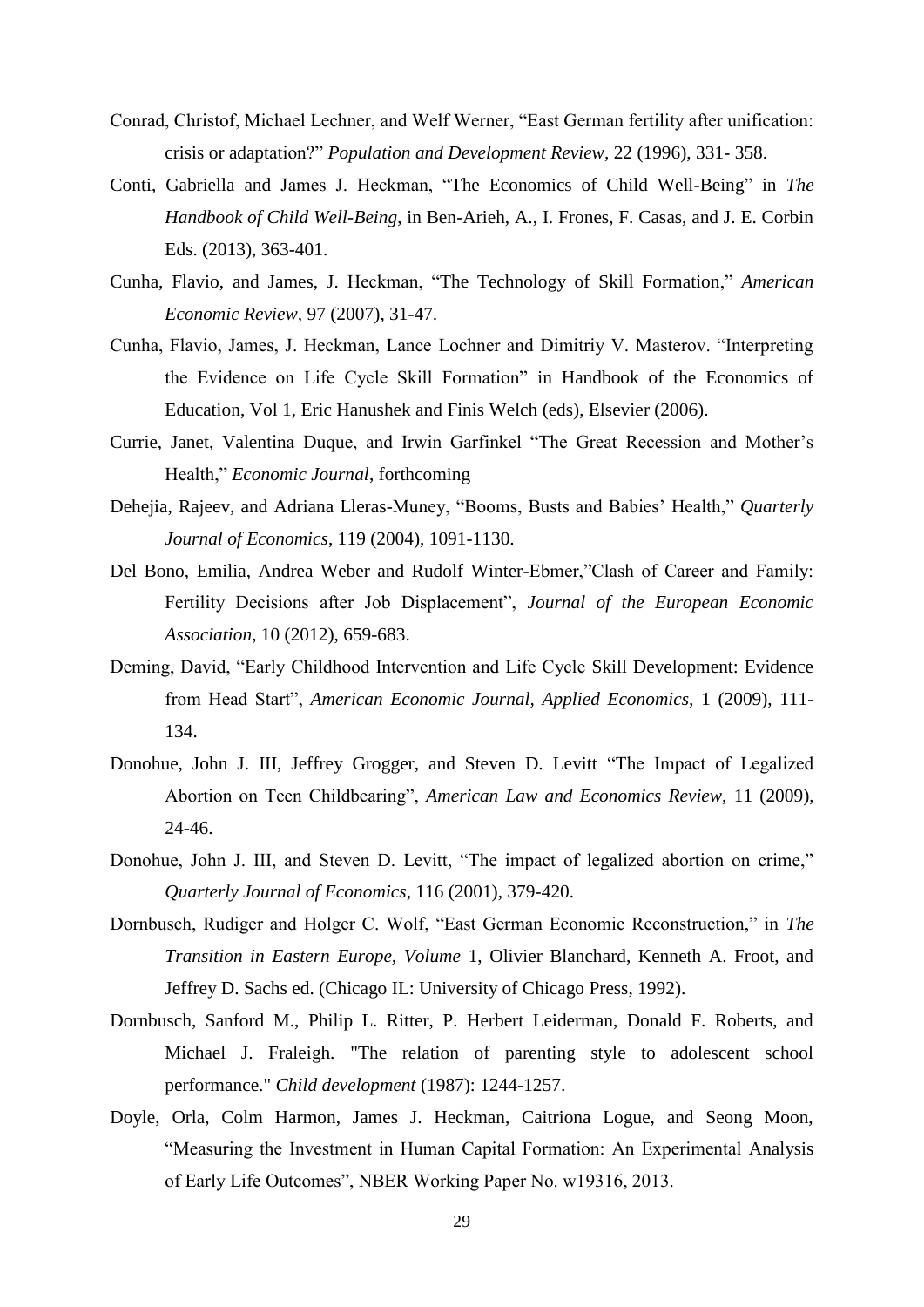- Eberstadt, Nicholas, "Demographic Shocks After Communism: Eastern Germany 1989- 1993," *Population and Development Review*, 20 (1994), 137-152.
- Fuchs-Schündeln, Nicola, "The Response of Household Saving to the Large Shock of German Reunification," *American Economic Review*, 98 (2008)., 1798-1828.
- Fuchs-Schündeln, Nicola, and Matthias Schündeln, "Precautionary Savings and Self-Selection: Evidence for the German Reunification 'Experiment'," *Quarterly Journal of Economics*, 120 (2005), 1085-1120.
- Fuchs-Schündeln, Nicola, and Matthias Schündeln, "Who stays, who goes, who returns? East-West Migration within Germany since Reunification," *Economics of Transition*, 17 (2009) 703-738.
- Gronau, Reuben "Leisure, Home Production, and Work-The Theory of the Allocation of Time Revisited," *Journal of Political Economy*, 85 (1977), 1099-1123
- Gruber, Jonathan, Phillip B. Levine, and Douglas Staiger, "Abortion Legalization and Child Living Circumstances: Who Is the 'Marginal Child'," *Quarterly Journal of Economics*, 114 (1999), 263–292.
- Heckman, James, Rodrigo Pinto and Peter Savelyev, "Understanding the Mechanisms Through Which an Influential Early Childhood Program Boosted Adult Outcomes", American Economic Review, 103 (2013), 2052-2086.
- Hunt, Jennifer, "Staunching Emigration from East Germany: Age and the Determinants of Migration," *Journal of the European Economic Association*, 4 (2006), 1014-1037.
- Judt, Tony, *Postwar: A History of Europe since 1945*, (London, UK: Pimlico).
- Kempkes, Gerhard "Rapid Demographic Change and the Allocation of Public Education Resources: Evidence from East Germany", Deutsche Bundesbank Discussion Paper No. 16/2010, 2010.
- LeCroy, C. W., & Krysik, J." Randomized trial of the Healthy Families Arizona home visiting program". *Children and Youth Services Review*, *33* (2011), 1761-1766.
- Lindo, Jason, "Are Children Really Inferior Goods? Evidence from Displacement-Driven Income Shocks," *Journal of Human Resources"*,45 (2010) 301-327
- Mullis, Ina, Michael Martin, Eugenio Gonzalez, and Ann Kennedy, "PIRLS 2001, International Report", IEA, Boston College. (2003)
- Neal, Derek "The Measured Black-White Wage Gap among Women is Too Small," *Journal of Political Economy*, 122 (2004), S1-S28
- OECD "PISA 2006 Science Competencies for Tomorrow's World", Paris, 2007.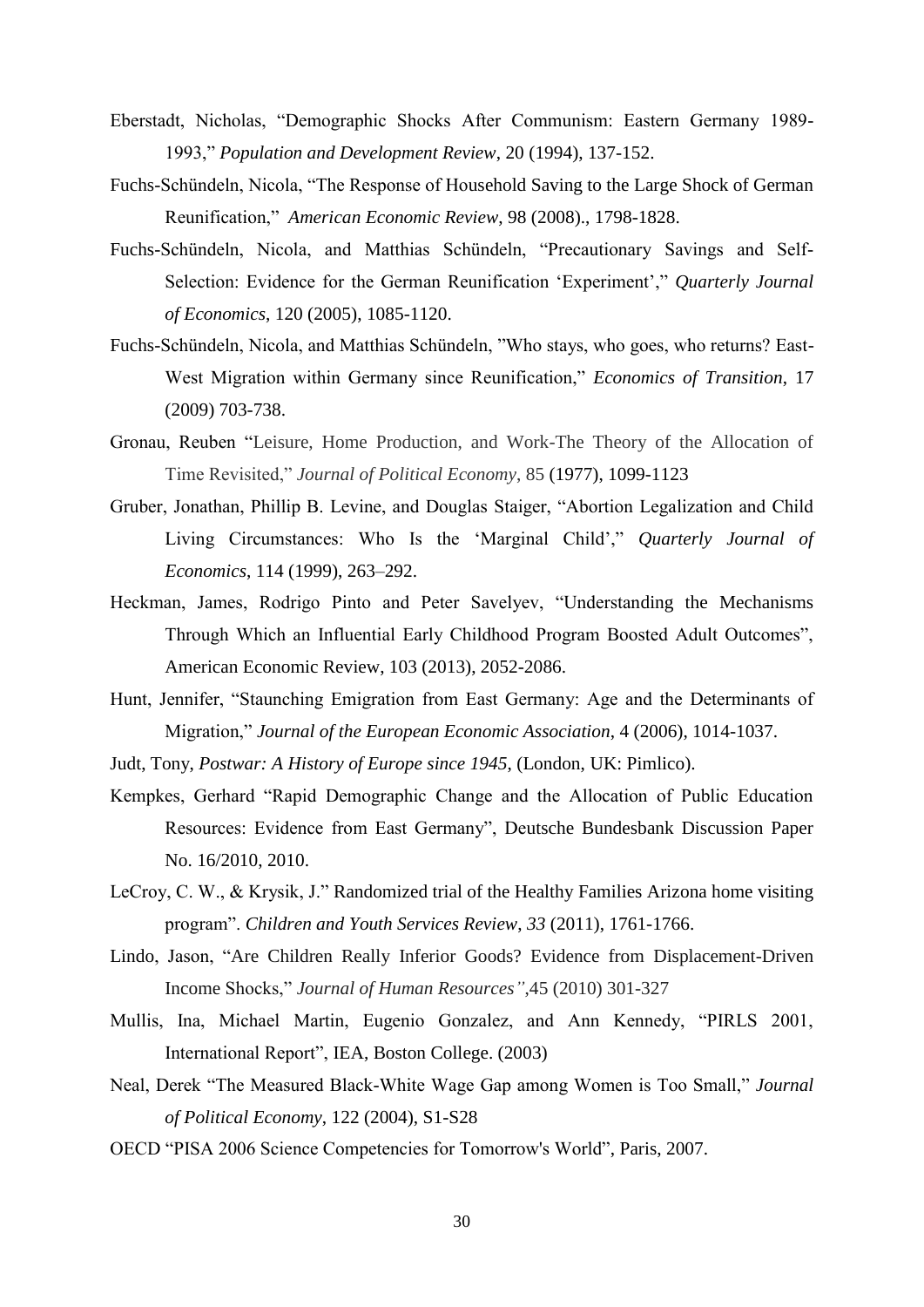- Perry, Cynthia, "How do Female Earnings Affect Fertility Decisions?" Massachusetts Institute of Technology, PhD Thesis, (2004)
- Pop-Eleches, Christian, "The impact of an abortion ban on socioeconomic outcomes of children: Evidence from Romania," *Journal of Political Economy,* 114 (2006), 744- 773.
- Reinheckel, Antje, Kornelia Frank, Wolfgang Weise, and Bernt-Peter Robra, "Effect of Re-Unification on Fertility Behaviour in East Germany: A Review of the Evidence Reproductive," *Health Matters*, 6 (1998), 122-128.
- Sandner, Malte, "Effects of Early Child Intervention on Child Development and Early Skill Formation. Evidence from a Randomized Controlled Trial," Hannover University Discussion Paper No 518, (2012)
- Schaller, Jessamyn "Booms, Busts and Fertility. Testing the Becker Model Using Gender Specific Labor Demand", University of California, Davis, Mimeo (2012)
- United Nations Economic Commission for Europe, "Fertility Decline in the Transition Economics, 1989-1998: Economic and Social Factors Revisited," *Economic Survey of Europe*, 1 (2000), 189-207.
- van den Bergh, Bea, Eduard Mulder, Maarten Mennes and Vivette Glover, "Antenatal Maternal Anxiety and Stress and the Neurobehavioural Development of the Foetus and Child: Links and Possible Mechanisms. A review," *Neuroscience and Biobehavioral Reviews*, 29 (2005) 237–258.
- Weinhardt, Michael and Jürgen Schupp, "Multi-Itemskalen im SOEP Jugendfragebogen*,*" DIW Technical Report 60/2011, (2011)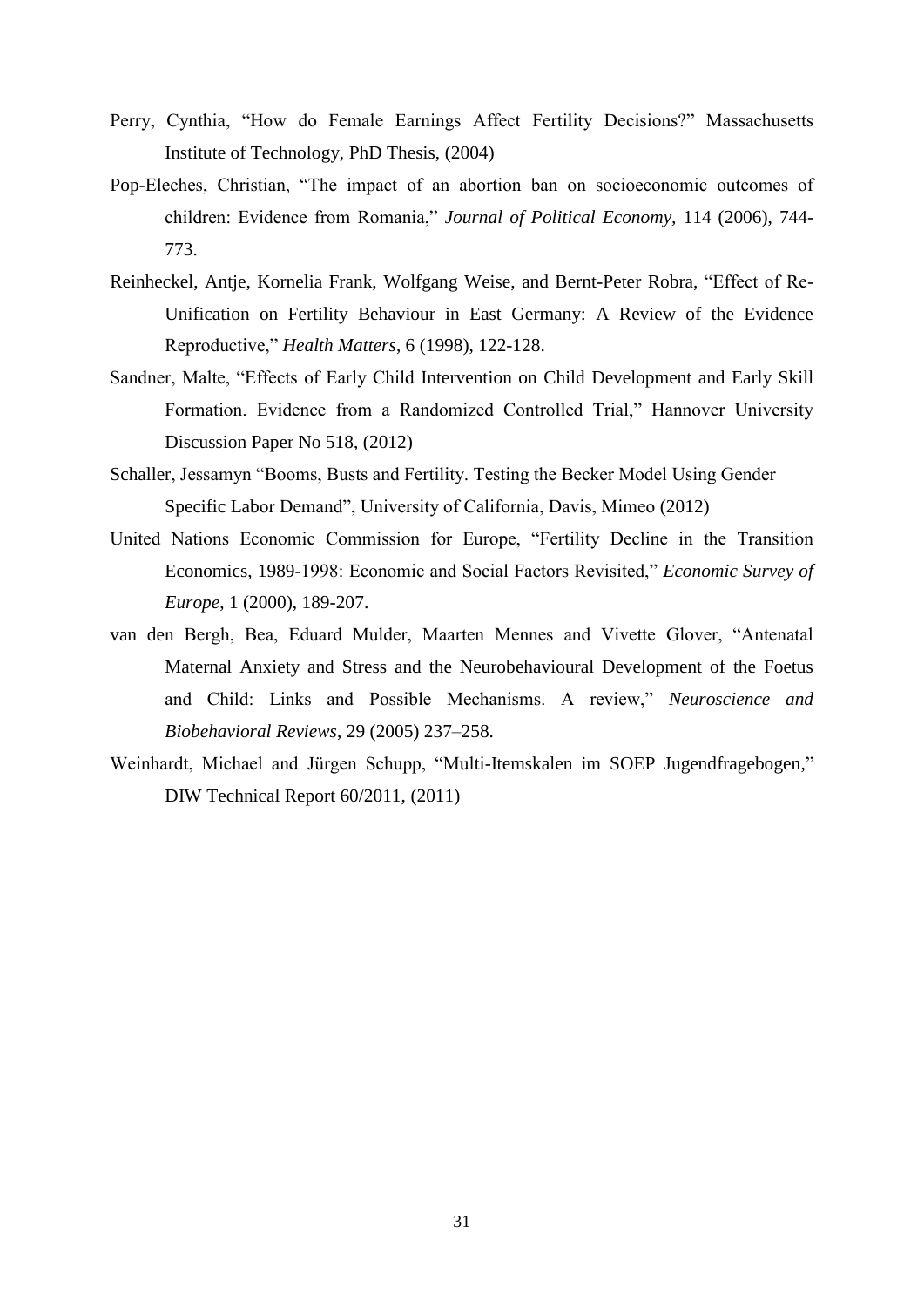|                                       | CoW                    | Mean  | Effect<br>size | Obs,   |
|---------------------------------------|------------------------|-------|----------------|--------|
| At age 10- IGLU 2001                  |                        |       |                |        |
| Normalized reading score              | $-0.150**$<br>(0.074)  | n.a.  | n.a.           | 5,036  |
| Overall reading score $\langle p(10)$ | $0.056**$<br>(0.024)   | 0.085 | 0.660          | 5,036  |
| Overall reading score $> p(90)$       | 0.002<br>(0.021)       | 0.104 | 0.000          | 5,036  |
| At age 15- PISA 2006                  |                        |       |                |        |
| Norm. Math score                      | $-0.064***$<br>(0.022) | n.a.  | n.a.           | 28,008 |
| Math score $\langle p(10)$            | $0.023***$<br>(0.009)  | 0.083 | 0.280          | 28,008 |
| Math $score > p(90)$                  | 0.008<br>(0.010)       | 0.105 | 0.070          | 28,008 |
| Norm. Reading score                   | $-0.078***$<br>(0.020) | n.a.  | n.a.           | 28,008 |
| Read score $\langle p(10)$            | $0.017**$<br>(0.008)   | 0.075 | 0.224          | 28,008 |
| Read score $> p(90)$                  | 0.002<br>(0.010)       | 0.105 | 0.022          | 28,008 |

#### **Table 1: Test scores and related outcomes at age 10 and 15**

Notes: *CoW* is defined as respondents born from August 1990 to December 1990 and schooled in East Germany. Estimates are weighted to account for sample design and non-response. Standard errors are clustered at the school level.

IGLU Control: Gender, mother born abroad, father born abroad, number of children in household. month and year of birth dummies, post-August 1990 birth and a school fixed effect.

PISA Control: Gender, mother born abroad, father born abroad, month of birth dummies (all children are born in 1990), post-August 1990 birth and a school fixed effect.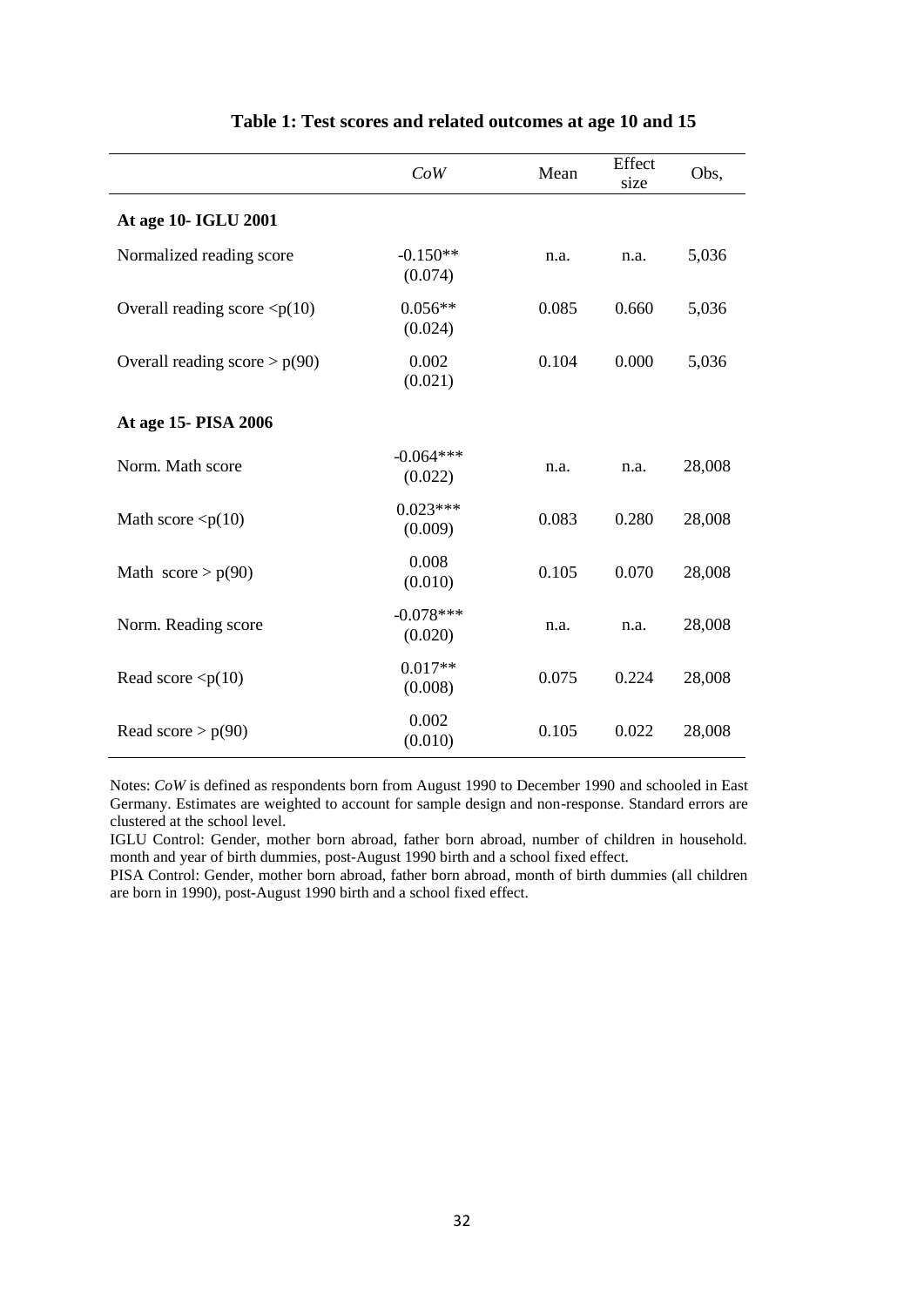|                               |                          | Age $12 - DJI$                 |                                   |                        | Age 17 - SOEP            |                           |
|-------------------------------|--------------------------|--------------------------------|-----------------------------------|------------------------|--------------------------|---------------------------|
| Panel A:<br>Age 12/13 - DJI   | <b>Repeated</b><br>Grade | <b>Learning</b><br><b>Easy</b> | <b>Gets on Well</b><br>with Peers | Low<br><b>Track</b>    | <b>Repeated</b><br>Grade | <b>School</b><br>Drop-Out |
| Child of the Wall             | $0.065***$<br>(0.008)    | $-0.066**$<br>(0.027)          | $-0.125**$<br>(0.048)             | $0.027*$<br>(0.014)    | 0.022<br>(0.024)         | $0.018***$<br>(0.005)     |
| <b>Born East</b>              | $-0.020$<br>(0.013)      | 0.002<br>(0.012)               | 0.008<br>(0.037)                  | $-0.050***$<br>(0.011) | $-0.036***$<br>(0.004)   | $-0.001$<br>(0.003)       |
| <b>Born Aug 1990-Dec 1993</b> | 0.010<br>(0.011)         | $-0.004$<br>(0.018)            | $0.131***$<br>(0.028)             | $-0.054***$<br>(0.015) | $-0.011$<br>(0.017)      | $-0.034***$<br>(0.006)    |
| <b>Controls</b>               | Yes                      | Yes                            | Yes                               | Yes                    | Yes                      | Yes                       |
| <b>Mean value of outcome</b>  | 0.147                    | 0.163                          | 0.654                             | 0.084                  | 0.211                    | 0.036                     |
| <b>Effect size at mean</b>    | 0.449                    | $-0.402$                       | $-0.190$                          | 0.321                  | 0.103                    | $-0.498$                  |
| <b>Sample Size</b>            | 1,450                    | 1,451                          | 1,451                             | 3,506                  | 3,497                    | 3,636                     |

|  | Table 2 – Self-Reported School Outcomes of the Children of the Wall at Ages 12 and 17 |  |  |  |  |  |
|--|---------------------------------------------------------------------------------------|--|--|--|--|--|
|--|---------------------------------------------------------------------------------------|--|--|--|--|--|

Note: *CoW* is an interaction of living in East Germany and being born between August 1990 and 1991 for the DJI and an indicator of being born in East Germany between August 199 and 1993 for the SOEP. DJI estimates are re-weighted to account for design and non-response. Robust standard errors clustered by child year of birth and East/West reported in parenthesis. \*, \*\*, and \*\*\* denote significance at the 1, 5, and 10 percent level, respectively.

DJI: Repeat grade is a dummy variable taking the value 1 if pupil reports to have already repeated a grade. 'Learning easy' and "Get on Well with Peers" are dummy variables taking the value 1 if the pupil complete agrees (on a four-point scale) to these questions. The controls used in all DJI specifications include gender, gender, mother's age, number of siblings, as well as year and month of birth dummies.

SOEP: All information is taken from questions asked to individuals aged 17 between 1990 and 2012 (i.e. born 1982 to 1995). 'Low Track' indicates that the individual reports being enrolled in the lowest educational track of the German school system (i.e. *Hauptschule*). The controls used in all SOEP specifications include controls for gender, mother's age, number of siblings, birth order, as well as year and month of birth dummies.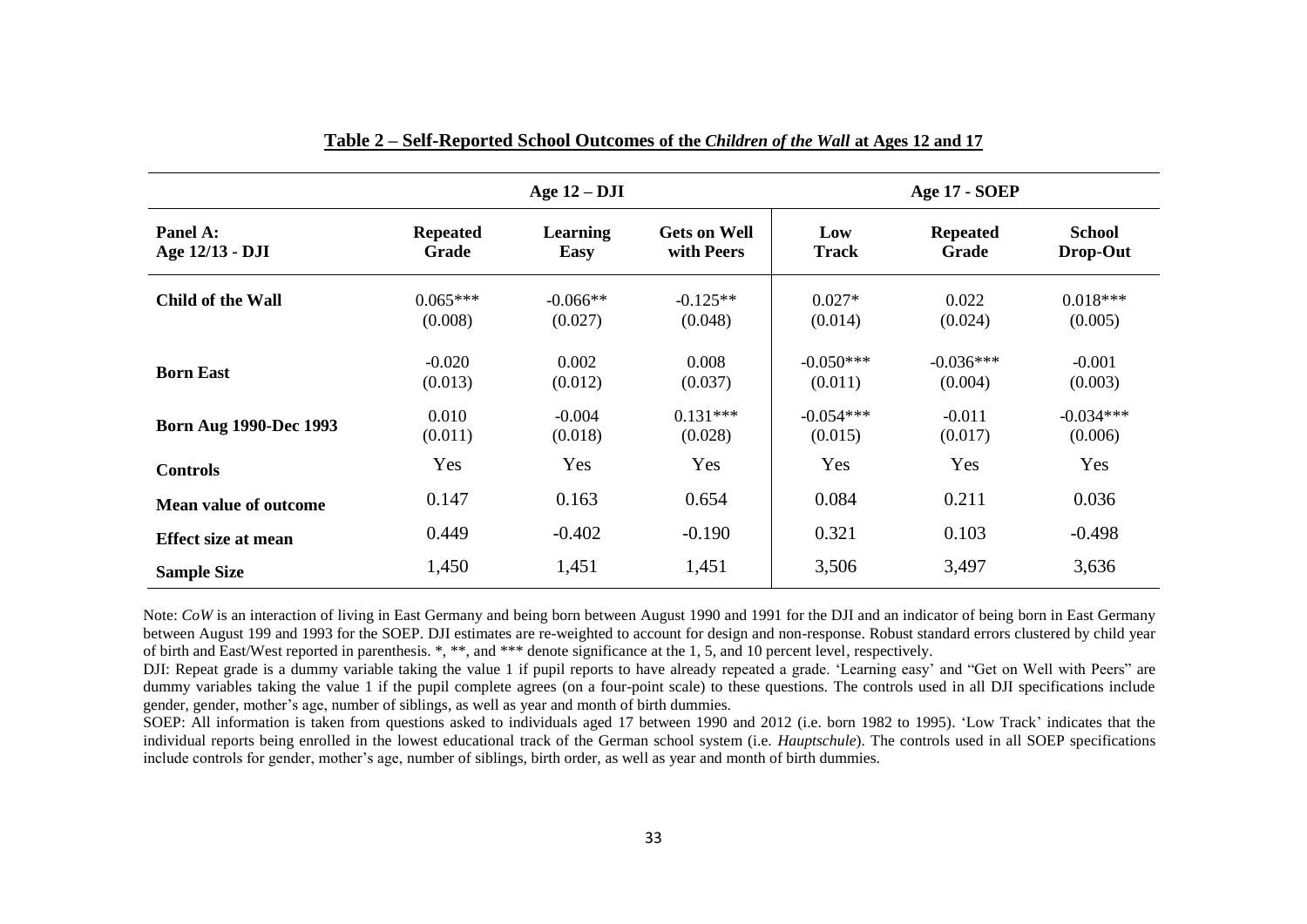| <b>SOEP</b>                             | Age<br><b>Mother</b>   | <b>Teenage</b><br><b>Mother</b> | <b>Years of</b><br><b>Education</b> | High<br><b>School</b>  | <b>Employed</b>        |
|-----------------------------------------|------------------------|---------------------------------|-------------------------------------|------------------------|------------------------|
| Child of the Wall<br>$(East * 1991-93)$ | $-0.638***$<br>(0.218) | $0.034**$<br>(0.015)            | $-0.715***$<br>(0.125)              | $-0.078***$<br>(0.019) | $-0.116***$<br>(0.027) |
| <b>Birth East</b>                       | $-2.858***$<br>(0.063) | $0.064***$<br>(0.008)           | $0.886***$<br>(0.055)               | $0.135***$<br>(0.010)  | $0.039***$<br>(0.012)  |
| Birth August 1990-93                    | $1.257***$<br>(0.088)  | $-0.040***$<br>(0.013)          | $0.335***$<br>(0.036)               | 0.015<br>(0.012)       | $0.046**$<br>(0.021)   |
| <b>Age of Mothers</b>                   | N <sub>o</sub>         | N <sub>o</sub>                  | Yes                                 | Yes                    | Yes                    |
| <b>Mean value of outcome</b>            | 26.47                  | 0.058                           | 12.258                              | 0.872                  | 0.774                  |
| <b>Effect size at mean</b>              | $-0.024$               | 0.586                           | $-0.058$                            | $-0.088$               | $-0.150$               |
| <b>Sample Size</b>                      | 4,420                  | 4,420                           | 4,358                               | 4,420                  | 4,420                  |

## **Table 3 – Positive or Negative Selection? Differences in Characteristics of Mothers of the 'Children of the Wall'**

Note: Based on SOEP waves 1990 to 2012 for all women who had a child in East or West Germany between 1982 and 1995. All specifications include number of children and child year of birth dummies. Robust standard errors clustered by child year of birth and region reported in parenthesis. \*, \*\*, and \*\*\* denote significance at the 1, 5, and 10 percent level, respectively.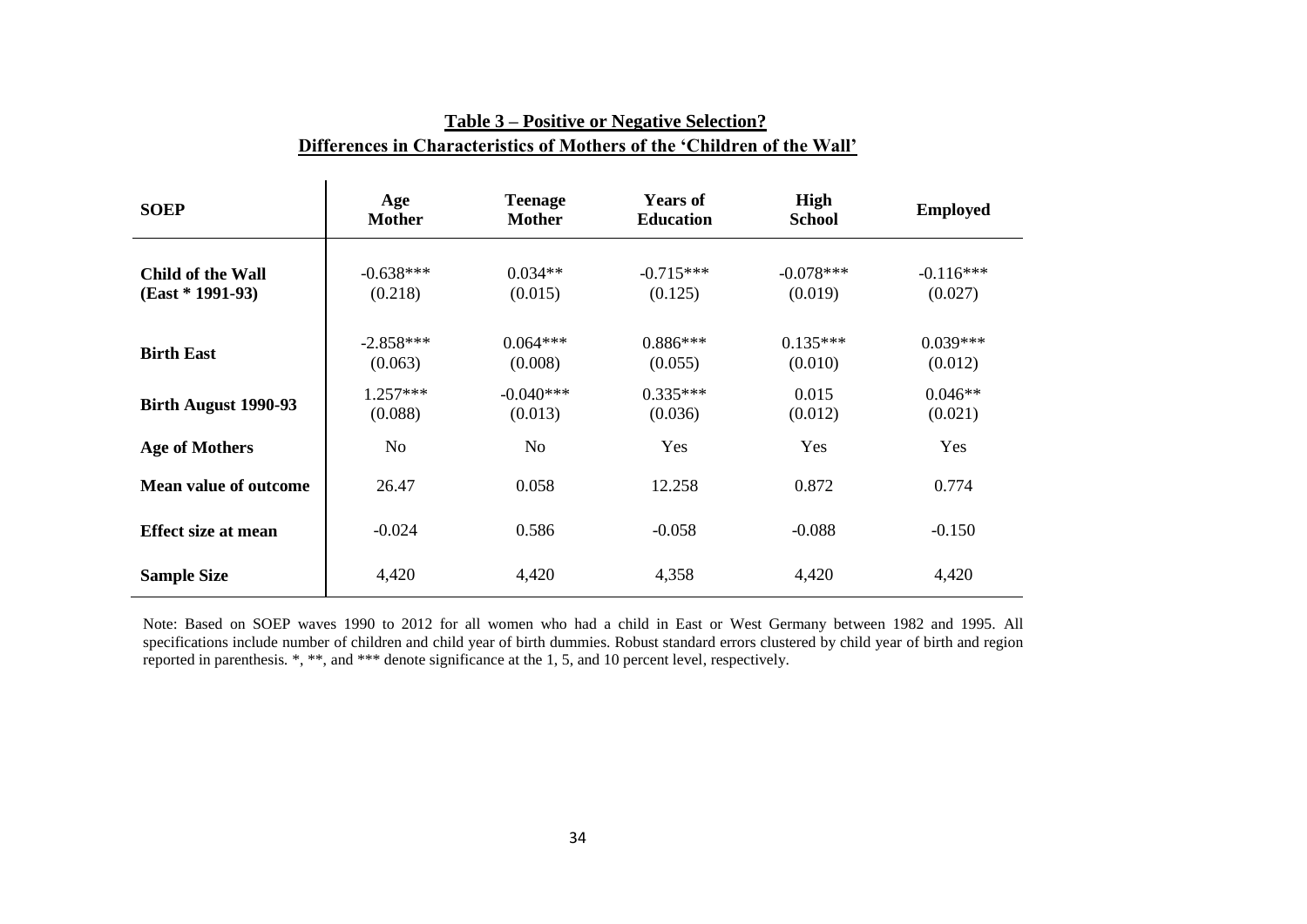|                                                     |                             | At age 12 (DJI)<br>As Reported by the Child         |                                                 |                                    | At age 17 (SOEP)<br>As Reported by the Mother |                                |
|-----------------------------------------------------|-----------------------------|-----------------------------------------------------|-------------------------------------------------|------------------------------------|-----------------------------------------------|--------------------------------|
|                                                     | Lives with<br><b>Father</b> | <b>Experienced</b><br>Divorce/<br><b>Separation</b> | <b>Experienced</b><br><b>New</b><br>Partnership | <b>Still with</b><br><b>Father</b> | <b>Married</b><br><b>Now</b>                  | <b>Never</b><br><b>Married</b> |
| <b>Child of the Wall</b><br>$(i.e. East * 1991-93)$ | $-0.100***$<br>(0.008)      | $0.064**$<br>(0.020)                                | $0.090*$<br>(0.040)                             | $-0.067***$<br>(0.017)             | $-0.033**$<br>(0.013)                         | $0.046***$<br>(0.011)          |
| <b>Born East</b>                                    | $-0.106***$<br>(0.010)      | $0.059***$<br>(0.008)                               | $0.057***$<br>(0.006)                           | $-0.011$<br>(0.015)                | $-0.058***$<br>(0.011)                        | $-0.015**$<br>(0.006)          |
| <b>Born 1991-1993</b>                               | 0.035<br>(0.030)            | $-0.084*$<br>(0.040)                                | $-0.061$<br>(0.018)                             | $-0.159***$<br>(0.007)             | $-0.013**$<br>(0.005)                         | $-0.037**$<br>(0.010)          |
| <b>Mean value of outcome</b>                        | 0.780                       | 0.191                                               | 0.153                                           | 0.618                              | 0.721                                         | 0.059                          |
| <b>Effect size at mean</b>                          | $-0.129$                    | 0.334                                               | 0.589                                           | $-0.109$                           | $-0.046$                                      | 0.792                          |
| <b>Sample Size</b>                                  | 1,445                       | 1,441                                               | 1,441                                           | 4,420                              | 4,420                                         | 4,420                          |

**Table 4 – Family Composition** *at Age 12* **(DJI) and** *Age* **17 (SOEP)**

Note: *CoW* is the interaction of being born between August 1990 and 1991 (DJI) or being born between 1991 and 1993 (SOEP), and living in East Germany. Robust standard errors clustered by child year of birth and East/West reported in parenthesis. \*, \*\*, and \*\*\* denote significance at the 1, 5, and 10 percent level, respectively. Effect size is measured as the effect of *CoW* at the mean value for the variable: this is not reported for normalized scores. DJI: Additional controls include year and month of birth, gender, age of mother and number of siblings. The variables of interest are defined as follows: Experienced data: Positive answer to "Have you experienced the following event …?"; Difficult family, normalized score from the sum of answers to the following questions "I'm happy with my family", "our family argues", "we can speak about anything", "Everyone can do what they want", "we have fun together". SOEP: Based on 1990 to 2012 waves for all women who had a child in East or West Germany between 1982 and 1995. All specifications include number of children and child year of birth dummies.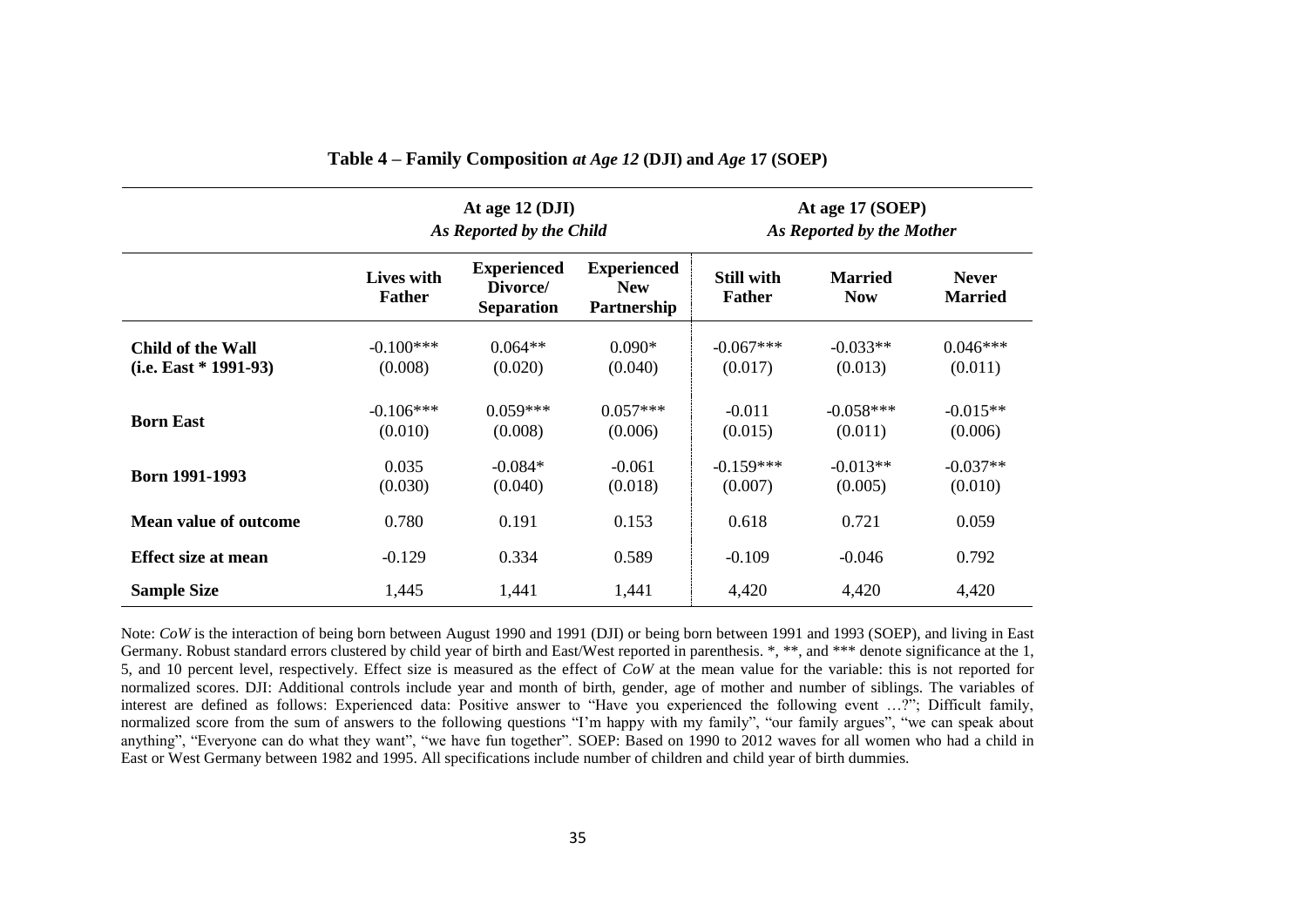|                             | $\mathbb{C}\mathfrak{o}\mathbb{W}$ | <b>Mean</b> | <b>Effect</b><br><b>Size</b> | Obs,   | Cond.<br><b>Track</b> |
|-----------------------------|------------------------------------|-------------|------------------------------|--------|-----------------------|
| At age 10 IGLU              |                                    |             |                              |        |                       |
| Pre-school reading activity | $-0.186***$<br>(0.063)             | n.a.        | n.a.                         | 4,976  | N <sub>o</sub>        |
| Parent reading score        | $-0.164***$<br>(0.070)             | n.a         | n.a.                         | 5,220  | No                    |
| Number of books at home     | $-16.744***$<br>(5.596)            | 83.12       | $-0.201$                     | 5,765  | N <sub>0</sub>        |
| At age 12: DJI              |                                    |             |                              |        |                       |
| Parents care about school   | $-0.108***$<br>(0.040)             | n.a         | n.a.                         | 1,446  | N <sub>0</sub>        |
| At age 15: PISA             |                                    |             |                              |        |                       |
| Homework hours              | $-0.298*$<br>(0.167)               | 8.134       | $-0.04$                      | 27,126 | Yes                   |
| Courses outside school      | $-0.068***$<br>(0.016)             | 0.352       | $-0.194$                     | 28,008 | Yes                   |
| <b>Education Resources</b>  | $-0.066**$<br>(0.031)              | n.a         | n.a.                         | 27,968 | Yes                   |
| Wealth                      | 0.005<br>(0.031)                   | n.a         | n.a.                         | 27,997 | Yes                   |
| At age 17: SOEP             |                                    |             |                              |        |                       |
| Household Raw Income        | $-0.153**$<br>(0.058)              | n.a         | n.a.                         | 4,420  | N <sub>o</sub>        |
| Household Net Income        | $-0.071$<br>(0.058)                | n.a         | n.a.                         | 4,420  | N <sub>o</sub>        |

#### **Table 5: Parental Education Inputs and Income when Child is Aged 10 to 17**

Note: *CoW* is defined as respondent born from August 1990 to December 1990 and schooled in East Germany – For *SOEP*, the location is based on maternal residence in 1989. Estimates are weighted to account for sample design and non-response. Standard errors are clustered at the month/year \* region level. In all surveys, controls are gender, age of mother, month of birth dummies and post-August 1990 birth. In IGLU, number of siblings and school fixed effects are also included; in DJI, number of siblings is also included, in PISA, dummies for parents born abroad and school fixed effects are included; IGLU: Pre-school reading is a normalized score of activities that parents engaged in (often, sometimes, never) before the child entered school. The activities are read, tell stories, sing, play with alphabet toys, reading games on computer, word games, write letters, read signs, watch programs teaching how to read. Parent reading score is a normalized score of answers (Every day, Once a week, Once a month, Never) to "How often read aloud to child?, How often listen to child read aloud?". Number of books is the average of the child and parents' report on the number of books at home. DJI: Parent care about schooling is a normalized score of answers on a four-point scale to the question "How important is your school performance to your parents, my parents support me with problems at school, my parents attend school meetings". PISA: "home work hours" is the sum of the self-reported amount of time spent studying for Science, Math, German and other subjects. "Courses outside school" is an indicator of whether the pupil has additional courses on subject also studied at school. "Wealth" is a normalized score based on answers to the following "have a desk", "own room", "a quiet place to study", "a computer", "internet link", "DVD player", "Dish-washer" SOEP: Taken from reported income from 1990 and 2010 by women who had a child between 1982 and 1995. Net income is reported income after accounting for social transfers. All specifications include number of children and child year of birth dummies.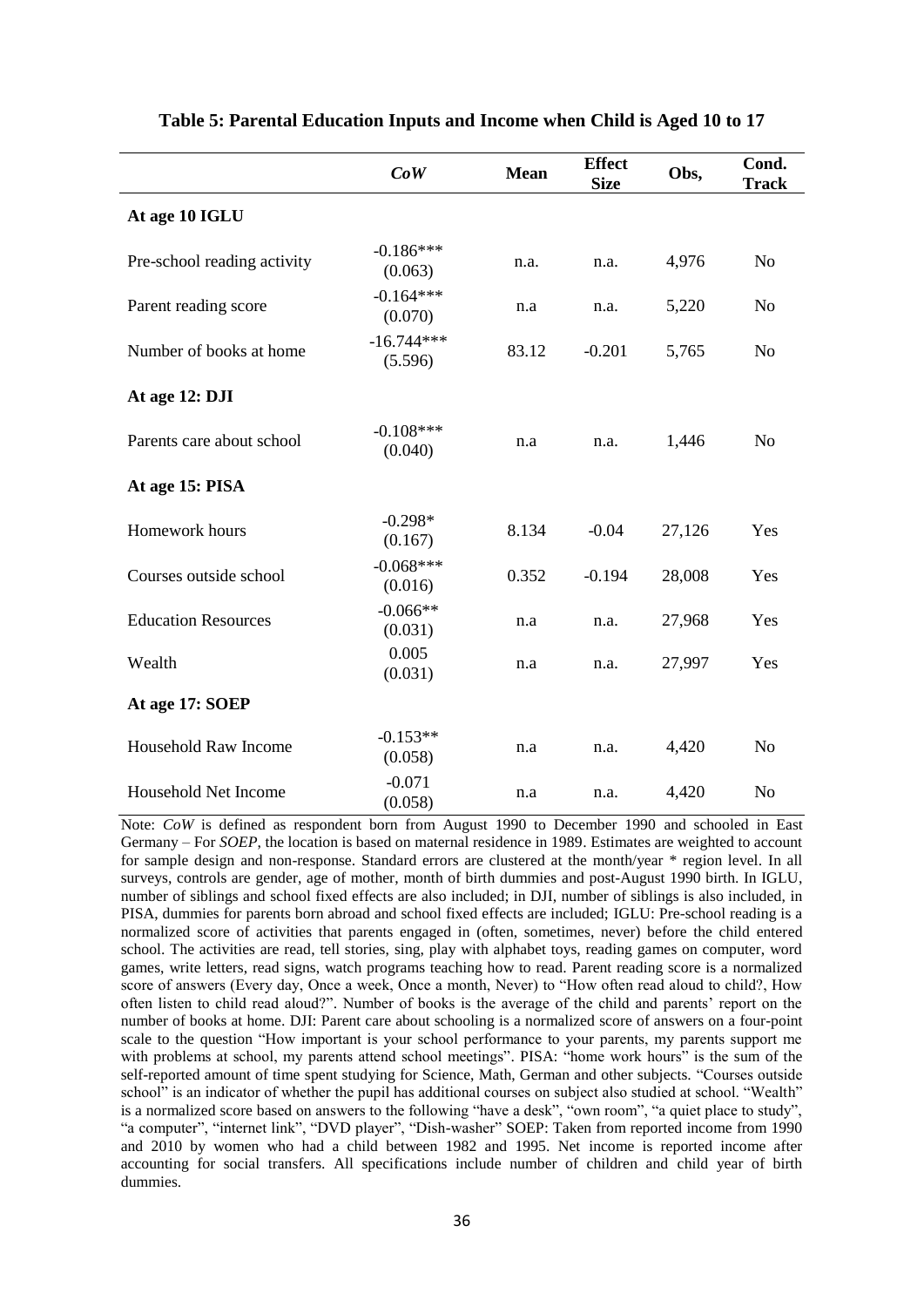|                         |              | Age $12 \, (DJI)$ |                     |                 | Age 17 (SOEP)     |                     |
|-------------------------|--------------|-------------------|---------------------|-----------------|-------------------|---------------------|
|                         | Relationship | <b>Arguments</b>  | <b>Difficult</b>    | Mother          | <b>Fight with</b> | <b>Supportive</b>   |
|                         | with Mother  | with Mother       | <b>Family Index</b> | <b>Loves Me</b> | <b>Mother</b>     | <b>Mother Index</b> |
| Child of the Wall       | $-0.110***$  | 0.039             | $0.206***$          | $-0.173**$      | $0.052***$        | $-0.304***$         |
| $(i.e. East * 1991-93)$ | (0.015)      | (0.032)           | (0.036)             | (0.063)         | (0.016)           | (0.094)             |
| <b>Born East</b>        | $0.120***$   | $-0.167***$       | $-0.062$            | $0.031*$        | $-0.033***$       | $0.138**$           |
|                         | (0.007)      | (0.024)           | (0.037)             | (0.017)         | (0.004)           | (0.059)             |
| Born 1991-1993          | $0.222***$   | $-0.076$          | $-0.263***$         | $-0.022$        | $-0.011$          | $-0.443***$         |
|                         | (0.025)      | (0.110)           | (0.028)             | (0.039)         | (0.017)           | (0.156)             |
| Mean value of outcome   | n.a.         | n.a.              | n.a.                | 0.460           | 0.036             | n.a.                |
| Effect size at mean     | n.a.         | n.a.              | n.a.                | $-0.368$        | 1.436             | n.a.                |
| <b>Sample Size</b>      | 1,402        | 1,404             | 1,427               | 3,477           | 3,496             | 3,413               |

**Table 6 – Maternal Relationship and Support as Reported by Children at age 12 and 17**

Note: *CoW* is the interaction of being born between August 1990 and 1991 (DJI) or being born between August 1990 and December 1993 (SOEP), and living in East Germany. Robust standard errors clustered by child year of birth and East/West reported in parenthesis. \*, \*\*, and \*\*\* denote significance at the 1, 5, and 10 percent level, respectively. Effect size is measured as the effect of *CoW* at the mean value for the variable: this is not reported for normalized scores. DJI additional controls include year and month of birth, gender, number of siblings and mother's age. The variables of interest are defined as follows: relationship with mother/father: normalized score based on the sum of answers to the following questions: "How satisfied are you currently with your maternal/paternal relationship", "Do you have a good relationship with maternal/paternal figure?", "Does your maternal/paternal figure support you when you need it?" "How important is your maternal/paternal figure?" Argument with mother/father: normalized score based on the sum of answers to questions about "How often do you have arguments about…" manners, appearances, untidiness, going out, music, political views, friends, girl/boyfriends, help with house. SOEP: All specifications include controls for gender, mother's age, number of siblings, birth order, year and month of birth. The variables of interest are defined as follows: Mother Loves Me comes from the question "Mother Shows that she Loves You", from which we generate a dummy variable that takes the value 1 answer is 'very often' or 'often' and 0 otherwise. Fight with Mother derives from the answer to a four-point scale question "Argue Or Fight With Mother", from which we create a dummy variable that takes the value 1 when the answer is 'very often' and 0 otherwise. Supportive Parenting is derived from a multi-item scale of nine questions as described in Weinhardt and Schupp (2011).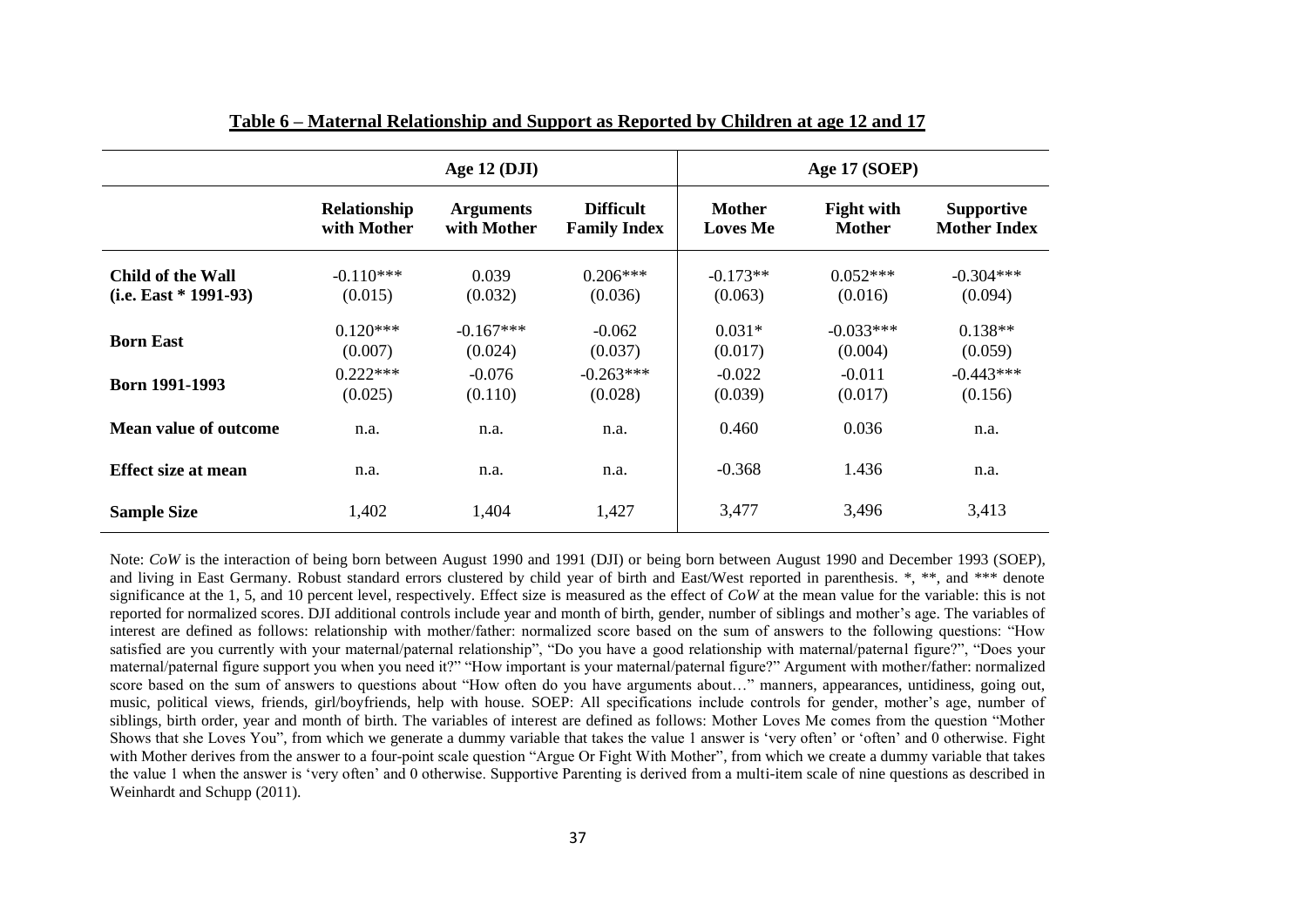|                                                 |                       | <b>Educational Outcome</b> |                           |                                  | <b>Maternal Relationship</b>       |                                          |
|-------------------------------------------------|-----------------------|----------------------------|---------------------------|----------------------------------|------------------------------------|------------------------------------------|
| $SOEP - Age 17$                                 | Low<br>Track          | <b>Repeated</b><br>Grade   | <b>School</b><br>Drop-Out | <b>Mother</b><br><b>Loves Me</b> | <b>Fight with</b><br><b>Mother</b> | <b>Supportive</b><br><b>Mother Index</b> |
| Sibling of a CoW<br>$(CoW * Born 1987$ to 1989) | $-0.037$<br>(0.028)   | $0.121***$<br>(0.037)      | 0.027<br>(0.017)          | $-0.134***$<br>(0.039)           | $-0.021$<br>(0.014)                | $-0.250**$<br>(0.116)                    |
| <b>Born East</b>                                | $-0.035**$<br>(0.012) | $-0.051**$<br>(0.014)      | $-0.001$<br>(0.006)       | $0.051**$<br>(0.020)             | $-0.036***$<br>(0.004)             | 0.212<br>(0.063)                         |
| <b>Sibling Born</b><br>Aug 1990 – Dec 1993      | 0.024<br>(0.015)      | $-0.028$<br>(0.025)        | $-0.017**$<br>(0.007)     | $0.064**$<br>(0.029)             | 0.009<br>(0.017)                   | $0.246**$<br>(0.112)                     |
| <b>Controls</b>                                 | Yes                   | Yes                        | Yes                       | Yes                              | Yes                                | Yes                                      |
| <b>Mean value of outcome</b>                    | 0.093                 | 0.223                      | 0.037                     | 0.427                            | 0.040                              | $\overline{\phantom{a}}$                 |
| <b>Effect size at mean</b>                      | $-0.404$              | 0.544                      | $-0.724$                  | $-0.314$                         | $-0.515$                           | $\overline{\phantom{a}}$                 |
| <b>Sample Size</b>                              | 1,995                 | 1,988                      | 2,072                     | 1,944                            | 1,953                              | 1,906                                    |

Note: CoW Sibling is an indicator of being born between January 1987 and July 1990 and having a brother or sister born in East Germany between August 1990 and December 1993 (i.e. a *CoW*). All specifications and definitions of outcome variables are as in Table 2 and 6 above for SOEP results. Robust standard errors clustered by child year of birth and East/West are reported in parenthesis. \*, \*\*, and \*\*\* denote significance at the 1, 5, and 10 percent level, respectively.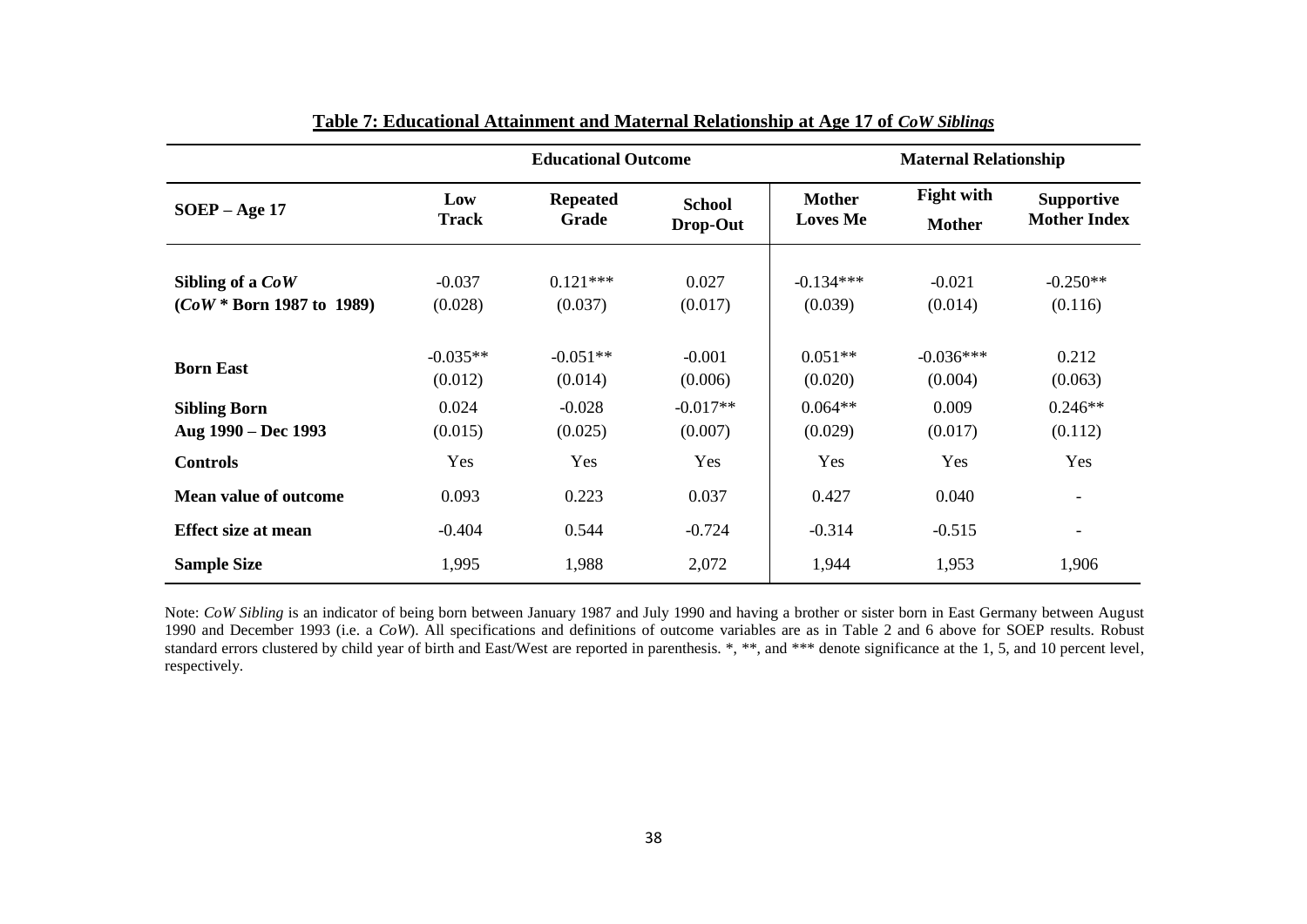

A] Annual Crude Birth Rate per 1,000 Women from 1950 and 2008

B] Annual Marriage Rate per 1,000 Inhabitants from 1950 to 2008



Notes: Authors' own calculations based on administrative population data from the Federal Institute for Population Research [\(http://www.bib-demografie.de\)](http://www.bib-demografie.de/). East refers to the former East Germany Länders and West to the territories of the formal Federal Republic. Berlin is omitted.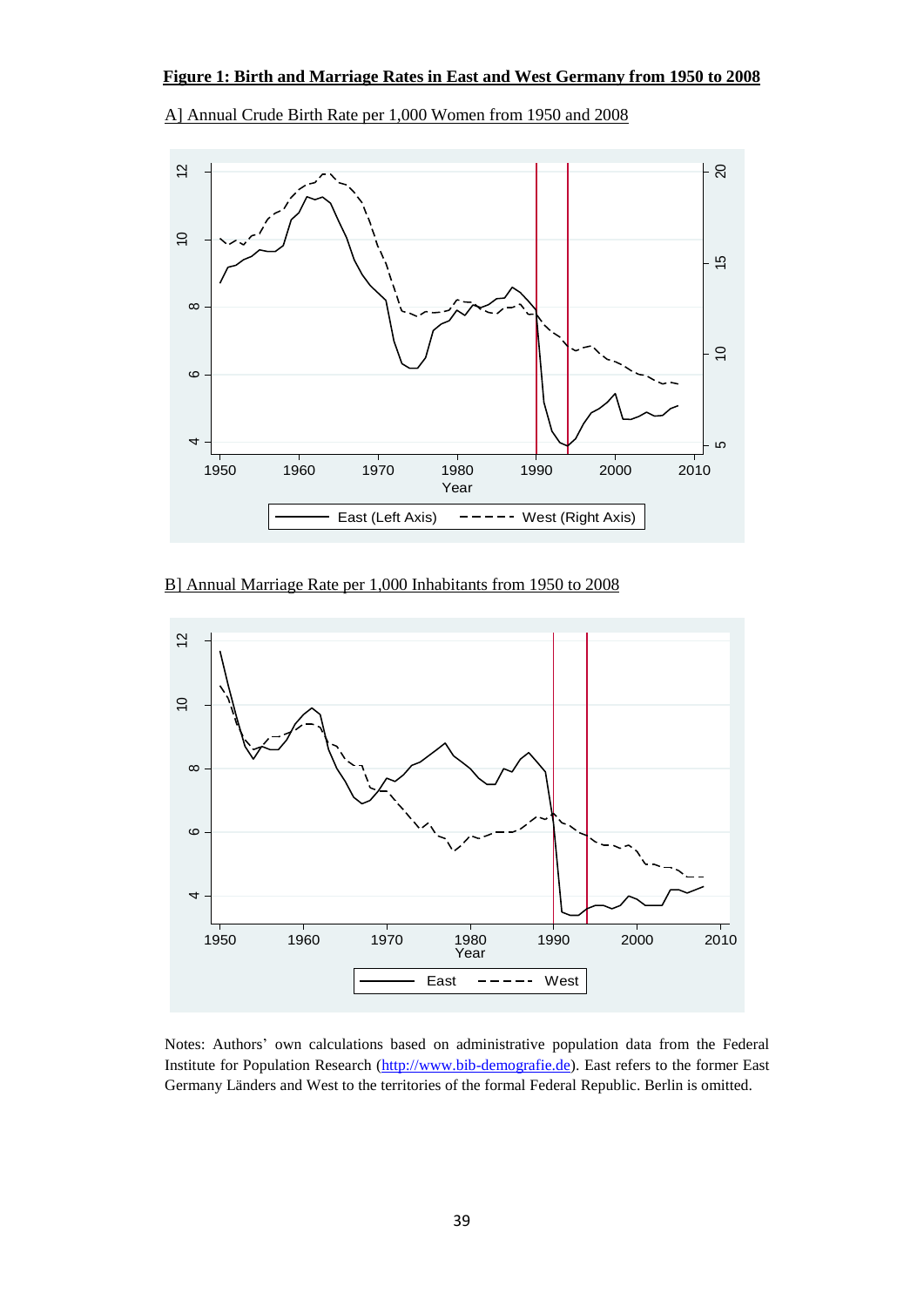#### **Figure 2: Birth Rate by Marital Status (In and Out of Wedlock) Year-on-Year Difference between East and West Germany from 1950 to 2008**



Notes: Graph shows the differences-in-differences coefficients of the change in the year-on-year birth rate by marital status between East and West Germany. Authors' own calculations based on administrative population data from the Federal Institute for Population Research.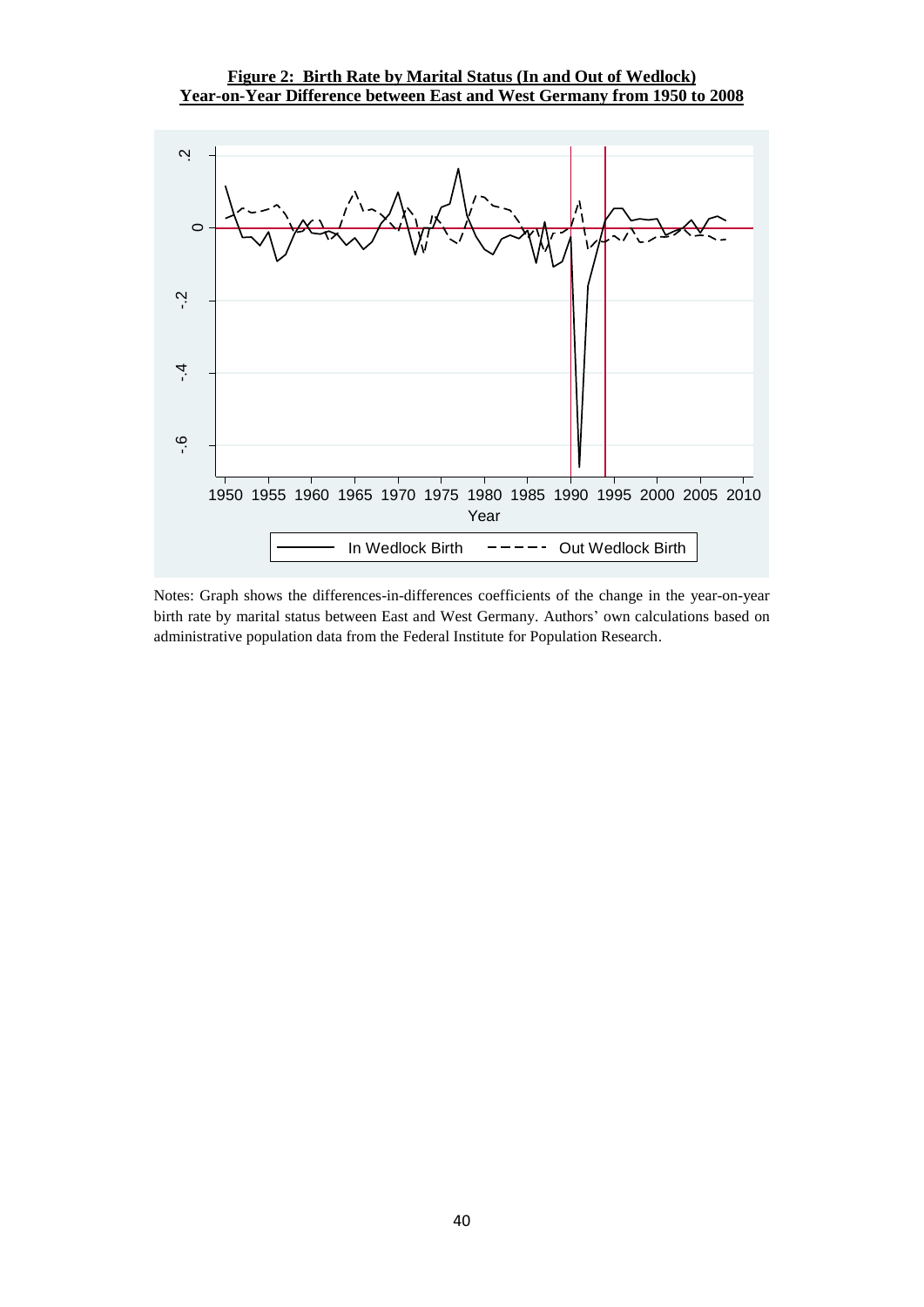



Notes: Administrative birth data from the Federal Institute for Population Research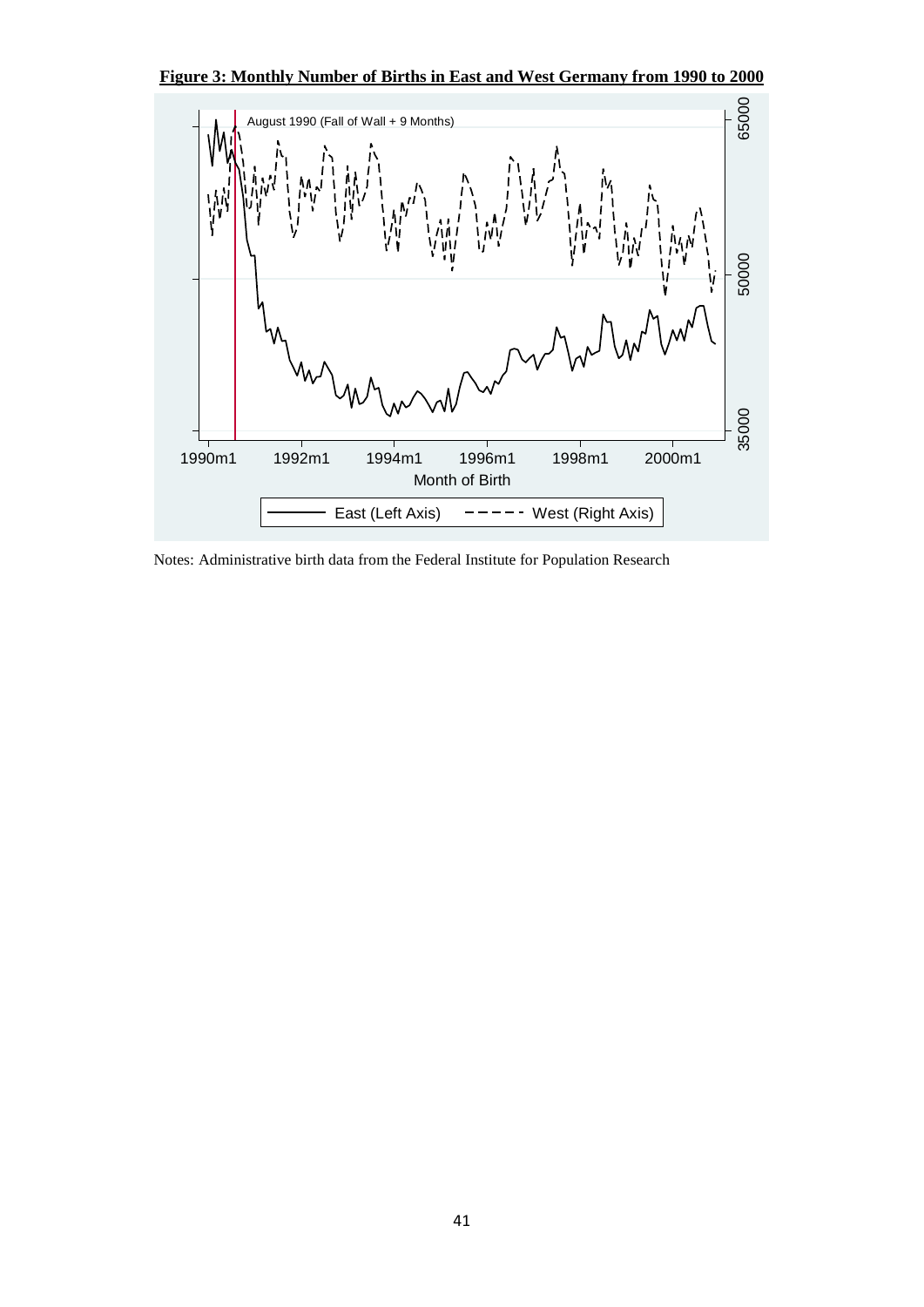#### **Figure 4: Difference in the Proportion of East and West Germans who are Very Worried about the Economy or Childcare from 1990 to 1996**



Note: The graphs are based on the difference in the proportion of East and West Germans responding 'very' (other possible answers: 'somewhat' or 'not at all') to questions asked yearly in the SOEP concerning individual level of worry about "the general economic development" and "childcare availability".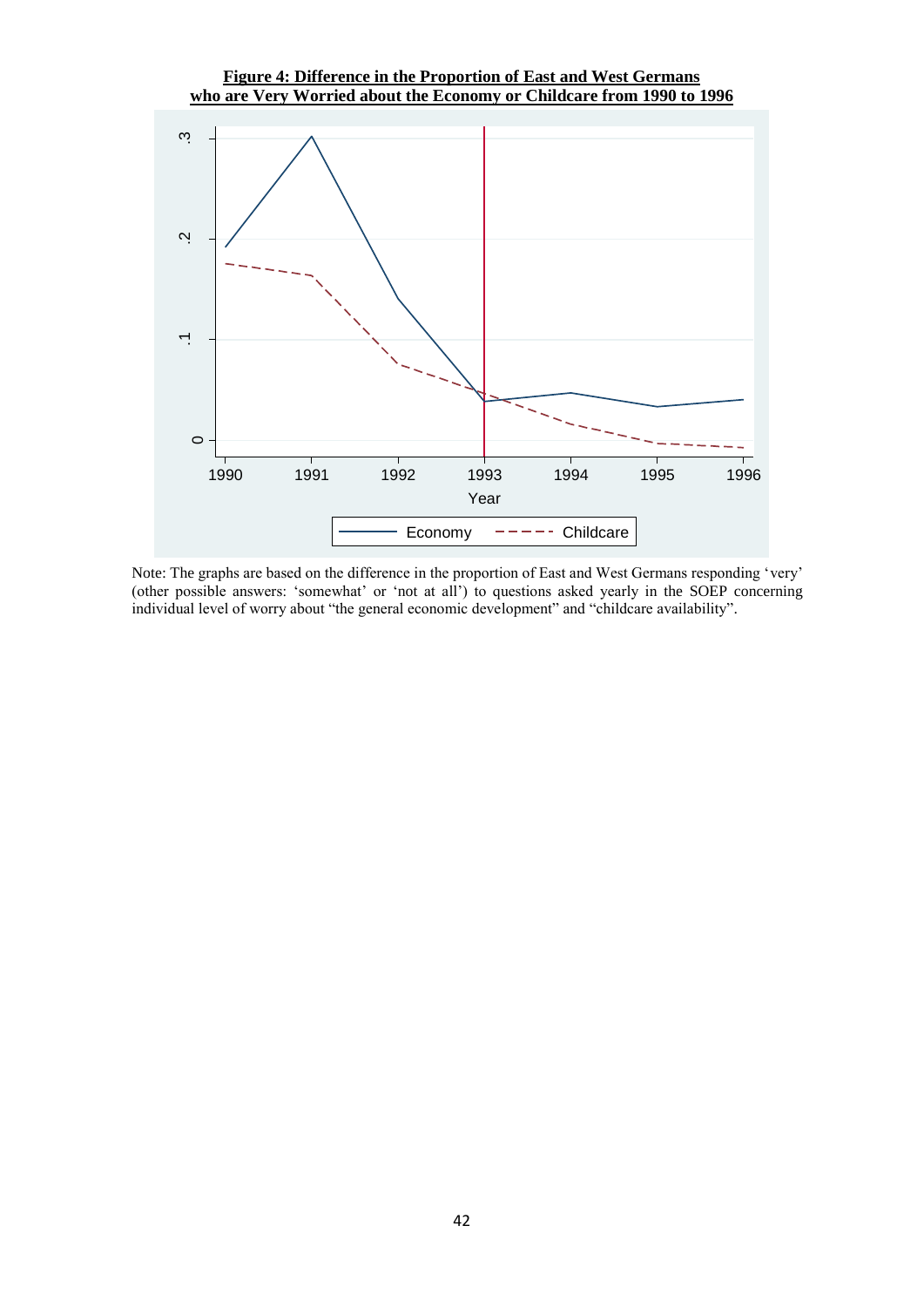

Note: The graph plots the estimated probability of having a child in the period 1991/93 separately for individuals reported to be very worried about the economy ('very' = 1 and 'somewhat'/'never = 0) or not, by years of education for all women aged 17 to 47 surveyed in SOEP during this period. The probit model that generates these coefficients also includes education, age and year dummies. The gray area represents the 95 percent confidence intervals.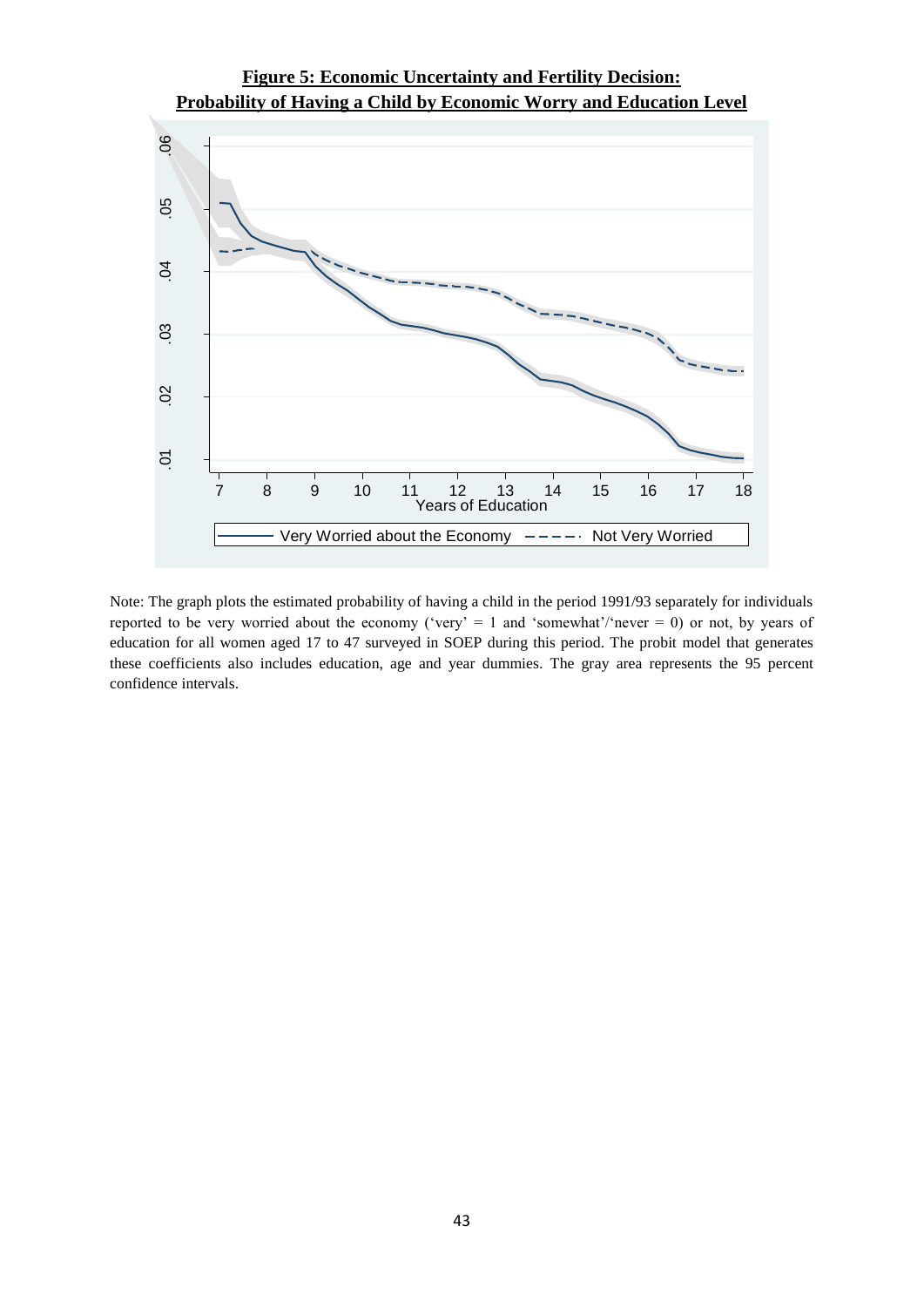#### **Online Appendix Tables with Additional Results – Not for Publication**

| Placebo Treatment          | CoW                   | Mean  | Effect<br>size | Obs,   |
|----------------------------|-----------------------|-------|----------------|--------|
| At age 15- PISA 2003       |                       |       |                |        |
| Norm. Math score           | $-0.023$<br>(0.020)   | n.a.  | n.a.           | 31,716 |
| Math score $\langle p(10)$ | $-0.003$<br>(0.008)   | 0.099 | $-0.034$       | 31,716 |
| Math score $> p(90)$       | 0.008<br>(0.008)      | 0.100 | 0.085          | 31,716 |
| Norm. Reading score        | $-0.031$<br>(0.022)   | n.a.  | n.a.           | 31,716 |
| Read score $\langle p(10)$ | $0.014*$<br>(0.008)   | 0.100 | 0.139          | 31,716 |
| Read score $> p(90)$       | $0.025***$<br>(0.009) | 0.100 | 0.251          | 31,716 |

**Table A1: Test Scores at age 15 – Placebo Cohort (i.e. Using PISA 2003 and Treatment: Born from August 1987 to December 1987 and Schooled in East Germany)**

Notes: Estimates are weighted to account for sample design and non-response. Standard errors are clustered at the school level. PISA Control: Gender, mother born abroad, father born abroad, month of birth dummies (all children are born in 1990), post-August 1990 birth and a school fixed effect.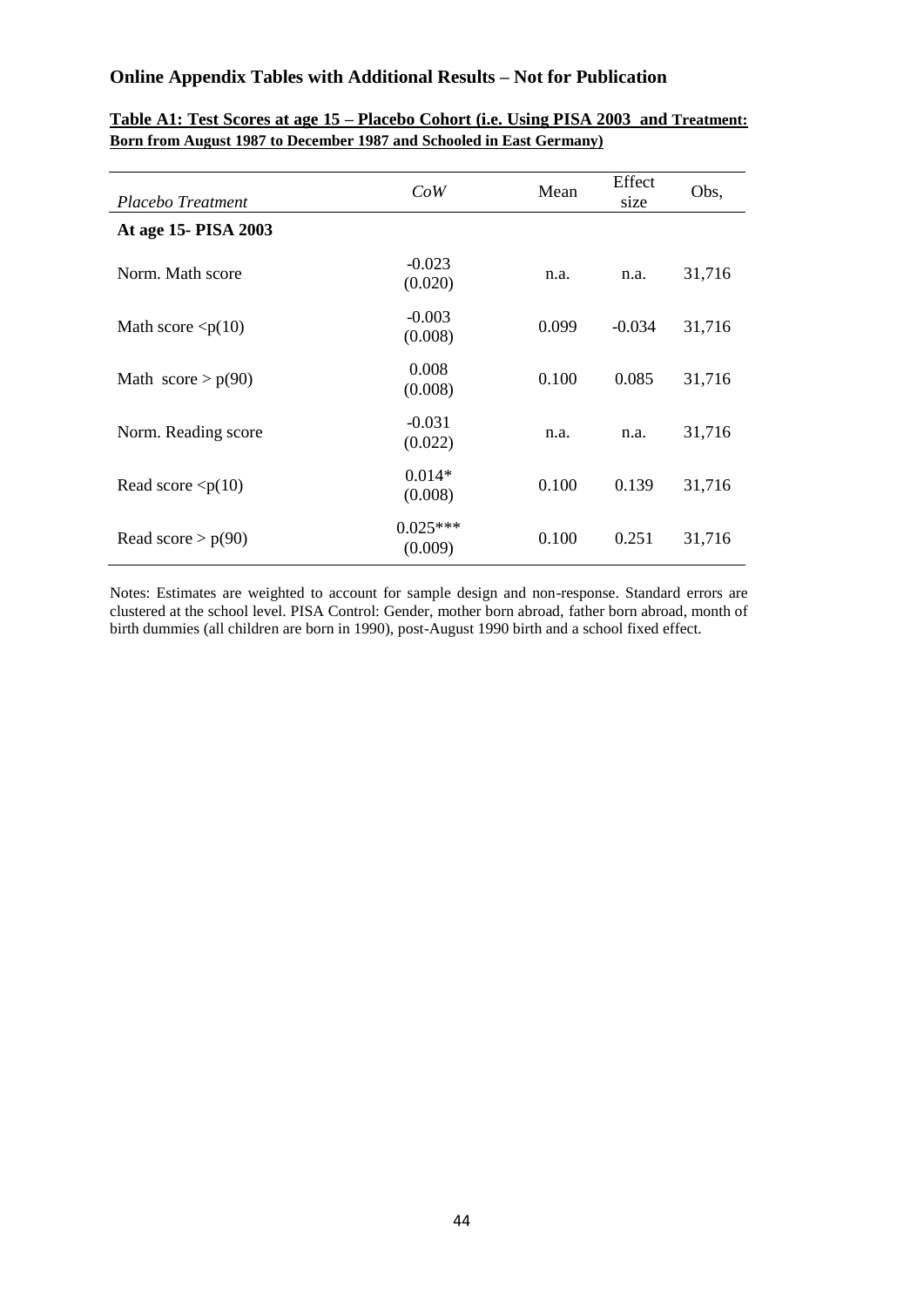|                                                    |                        | <b>Educational Outcome</b>      |                           |                                  | <b>Maternal Relationship</b>       |                                          |
|----------------------------------------------------|------------------------|---------------------------------|---------------------------|----------------------------------|------------------------------------|------------------------------------------|
| $SOEP - Age 17$                                    | Low<br><b>Track</b>    | <b>Repeated</b><br><b>Grade</b> | <b>School</b><br>Drop-Out | <b>Mother</b><br><b>Loves Me</b> | <b>Fight with</b><br><b>Mother</b> | <b>Supportive</b><br><b>Mother Index</b> |
| <b>Born East * Born March</b><br>1986 to July 1989 | $-0.022$<br>(0.016)    | $-0.000$<br>(0.016)             | $-0.003$<br>(0.006)       | $-0.016$<br>(0.026)              | $-0.004$<br>(0.008)                | $-0.071$<br>(0.129)                      |
| <b>Born East</b>                                   | $-0.040***$<br>(0.011) | $-0.054***$<br>(0.012)          | 0.001<br>(0.005)          | $0.042*$<br>(0.021)              | $-0.032***$<br>(0.004)             | $-0.162$<br>(0.053)                      |
| <b>Born March 1986 to July</b><br>1989             | $0.082***$<br>(0.012)  | 0.021<br>(0.025)                | $-0.005$<br>(0.012)       | 0.018<br>(0.052)                 | $0.052***$<br>(0.013)              | $0.369**$<br>(0.128)                     |
| <b>Controls</b>                                    | Yes                    | Yes                             | Yes                       | Yes                              | Yes                                | Yes                                      |
| <b>Mean value of outcome</b>                       | 0.085                  | 0.214                           | 0.037                     | 0.456                            | 0.036                              | $\overline{\phantom{a}}$                 |
| <b>Effect size at mean</b>                         | $-0.259$               | $-0.001$                        | $-0.072$                  | $-0.034$                         | $-0.106$                           | $\overline{\phantom{a}}$                 |
| <b>Sample Size</b>                                 | 2,729                  | 2,721                           | 2,834                     | 2,696                            | 2,696                              | 2,629                                    |

| Table A2 – Education and Support at Age 17 for Placebo Cohort (Treatment: Born East in 3 Years and 5 Months before Fall of Wall) |
|----------------------------------------------------------------------------------------------------------------------------------|
|----------------------------------------------------------------------------------------------------------------------------------|

Note: Robust standard errors clustered by child year of birth and East/West reported in parenthesis. \*, \*\*, and \*\*\* denote significance at the 1, 5, and 10 percent level, respectively. Effect size is measured as the effect of *CoW* at the mean value for the variable: this is not reported for normalized scores. All specifications include controls for gender, mother's age, number of siblings, birth order, year and month of birth. The variables of interest are defined as follows: 'Low Track' indicates that the individual reports being enrolled in the lowest educational track of the German school system (i.e. *Hauptschule*). Mother Loves Me comes from the question "Mother Shows that she Loves You", from which we generate a dummy variable that takes the value 1 answer is 'very often' or 'often' and 0 otherwise. Fight with Mother derives from the answer to a four-point scale question "Argue Or Fight With Mother", from which we create a dummy variable that takes the value 1 when the answer is 'very often' and 0 otherwise. Supportive Parenting is derived from a multi-item scale of nine questions as described in Weinhardt and Schupp (2011).